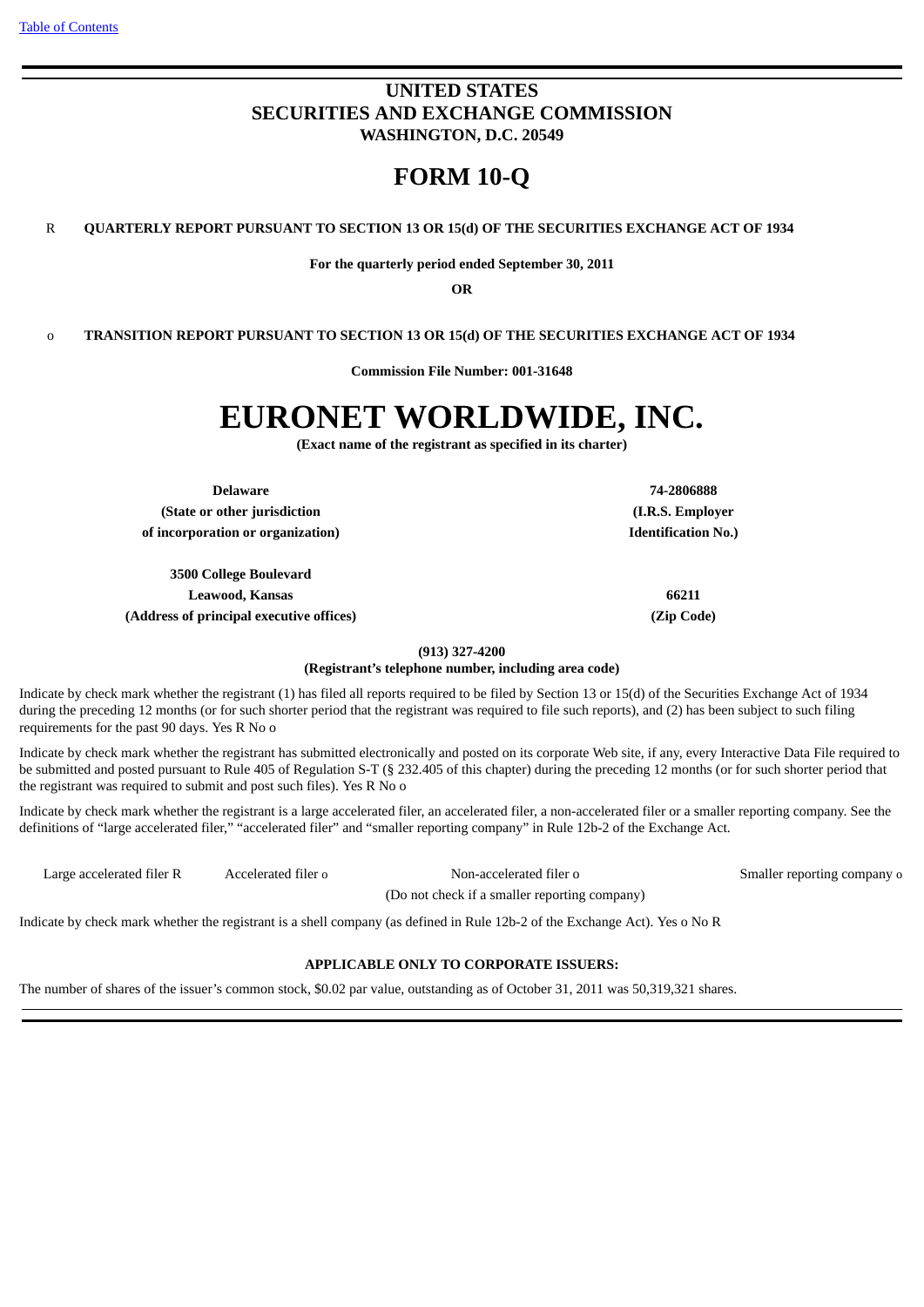**Table of Contents**

<span id="page-1-0"></span>

| PART I-FINANCIAL INFORMATION                                                                         | $\overline{3}$ |
|------------------------------------------------------------------------------------------------------|----------------|
| <b>ITEM 1. FINANCIAL STATEMENTS</b>                                                                  | $\overline{3}$ |
| <b>ITEM 2. MANAGEMENT'S DISCUSSION AND ANALYSIS OF FINANCIAL CONDITION AND RESULTS OF OPERATIONS</b> | <b>16</b>      |
| <b>ITEM 3. QUANTITATIVE AND QUALITATIVE DISCLOSURES ABOUT MARKET RISK</b>                            | 33             |
| <b>ITEM 4. CONTROLS AND PROCEDURES</b>                                                               | 33             |
| <b>PART II-OTHER INFORMATION</b>                                                                     | 34             |
| <b>ITEM 1. LEGAL PROCEEDINGS</b>                                                                     | 35             |
| <b>ITEM 1A. RISK FACTORS</b>                                                                         | 35             |
| <b>ITEM 2. UNREGISTERED SALES OF EQUITY SECURITIES AND USE OF PROCEEDS</b>                           | 35             |
| <b>ITEM 5. OTHER INFORMATION</b>                                                                     | 35             |
| <b>ITEM 6. EXHIBITS</b>                                                                              | 37             |
| $EX-10.1$                                                                                            |                |
| $EX-12.1$                                                                                            |                |
| EX-31.1                                                                                              |                |
| EX-31.2                                                                                              |                |
| EX-32.1                                                                                              |                |
| EX-32.2                                                                                              |                |
| <b>EX-101 INSTANCE DOCUMENT</b>                                                                      |                |
| <b>EX-101 SCHEMA DOCUMENT</b>                                                                        |                |
| <b>EX-101 CALCULATION LINKBASE DOCUMENT</b>                                                          |                |
| <b>EX-101 LABELS LINKBASE DOCUMENT</b>                                                               |                |
| <b>EX-101 PRESENTATION LINKBASE DOCUMENT</b>                                                         |                |
| <b>EX-101 DEFINITION LINKBASE DOCUMENT</b>                                                           |                |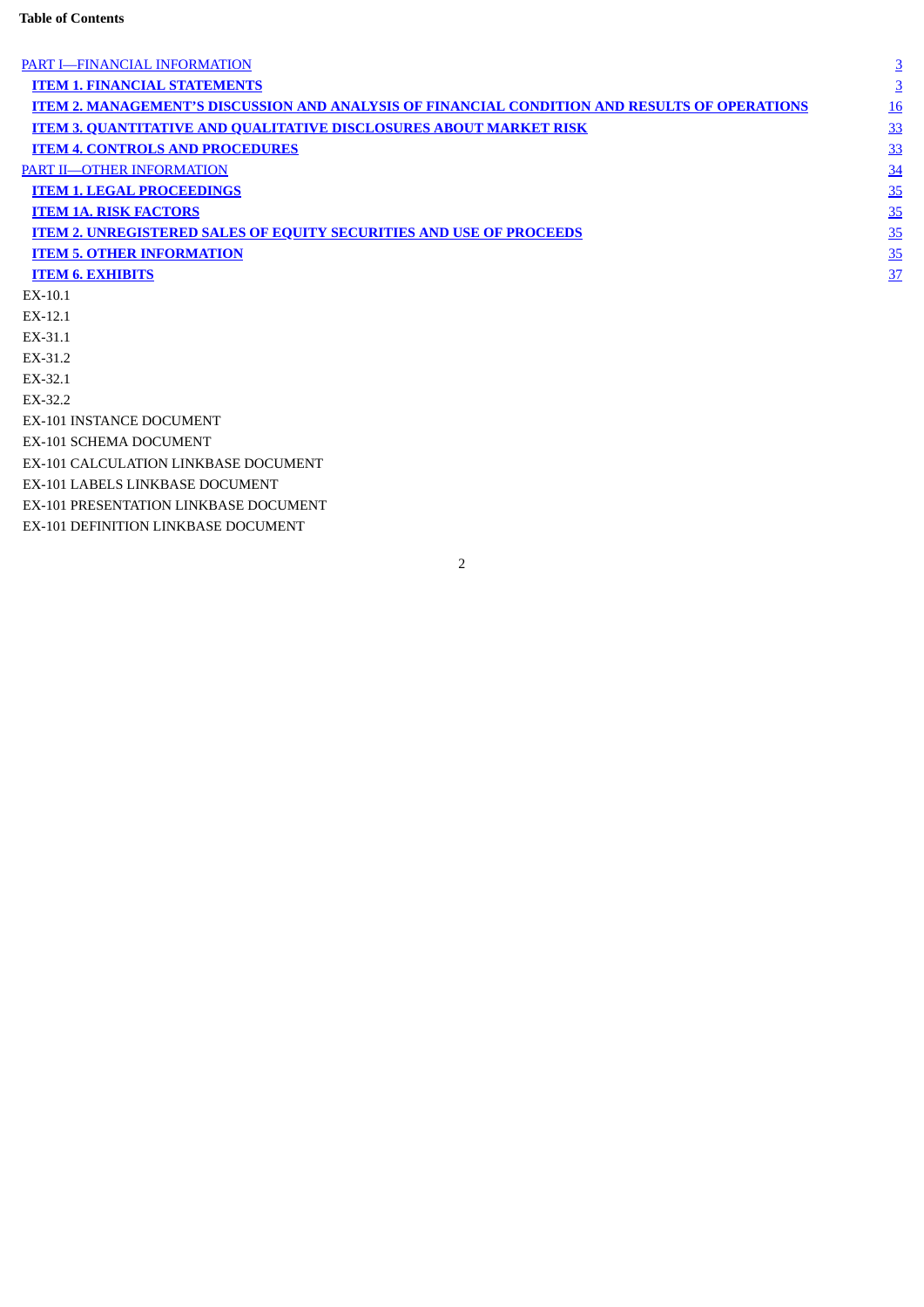## **PART I—FINANCIAL INFORMATION**

<span id="page-2-0"></span>**ITEM 1. FINANCIAL STATEMENTS**

## **EURONET WORLDWIDE, INC. AND SUBSIDIARIES Consolidated Balance Sheets (In thousands, except share and per share data)**

|                                                                                                                                                     | As of                 |    |                      |  |
|-----------------------------------------------------------------------------------------------------------------------------------------------------|-----------------------|----|----------------------|--|
|                                                                                                                                                     | September 30,<br>2011 |    | December 31,<br>2010 |  |
|                                                                                                                                                     | (unaudited)           |    |                      |  |
| <b>ASSETS</b>                                                                                                                                       |                       |    |                      |  |
| Current assets:                                                                                                                                     |                       |    |                      |  |
| Cash and cash equivalents                                                                                                                           | \$<br>180,945         | \$ | 187,235              |  |
| Restricted cash                                                                                                                                     | 89,665                |    | 108,717              |  |
| Inventory $-$ PINs and other                                                                                                                        | 83,305                |    | 97,225               |  |
| Trade accounts receivable, net of allowances for doubtful accounts of \$15,381 at September 30, 2011 and \$14,924<br>at December 31, 2010           | 243,125               |    | 288,765              |  |
| Prepaid expenses and other current assets                                                                                                           | 52,046                |    | 46,072               |  |
| Total current assets                                                                                                                                | 649,086               |    | 728,014              |  |
| Property and equipment, net of accumulated depreciation of \$183,034 at September 30, 2011 and \$166,094 at December<br>31, 2010                    | 93,352                |    | 91,527               |  |
| Goodwill                                                                                                                                            | 483,783               |    | 445,713              |  |
| Acquired intangible assets, net of accumulated amortization of \$125,097 at September 30, 2011 and \$109,726 at                                     |                       |    |                      |  |
| December 31, 2010                                                                                                                                   | 97,892                |    | 95,819               |  |
| Other assets, net of accumulated amortization of \$18,557 at September 30, 2011 and \$20,805 at December 31, 2010                                   | 58,150                |    | 48,299               |  |
| <b>Total assets</b>                                                                                                                                 | \$<br>1,382,263       | \$ | 1,409,372            |  |
| <b>LIABILITIES AND EQUITY</b>                                                                                                                       |                       |    |                      |  |
| <b>Current liabilities:</b>                                                                                                                         |                       |    |                      |  |
| Trade accounts payable                                                                                                                              | \$<br>263,850         | \$ | 324,466              |  |
| Accrued expenses and other current liabilities                                                                                                      | 203,057               |    | 218,006              |  |
| Current portion of capital lease obligations                                                                                                        | 1,370                 |    | 2,429                |  |
| Short-term debt obligations and current maturities of long-term debt obligations                                                                    | 4,843                 |    | 2,507                |  |
| Income taxes payable                                                                                                                                | 8,877                 |    | 13,177               |  |
| Deferred revenue                                                                                                                                    | 22,247                |    | 10,775               |  |
| Total current liabilities                                                                                                                           | 504,244               |    | 571,360              |  |
| Debt obligations, net of current portion                                                                                                            | 314,557               |    | 286,105              |  |
| Capital lease obligations, net of current portion                                                                                                   | 1,661                 |    | 2,363                |  |
| Deferred income taxes                                                                                                                               | 24,417                |    | 21,958               |  |
| Other long-term liabilities                                                                                                                         | 10,698                |    | 8,709                |  |
| <b>Total liabilities</b>                                                                                                                            | 855,577               |    | 890,495              |  |
| Equity:                                                                                                                                             |                       |    |                      |  |
| Euronet Worldwide, Inc. stockholders' equity:                                                                                                       |                       |    |                      |  |
| Preferred Stock, \$0.02 par value. 10,000,000 shares authorized; none issued                                                                        |                       |    |                      |  |
| Common Stock, \$0.02 par value. 90,000,000 shares authorized; 51,844,857 issued at September 30, 2011 and<br>51,462,195 issued at December 31, 2010 | 1,037                 |    | 1,029                |  |
| Additional paid-in-capital                                                                                                                          | 763,050               |    | 752,209              |  |
| Treasury stock, at cost, 1,331,503 shares at September 30, 2011 and 482,839 shares at December 31, 2010                                             | (18, 592)             |    | (5,212)              |  |
| Accumulated deficit                                                                                                                                 | (215, 518)            |    | (241, 511)           |  |
| Restricted reserve                                                                                                                                  | 1,000                 |    | 974                  |  |
| Accumulated other comprehensive income (loss)                                                                                                       | (10,689)              |    | 5,122                |  |
| Total Euronet Worldwide, Inc. stockholders' equity                                                                                                  | 520,288               |    | 512,611              |  |
| Noncontrolling interests                                                                                                                            | 6,398                 |    | 6,266                |  |
| Total equity                                                                                                                                        | 526,686               |    | 518,877              |  |
| Total liabilities and equity                                                                                                                        | \$<br>1,382,263       | \$ | 1,409,372            |  |

See accompanying notes to the unaudited consolidated financial statements.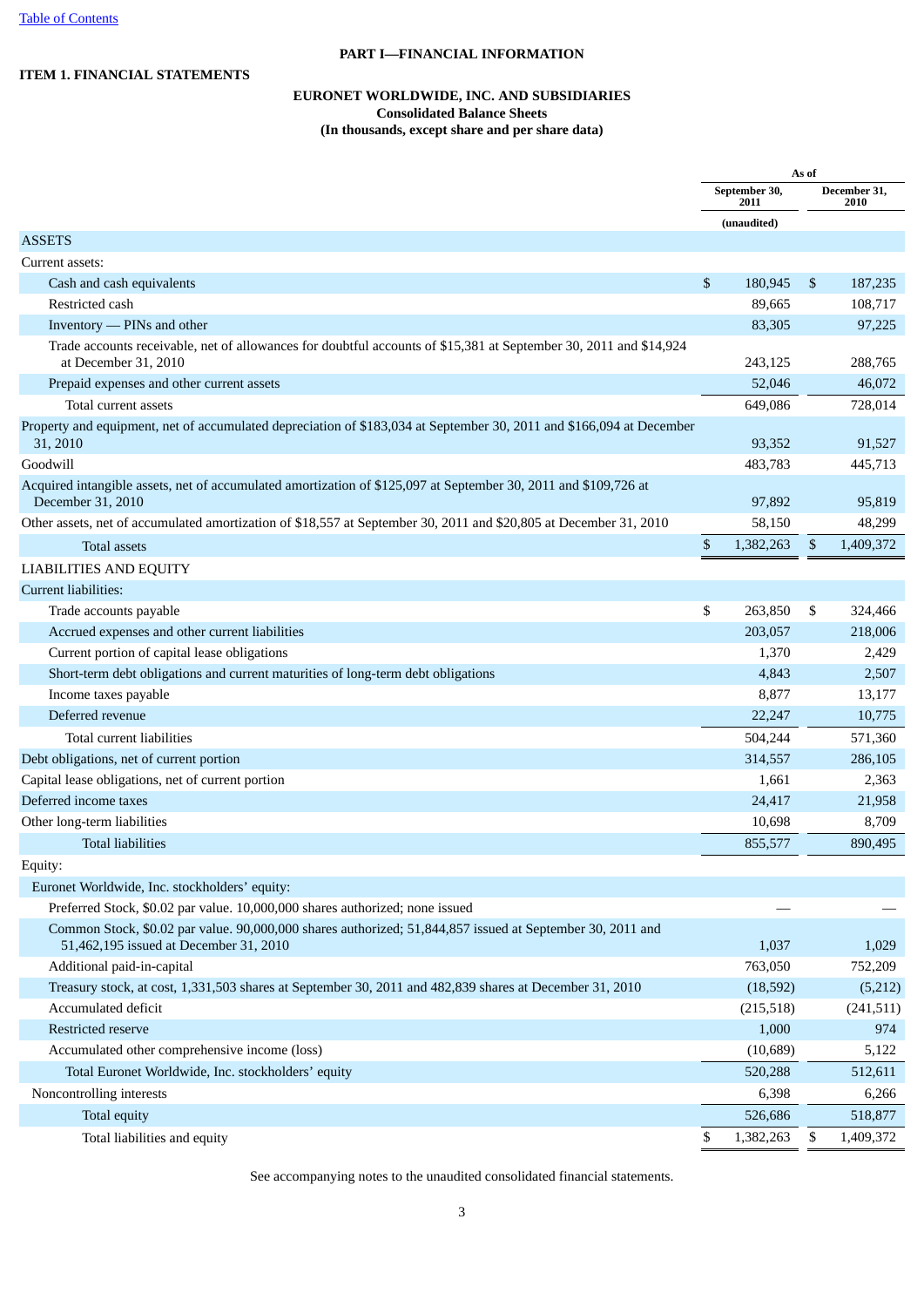## **EURONET WORLDWIDE, INC. AND SUBSIDIARIES Consolidated Statements of Operations (Unaudited, in thousands, except share and per share data)**

|                                                                                             | <b>Three Months Ended</b><br>September 30, |            |      |            |              |            | <b>Nine Months Ended</b><br>September 30, |            |  |  |
|---------------------------------------------------------------------------------------------|--------------------------------------------|------------|------|------------|--------------|------------|-------------------------------------------|------------|--|--|
|                                                                                             |                                            | 2011       |      | 2010       |              | 2011       |                                           | 2010       |  |  |
| Revenues                                                                                    |                                            | 299,507    | \$   | 260,223    | \$           | 841,902    | \$                                        | 754,454    |  |  |
| Operating expenses:                                                                         |                                            |            |      |            |              |            |                                           |            |  |  |
| Direct operating costs                                                                      |                                            | 190,534    |      | 167,439    |              | 536,810    |                                           | 494,136    |  |  |
| Salaries and benefits                                                                       |                                            | 43,969     |      | 35,007     |              | 124,062    |                                           | 98,627     |  |  |
| Selling, general and administrative                                                         |                                            | 30,058     |      | 23,226     |              | 80,344     |                                           | 64,269     |  |  |
| Depreciation and amortization                                                               |                                            | 14,824     |      | 14,289     |              | 44,547     |                                           | 42,389     |  |  |
| Total operating expenses                                                                    |                                            | 279,385    |      | 239,961    |              | 785,763    |                                           | 699,421    |  |  |
| Operating income                                                                            |                                            | 20,122     |      | 20,262     |              | 56,139     |                                           | 55,033     |  |  |
| Other income (expense):                                                                     |                                            |            |      |            |              |            |                                           |            |  |  |
| Interest income                                                                             |                                            | 1,745      |      | 831        |              | 4,332      |                                           | 1,958      |  |  |
| Interest expense                                                                            |                                            | (5, 180)   |      | (5,074)    |              | (15,686)   |                                           | (15,059)   |  |  |
| Income from unconsolidated affiliates                                                       |                                            | 624        |      | 34         |              | 1,464      |                                           | 1,035      |  |  |
| Gain on settlements                                                                         |                                            |            |      | 3,110      |              | 1,000      |                                           | 3,110      |  |  |
| Loss on early retirement of debt                                                            |                                            | (1,899)    |      |            |              | (1,899)    |                                           |            |  |  |
| Foreign currency exchange gain (loss), net                                                  |                                            | (11, 854)  |      | 8,956      |              | 1,083      |                                           | (5, 467)   |  |  |
| Other income (expense), net                                                                 |                                            | (16, 564)  |      | 7,857      |              | (9,706)    |                                           | (14, 423)  |  |  |
| Income before income taxes                                                                  |                                            | 3,558      |      | 28,119     |              | 46,433     |                                           | 40,610     |  |  |
| Income tax expense                                                                          |                                            | (6, 483)   |      | (7,054)    |              | (19, 433)  |                                           | (17, 185)  |  |  |
| Net income (loss)                                                                           |                                            | (2,925)    |      | 21,065     |              | 27,000     |                                           | 23,425     |  |  |
| Less: Net income attributable to noncontrolling interests                                   |                                            | (255)      |      | (100)      |              | (1,007)    |                                           | (1, 117)   |  |  |
| Net income (loss) attributable to Euronet Worldwide, Inc.                                   | \$                                         | (3,180)    | $\$$ | 20,965     | $\$$         | 25,993     | \$                                        | 22,308     |  |  |
|                                                                                             |                                            |            |      |            |              |            |                                           |            |  |  |
| Earnings (loss) per share attributable to Euronet Worldwide, Inc. stockholders -<br>basic   | \$                                         | (0.06)     | \$   | 0.41       | $\mathbb{S}$ | 0.51       | $\mathbb{S}$                              | 0.44       |  |  |
|                                                                                             |                                            |            |      |            |              |            |                                           |            |  |  |
| Basic weighted average shares outstanding                                                   |                                            | 51,116,512 |      | 50,872,551 |              | 51,134,940 |                                           | 50,862,725 |  |  |
| Earnings (loss) per share attributable to Euronet Worldwide, Inc. stockholders -<br>diluted | \$                                         | (0.06)     | \$   | 0.41       | \$           | 0.50       | \$                                        | 0.43       |  |  |
| Diluted weighted average shares outstanding                                                 |                                            | 51,116,512 |      | 51,539,150 |              | 51,897,498 |                                           | 51,685,713 |  |  |

See accompanying notes to the unaudited consolidated financial statements.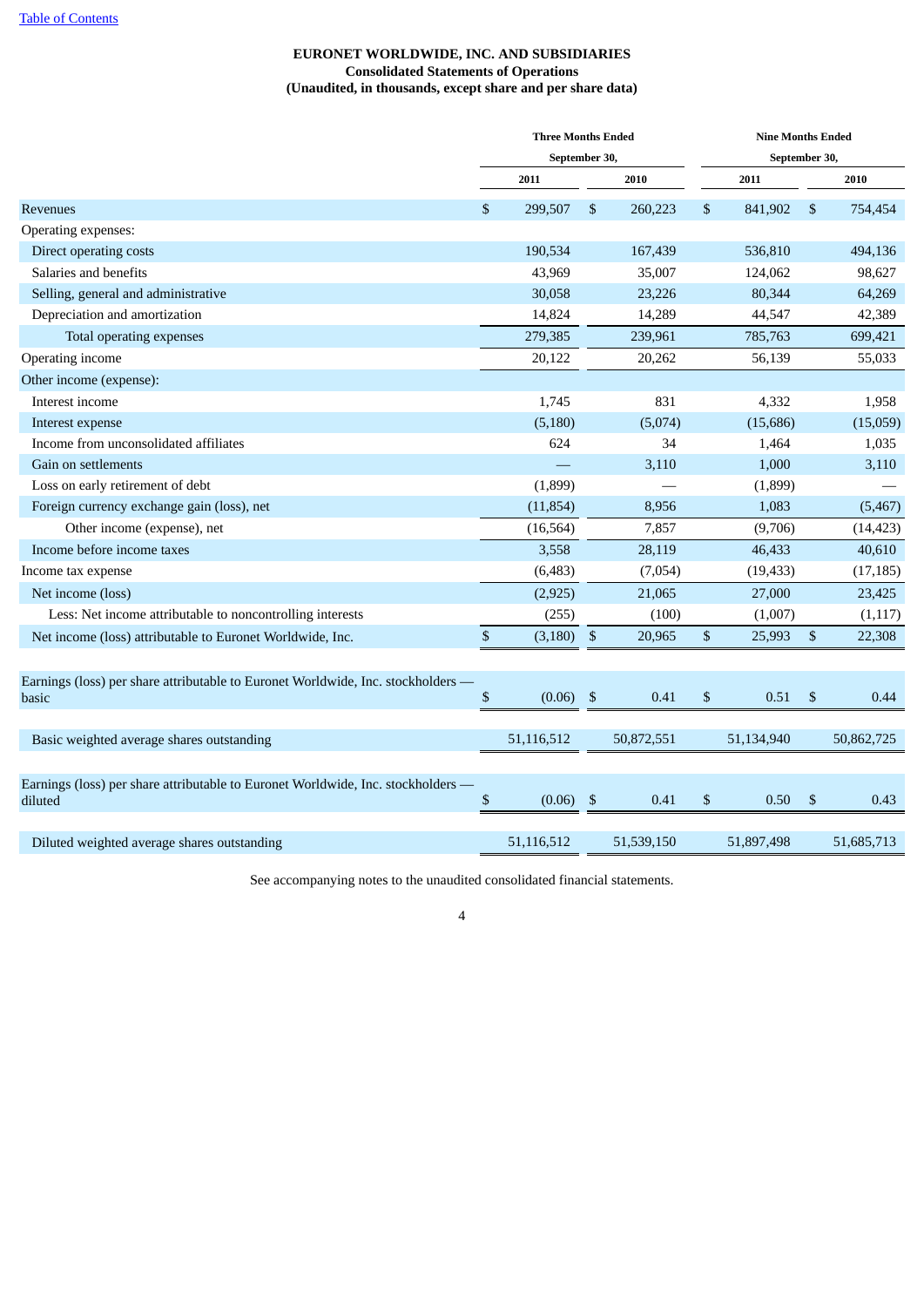## **EURONET WORLDWIDE, INC. AND SUBSIDIARIES Consolidated Statements of Comprehensive Income (Loss) (Unaudited, in thousands)**

|                                                                      |               | <b>Three Months Ended</b> |      |        | <b>Nine Months Ended</b> |               |      |           |  |  |  |  |
|----------------------------------------------------------------------|---------------|---------------------------|------|--------|--------------------------|---------------|------|-----------|--|--|--|--|
|                                                                      | September 30, |                           |      |        |                          | September 30, |      |           |  |  |  |  |
|                                                                      | 2011<br>2010  |                           |      | 2011   |                          |               | 2010 |           |  |  |  |  |
| Net income (loss)                                                    | ٠D            | (2,925)                   | - S  | 21,065 | S                        | 27,000        | S    | 23,425    |  |  |  |  |
| Other comprehensive income (loss), net of tax:                       |               |                           |      |        |                          |               |      |           |  |  |  |  |
| Translation adjustment                                               |               | (46,731)                  |      | 50,448 |                          | (15,788)      |      | (13, 183) |  |  |  |  |
| Comprehensive income (loss)                                          |               | (49, 656)                 |      | 71,513 |                          | 11,212        |      | 10,242    |  |  |  |  |
| Comprehensive (income) loss attributable to noncontrolling interests |               | 257                       |      | (773)  |                          | (1,030)       |      | (658)     |  |  |  |  |
| Comprehensive income (loss) attributable to Euronet Worldwide, Inc.  |               | (49,399)                  | - \$ | 70,740 |                          | 10,182        |      | 9,584     |  |  |  |  |

See accompanying notes to the unaudited consolidated financial statements.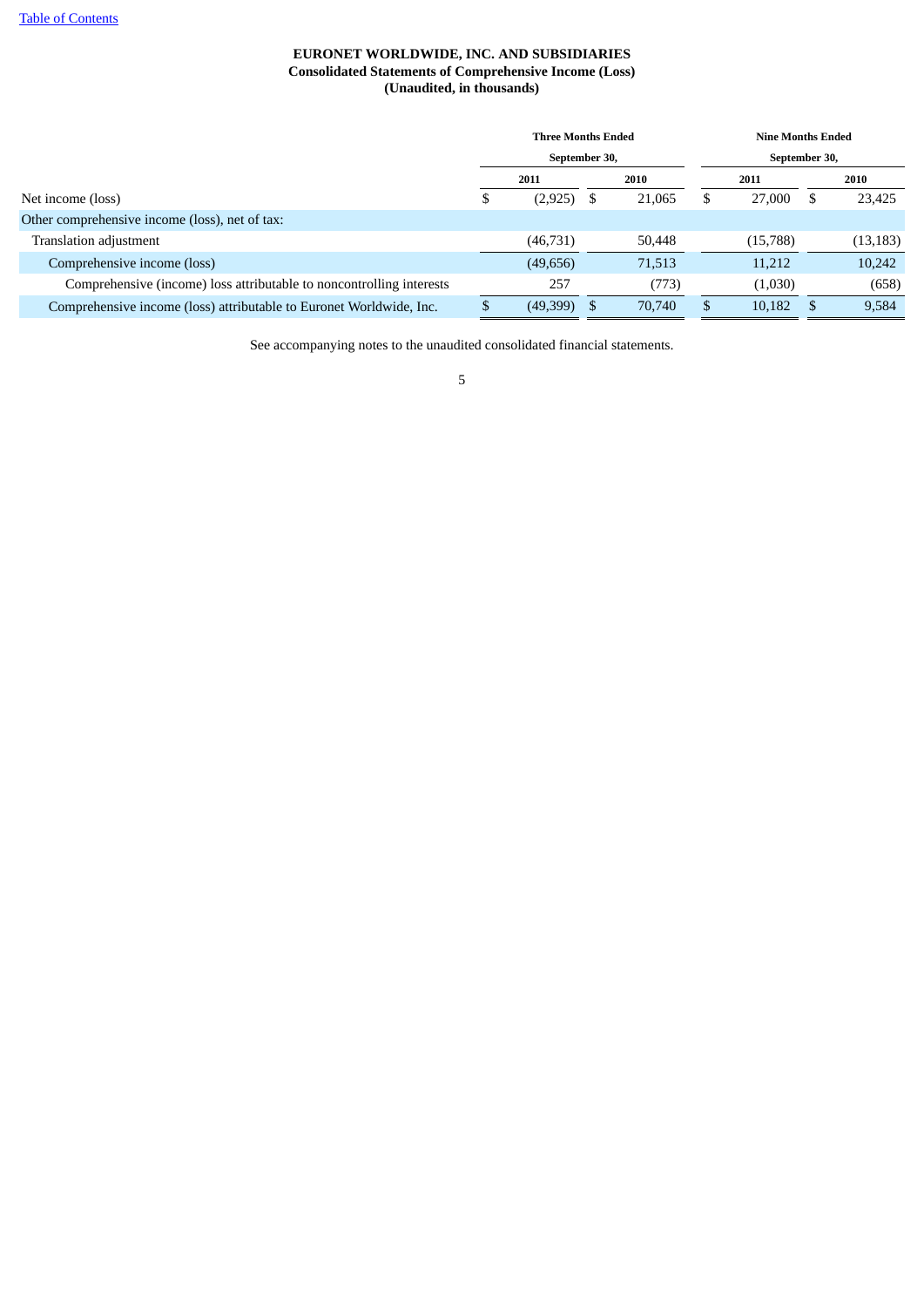## **EURONET WORLDWIDE, INC. AND SUBSIDIARIES Consolidated Statements of Cash Flows (Unaudited, in thousands)**

|                                                                                      |      | Nine Months Ended September 30, |                |            |
|--------------------------------------------------------------------------------------|------|---------------------------------|----------------|------------|
|                                                                                      |      | 2011                            |                | 2010       |
| Net income                                                                           | \$   | 27,000                          | $\mathfrak{s}$ | 23,425     |
| Adjustments to reconcile net income to net cash provided by operating activities:    |      |                                 |                |            |
| Depreciation and amortization                                                        |      | 44,547                          |                | 42,389     |
| Share-based compensation                                                             |      | 7,957                           |                | 6,659      |
| Unrealized foreign exchange (gain) loss, net                                         |      | (1,083)                         |                | 5,669      |
| Loss on early retirement of debt                                                     |      | 1,899                           |                |            |
| Gain on dispute settlement                                                           |      |                                 |                | (3, 110)   |
| Deferred income taxes                                                                |      | (1,222)                         |                | (3, 433)   |
| Income from unconsolidated affiliates                                                |      | (1,464)                         |                | (1,035)    |
| Accretion of convertible debentures discount and amortization of debt issuance costs |      | 6,962                           |                | 6,561      |
| Changes in working capital, net of amounts acquired:                                 |      |                                 |                |            |
| Income taxes payable, net                                                            |      | (4,217)                         |                | (3, 465)   |
| Restricted cash                                                                      |      | 15,494                          |                | (25, 481)  |
| Inventory — PINs and other                                                           |      | 20,840                          |                | 38,274     |
| Trade accounts receivable                                                            |      | 46,789                          |                | 28,221     |
| Prepaid expenses and other current assets                                            |      | (5,894)                         |                | (9,373)    |
| Trade accounts payable                                                               |      | (57, 922)                       |                | 29,466     |
| Deferred revenue                                                                     |      | (2,896)                         |                | (4,514)    |
| Accrued expenses and other current liabilities                                       |      | (11,794)                        |                | (39,605)   |
| Changes in noncurrent assets and liabilities                                         |      | (7,032)                         |                | (4,883)    |
| Net cash provided by operating activities                                            |      | 77,964                          |                | 85,765     |
| Cash flows from investing activities:                                                |      |                                 |                |            |
| Acquisitions, net of cash acquired                                                   |      | (54,070)                        |                | (24, 418)  |
| Purchases of property and equipment                                                  |      | (32, 744)                       |                | (21,075)   |
| Purchases of other long-term assets                                                  |      | (2,213)                         |                | (3,287)    |
| Other, net                                                                           |      | (409)                           |                | 2,074      |
| Net cash used in investing activities                                                |      | (89, 436)                       |                | (46,706)   |
| Cash flows from financing activities:                                                |      |                                 |                |            |
| Proceeds from issuance of shares                                                     |      | 2,124                           |                | 1,458      |
| Repurchase of shares                                                                 |      | (10, 390)                       |                |            |
| Borrowings from revolving credit agreements                                          |      | 247,475                         |                | 119,000    |
| Repayments of revolving credit agreements                                            |      | (172,200)                       |                | (158, 172) |
| Proceeds from long-term debt obligations                                             |      | 80,000                          |                |            |
| Repayments of long-term debt obligations                                             |      | (127,000)                       |                | (2,727)    |
| Repayments of capital lease obligations                                              |      | (2, 183)                        |                | (1,876)    |
| Payment of acquisition contingent consideration                                      |      | (5, 455)                        |                |            |
| Debt issuance costs                                                                  |      | (3, 169)                        |                |            |
| Cash dividends paid to noncontrolling interests stockholders                         |      | (1,055)                         |                | (1,676)    |
| Other, net                                                                           |      | 582                             |                | 437        |
| Net cash provided by (used in) financing activities                                  |      | 8,729                           |                | (43, 556)  |
| Effect of exchange rate changes on cash and cash equivalents                         |      | (3,547)                         |                | (322)      |
| Decrease in cash and cash equivalents                                                |      | (6,290)                         |                | (4,819)    |
| Cash and cash equivalents at beginning of period                                     |      | 187,235                         |                | 183,528    |
| Cash and cash equivalents at end of period                                           | \$   | 180,945                         | \$             | 178,709    |
| Interest paid during the period                                                      | $\$$ | 7,140                           | \$             | 6,952      |
| Income taxes paid during the period                                                  |      | 24,633                          |                | 20,056     |
|                                                                                      |      |                                 |                |            |

See accompanying notes to the unaudited consolidated financial statements.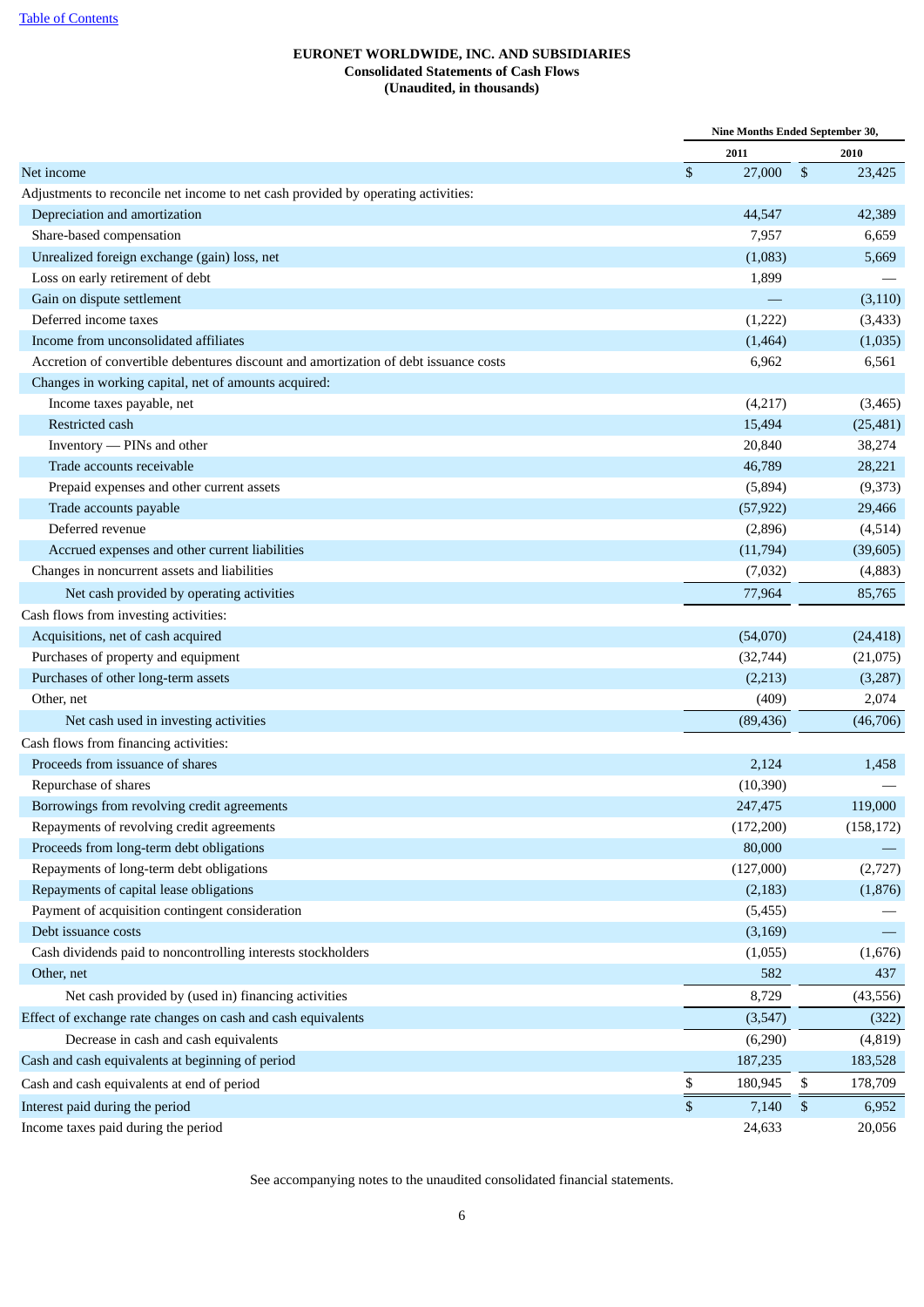#### **EURONET WORLDWIDE, INC. AND SUBSIDIARIES NOTES TO THE UNAUDITED CONSOLIDATED FINANCIAL STATEMENTS**

#### **(1) GENERAL**

*Organization*

Euronet Worldwide, Inc. and its subsidiaries (the "Company" or "Euronet") is a leading global electronic payments provider. Euronet offers payment and transaction processing and distribution solutions to financial institutions, retailers, service providers and individual consumers. The Company's primary product offerings include: comprehensive automated teller machine ("ATM"), point-of-sale ("POS") and card outsourcing services; electronic distribution of prepaid mobile airtime, other electronic payment products, vouchers and physical gifts; and global consumer money transfer services.

#### *Basis of presentation*

The accompanying unaudited consolidated financial statements have been prepared from the records of the Company, in conformity with accounting principles generally accepted in the U.S. ("U.S. GAAP") and pursuant to the rules and regulations of the Securities and Exchange Commission ("SEC"). In the opinion of management, such unaudited consolidated financial statements contain all adjustments (consisting of normal interim closing procedures) necessary to present fairly the financial position of the Company as of September 30, 2011, and the results of its operations for the three- and nine-month periods ended September 30, 2011 and 2010 and cash flows for the nine-month periods ended September 30, 2011 and 2010.

The unaudited consolidated financial statements should be read in conjunction with the audited consolidated financial statements of Euronet for the year ended December 31, 2010, including the notes thereto, set forth in the Company's 2010 Annual Report on Form 10-K.

The preparation of financial statements in conformity with U.S. GAAP requires management to make estimates and assumptions that affect the amounts reported in the unaudited consolidated financial statements and accompanying notes. Actual results could differ from those estimates. The results of operations for the three- and nine-month periods ended September 30, 2011 are not necessarily indicative of the results to be expected for the full year ending December 31, 2011.

#### **(2) SUMMARY OF SIGNIFICANT ACCOUNTING POLICIES AND PRACTICES**

#### *Recent accounting pronouncements*

In September 2011, the Financial Accounting Standards Board ("FASB") issued Accounting Standards Update ("ASU") 2011-08, *Intangibles - Goodwill and Other (Topic 350): Testing Goodwill for Impairment*. ASU 2011-08 permits an entity to make a qualitative assessment of whether it is more likely than not that a reporting unit's fair value is less than its carrying amount before applying the two-step goodwill impairment test. If an entity concludes that it is not more likely than not that the fair value of a reporting unit is less than its carrying amount, it would not be required to perform the two-step impairment test for that reporting unit. The qualitative assessment is applicable to the annual test of goodwill impairment as well as determining if an interim test of goodwill impairment is necessary. ASU 2011-08 is effective for public entities for fiscal years beginning after December 15, 2011 with early adoption permitted. The adoption of ASU 2011-08 is not expected to materially affect the Company's financial statements.

In June 2011, the FASB issued ASU 2011-05, *Comprehensive Income (Topic 220): Presentation of Comprehensive Income*. Under ASU 2011-05, an entity has the option to present the total of comprehensive income, the components of net income, and the components of other comprehensive income either in a single continuous statement of comprehensive income or in two separate but consecutive statements. ASU 2011-05 eliminates the option to present the components of other comprehensive income as part of the statement of changes in stockholders' equity. Finally, ASU 2011-05 requires an entity to present reclassification adjustments on the face of the financial statements from other comprehensive income to net income. The requirements apply to both annual and interim financial statements and should be applied retrospectively. ASU 2011-05 is effective for public entities for fiscal years beginning after December 15, 2011 with early adoption permitted. The adoption of ASU 2011-05 is not expected to materially affect the Company's financial statements.

#### *Money transfer settlement obligations*

Money transfer settlement obligations are recorded in accrued expenses and other current liabilities on the Company's unaudited Consolidated Balance Sheets and consist of amounts owed by the Company to money transfer recipients. As of September 30, 2011, the Company's money transfer settlement obligations were \$35.0 million.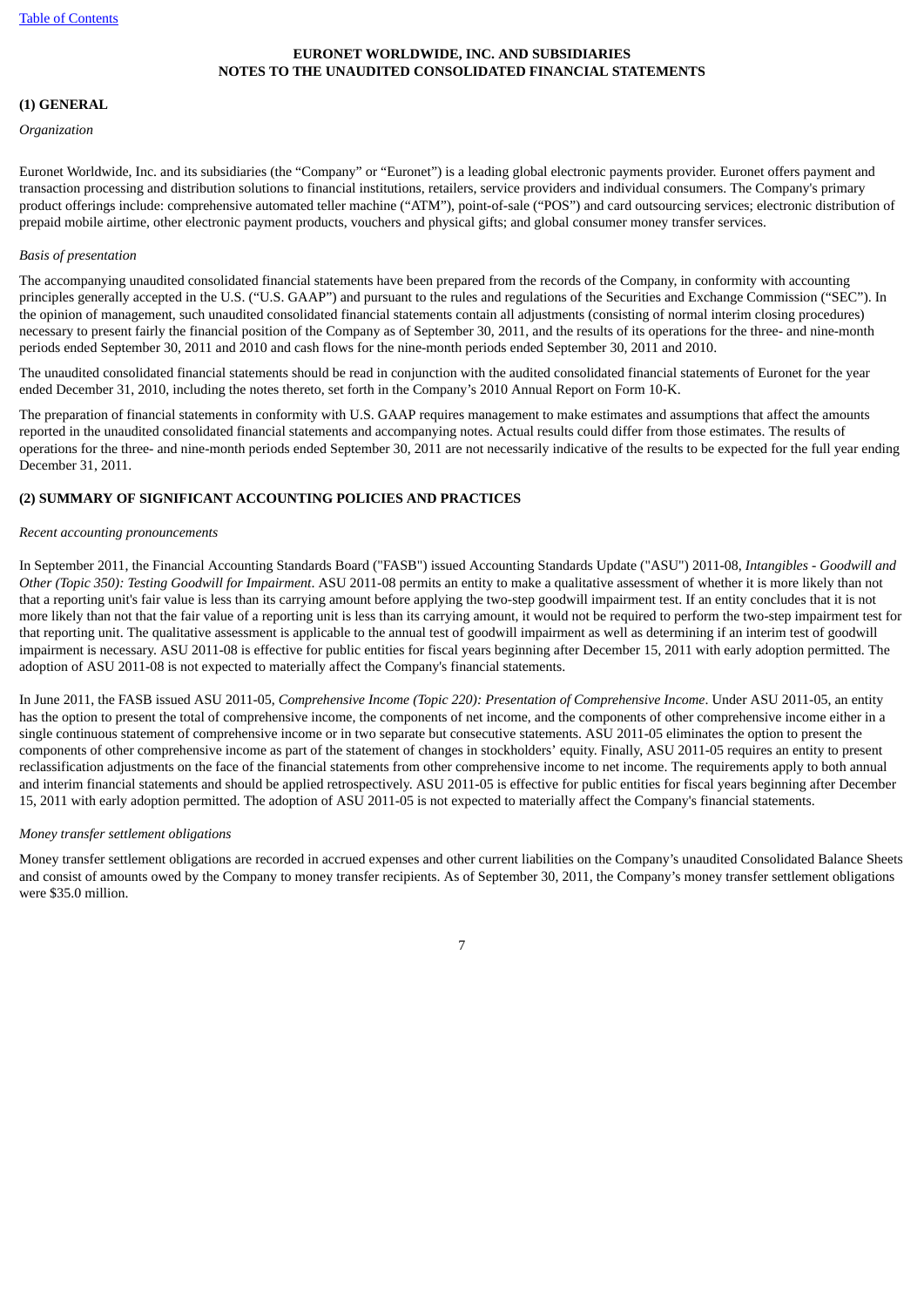## **(3) EARNINGS PER SHARE**

Basic earnings per share has been computed by dividing earnings available to common stockholders by the weighted average number of common shares outstanding during the respective period. Diluted earnings per share has been computed by dividing earnings available to common stockholders by the weighted average shares outstanding during the respective period, after adjusting for any potential dilution of the assumed conversion of the Company's convertible debentures, shares issuable in connection with acquisition obligations, restricted stock and options to purchase the Company's common stock. The following table provides the computation of diluted weighted average number of common shares outstanding:

|                                                                            | <b>Three Months Ended</b> |            | <b>Nine Months Ended</b> |            |
|----------------------------------------------------------------------------|---------------------------|------------|--------------------------|------------|
|                                                                            | September 30,             |            | September 30,            |            |
|                                                                            | 2011                      | 2010       | 2011                     | 2010       |
| Computation of diluted weighted average shares outstanding:                |                           |            |                          |            |
| Basic weighted average shares outstanding                                  | 51,116,512                | 50,872,551 | 51,134,940               | 50,862,725 |
| Incremental shares from assumed conversion of stock options and restricted |                           |            |                          |            |
| stock                                                                      |                           | 666.599    | 762,558                  | 822.988    |
| Diluted weighted average shares outstanding                                | 51,116,512                | 51,539,150 | 51,897,498               | 51,685,713 |

The table includes all stock options and restricted stock that are dilutive to Euronet's weighted average common shares outstanding during the period. For the three months ended September 30, 2011, the Company incurred a net loss; therefore, diluted loss per share is the same as basic loss per share for the period. The calculation of diluted earnings (loss) per share excludes stock options or shares of restricted stock that are anti-dilutive to the Company's weighted average common shares outstanding of approximately 5,140,000 and 1,749,000 for the three- and nine-month periods ended September 30, 2011, respectively, and of approximately 2,360,000 and 2,350,000 for the three- and nine-month periods ended September 30, 2010, respectively.

The Company has convertible debentures that, if converted, would have a potentially dilutive effect on the Company's stock. As required by Accounting Standards Codification ("ASC") Topic 260, *Earnings per Share,* if dilutive, the impact of the contingently issuable shares must be included in the calculation of diluted earnings per share under the "if-converted" method, regardless of whether the conditions upon which the debentures would be convertible into shares of the Company's common stock have been met. The Company's outstanding 3.50% debentures are convertible into 4.2 million shares of common stock only upon the occurrence of certain conditions. Under the if-converted method, the assumed conversion of the 3.50% debentures was anti-dilutive for the three- and nine-month periods ended September 30, 2011 and 2010. The Company's remaining 1.625% convertible debentures outstanding were repurchased in January 2010 and the assumed conversion of the then-outstanding debentures was anti-dilutive for the nine-month period ended September 30, 2010.

#### **(4) ACQUISITIONS**

Effective September 16, 2011, the Company acquired all the common stock of cadooz Holding GmbH and its wholly owned operating subsidiaries ("cadooz"), which added additional product offerings to the Company's epay operations in Europe. The purchase price of approximately \$54.7 million was paid from cash on hand. Part of the net assets acquired includes a liability for additional purchase price consideration based upon the level of revenue achieved by one of cadooz's subsidiaries for the three-year period ending in February 2014. Additionally, \$4.1 million in cash is being held in escrow to secure certain obligations of the sellers under the Sale and Purchase Agreement. The valuation of cadooz's net assets acquired remains preliminary while management completes its valuation, particularly the valuation of acquired intangible assets and the valuation of deferred revenue, which is a significant aspect of cadooz's business. In the second quarter of 2011, the Company also acquired the net assets of a Canada-based check-cashing company for approximately \$3.4 million in cash.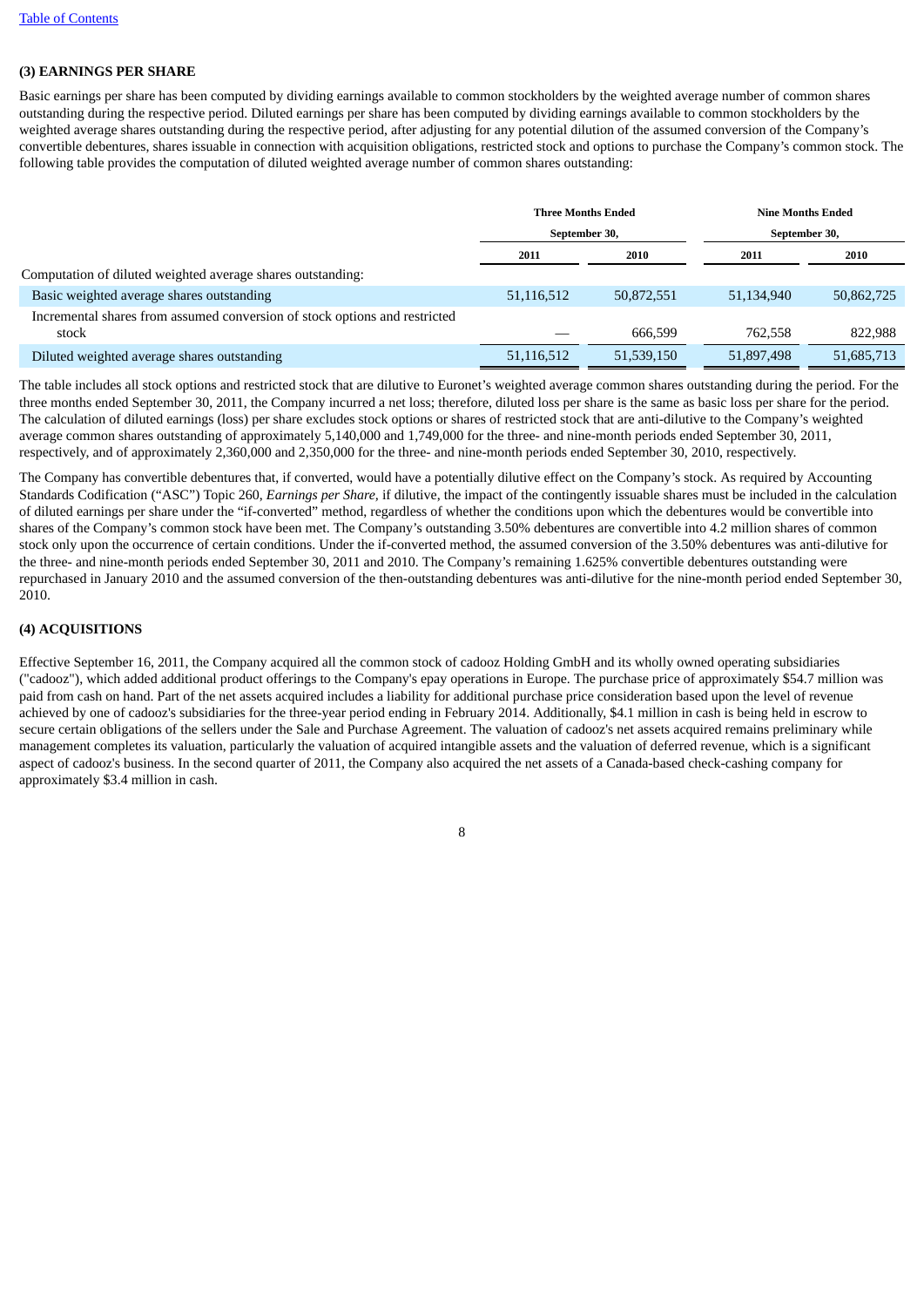#### Table of [Contents](#page-0-0)

The following table summarizes the preliminary fair values of the acquired net assets at the respective acquisition dates:

| (dollar amount in thousands)  | <b>Estimated Life</b> |   |           |
|-------------------------------|-----------------------|---|-----------|
| <b>Current assets</b>         |                       | S | 31,062    |
| Property and equipment        | 3-14 years            |   | 942       |
| Customer relationships        | $8 - 12$ years        |   | 16,826    |
| Trademarks and trade names    | $10 - 20$ years       |   | 2,512     |
| Software                      | 3 years               |   | 390       |
| Goodwill                      | Indefinite            |   | 43,080    |
| Other non-current assets      |                       |   | 57        |
| Fair value of net assets      |                       |   | 94,869    |
| Current liabilities           |                       |   | (29, 859) |
| Deferred income tax liability |                       |   | (5, 435)  |
| Other non-current liabilities |                       |   | (1,516)   |
| Net assets acquired           |                       |   | 58,059    |

#### *Gain on dispute settlement*

In the third quarter of 2010, the Company reached a settlement regarding a dispute with the sellers of Ria Envia, Inc. ("Ria"). The Company received 226,634 shares of Euronet stock that had been held in escrow related to the Ria acquisition. The \$3.5 million fair value of the shares on the date of settlement was recorded as an addition to treasury stock and \$3.1 million, net of settlement costs, was recorded as a non-operating gain.

#### **(5) GOODWILL AND ACQUIRED INTANGIBLE ASSETS, NET**

A summary of acquired intangible assets and goodwill activity for the nine-month period ended September 30, 2011 is presented below:

| (in thousands)                                               | <b>Acquired</b><br>Intangible<br>Goodwill<br><b>Assets</b> |     |         | Total<br>Intangible<br><b>Assets</b> |
|--------------------------------------------------------------|------------------------------------------------------------|-----|---------|--------------------------------------|
| Balance as of December 31, 2010                              | 95.819                                                     | \$  | 445,713 | 541,532                              |
| Increases (decreases):                                       |                                                            |     |         |                                      |
| <b>Acquisitions</b>                                          | 19,728                                                     |     | 43,080  | 62,808                               |
| Amortization                                                 | (16,318)                                                   |     |         | (16,318)                             |
| Other (primarily changes in foreign currency exchange rates) | (1, 337)                                                   |     | (5,010) | (6, 347)                             |
| Balance as of September 30, 2011                             | 97,892                                                     | \$. | 483,783 | 581,675                              |

Estimated annual amortization expense on intangible assets with finite lives, before income taxes, as of September 30, 2011, is expected to total \$18.0 million for 2011, \$18.3 million for 2012, \$13.7 million for 2013, \$11.0 million for 2014, \$5.8 million for 2015 and \$4.2 million for 2016.

The Company's annual goodwill impairment test is performed during the fourth quarter. The Company's annual impairment test for the year ended December 31, 2010 resulted in the Company recording an estimated non-cash goodwill impairment charge of \$70.9 million in the fourth quarter of 2010 related to its epay reporting units in the U.K., Spain and Romania. Determining the fair value of reporting units requires significant management judgment in estimating future cash flows and assessing potential market and economic conditions. It is reasonably possible that the Company's operations will not perform as expected, or that estimates or assumptions could change, which may result in the Company recording additional material non-cash impairment charges during the year in which these changes take place.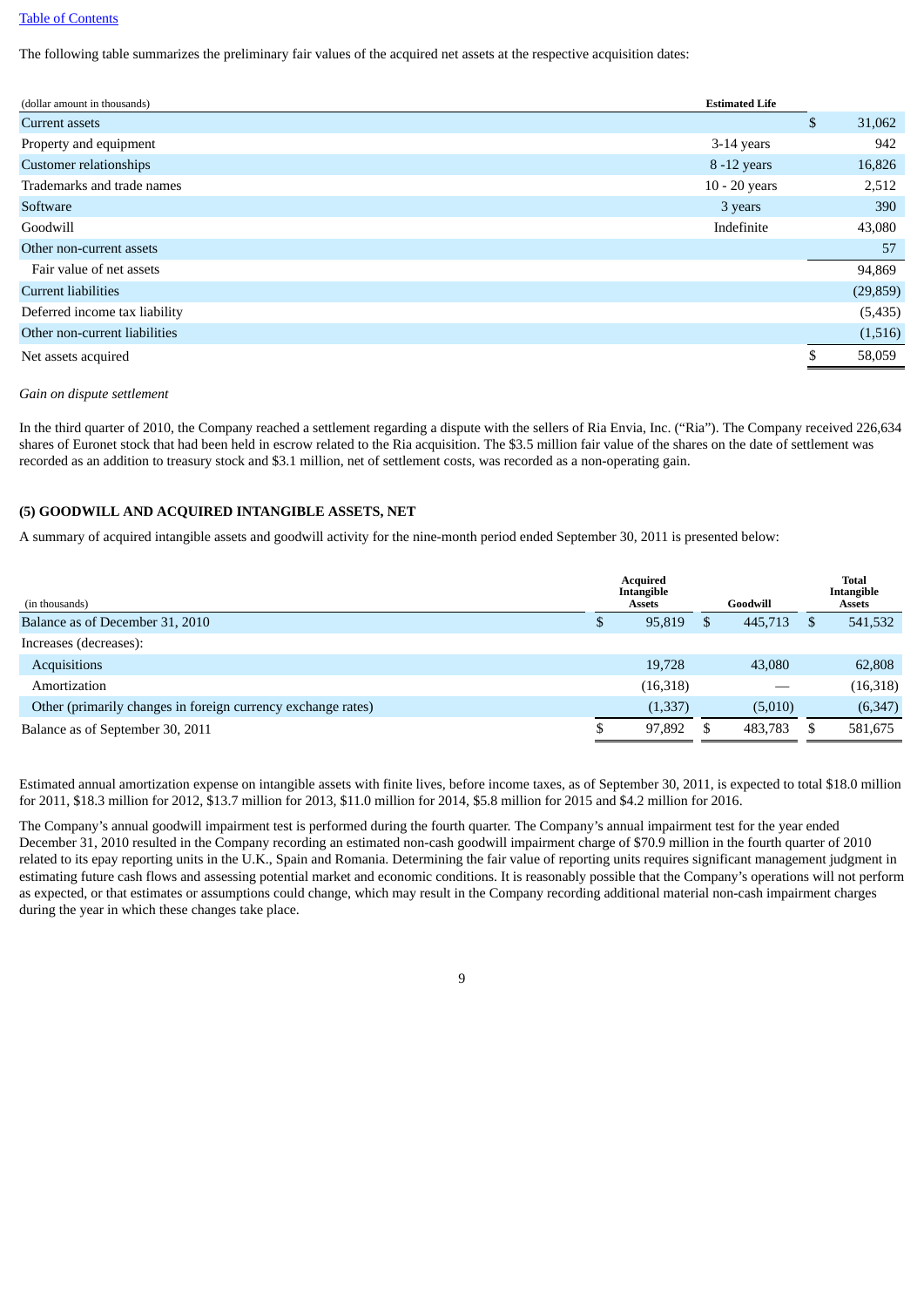## **(6) DEBT OBLIGATIONS**

A summary of debt obligation activity for the nine-month period ended September 30, 2011 is presented below:

| (in thousands)                              | <b>Revolving</b><br>Credit<br><b>Facilities</b> |               | <b>Other Debt</b><br><b>Obligations</b> | Capital<br>Leases | 3.5%<br>Convertible<br><b>Debentures</b><br><b>Due 2025</b> |         | Term Loans |          | <b>Total</b>  |
|---------------------------------------------|-------------------------------------------------|---------------|-----------------------------------------|-------------------|-------------------------------------------------------------|---------|------------|----------|---------------|
| Balance at December 31, 2010                | \$                                              | \$            | 607                                     | 4,792             | £.                                                          | 161,005 | S          | 127,000  | \$<br>293,404 |
| Increases (decreases):                      |                                                 |               |                                         |                   |                                                             |         |            |          |               |
| Net additions (repayments)                  | 75,275                                          |               | (191)                                   | (1,944)           |                                                             | (3,393) |            | (47,000) | 22,747        |
| Accretion                                   |                                                 |               |                                         |                   |                                                             | 5,670   |            |          | 5,670         |
| Capital lease interest                      |                                                 |               |                                         | 315               |                                                             |         |            |          | 315           |
| Foreign currency exchange loss              |                                                 |               | 427                                     | (132)             |                                                             |         |            |          | 295           |
| Balance at September 30, 2011               | 75,275                                          |               | 843                                     | 3,031             |                                                             | 163,282 |            | 80,000   | 322,431       |
| $Less$ — current maturities                 |                                                 |               | (843)                                   | (1,370)           |                                                             |         |            | (4,000)  | (6,213)       |
| Long-term obligations at September 30, 2011 | 75,275                                          | <sup>\$</sup> |                                         | 1,661             | £.                                                          | 163,282 | \$         | 76,000   | 316,218       |

On August 18, 2011, the Company and certain of its subsidiaries entered into an Amended and Restated Credit Agreement (the "Credit Agreement") with a lending syndicate consisting of nine banks (the "Lenders") with Bank of America, N.A. serving as Administrative Agent and Collateral Agent and U.S. Bank National Association serving as Syndication Agent. Under the Credit Agreement, the Lenders have made available a \$355 million senior secured credit facility (the "Credit Facility") consisting of a \$265 million five-year revolving credit facility, a \$10 million five-year India revolving credit facility and an \$80 million five-year term loan which was fully drawn at closing. The revolving credit facility allows for borrowings in U.S. dollars, euro, British pound sterling, Australian dollars and/or Indian rupees. The Credit Agreement amends and extends the credit agreement dated as of April 4, 2007 and all subsequent amendments thereto, which consisted of a \$100 million revolving line of credit and \$126 million outstanding term loan maturing April 2012 and 2014, respectively.

The \$265 million revolving credit facility contains a \$200 million sublimit for the issuance of letters of credit and a \$25 million sublimit for swingline loans. Subject to certain conditions, the Company has the option to increase the Credit Facility by up to an additional \$205 million by requesting additional commitments from existing or new lenders. Fees and interest on borrowings vary based upon the Company's consolidated total leverage ratio (as defined in the Credit Agreement) and will be based, in the case of letter of credit fees, on a margin, and in the case of interest, on a margin over London Inter-Bank Offered Rate ("LIBOR") or a margin over the base rate, as selected by the Company, with the applicable margin ranging from 1.5% to 2.5% (or 0.5% to 1.5% for base rate loans). The base rate is the highest of (i) the Bank of America prime rate, (ii) the Federal Funds rate plus 0.50% or (iii) the Fixed LIBOR rate plus 1.00%. The term loan is subject to scheduled quarterly amortization payments, as set forth in the Credit Agreement. The maturity date for the Credit Facility is five years from the closing date, at which time the outstanding principal balance and all accrued interest will be due and payable in full. The weighted average interest rate of the Company's borrowings was 3.0% under the revolving credit facility and 2.2% under the term loan as of September 30, 2011. Financing costs of \$3.8 million have been deferred and are being amortized over the terms of the respective loans and \$1.7 million were written off and included in loss on early retirement of debt in the Unaudited Consolidated Statement of Operations.

The Credit Agreement contains customary affirmative and negative covenants, events of default and financial covenants, including (all as defined in the Credit Agreement): (i) a Consolidated Total Leverage Ratio not to exceed 4.0 to 1.0; (ii) a Consolidated Senior Secured Leverage Ratio not to exceed 3.0 to 1.0; and (iii) a Consolidated Fixed Charge Coverage Ratio of not less than 1.5 to 1.0. Subject to meeting certain leverage ratio and liquidity requirements (as defined in the Credit Agreement), the Company is permitted to pay dividends, repurchase common stock and repurchase subordinated debt.

The Company and certain subsidiaries have guaranteed the repayment of obligations under the Credit Facility and have granted pledges of the shares of certain subsidiaries along with a security interest in certain other personal property collateral of the Company and certain subsidiaries.

In September 2011, the Company repurchased \$3.6 million in principal amount of the 3.50% convertible debentures which resulted in a loss on early retirement of debt of \$0.2 million. The 3.50% convertible debentures had principal amounts outstanding of \$171.4 million and \$175.0 million and unamortized discounts outstanding of \$8.2 million and \$14.0 million as of September 30, 2011 and December 31, 2010, respectively. The discount will be amortized through October 15, 2012. Interest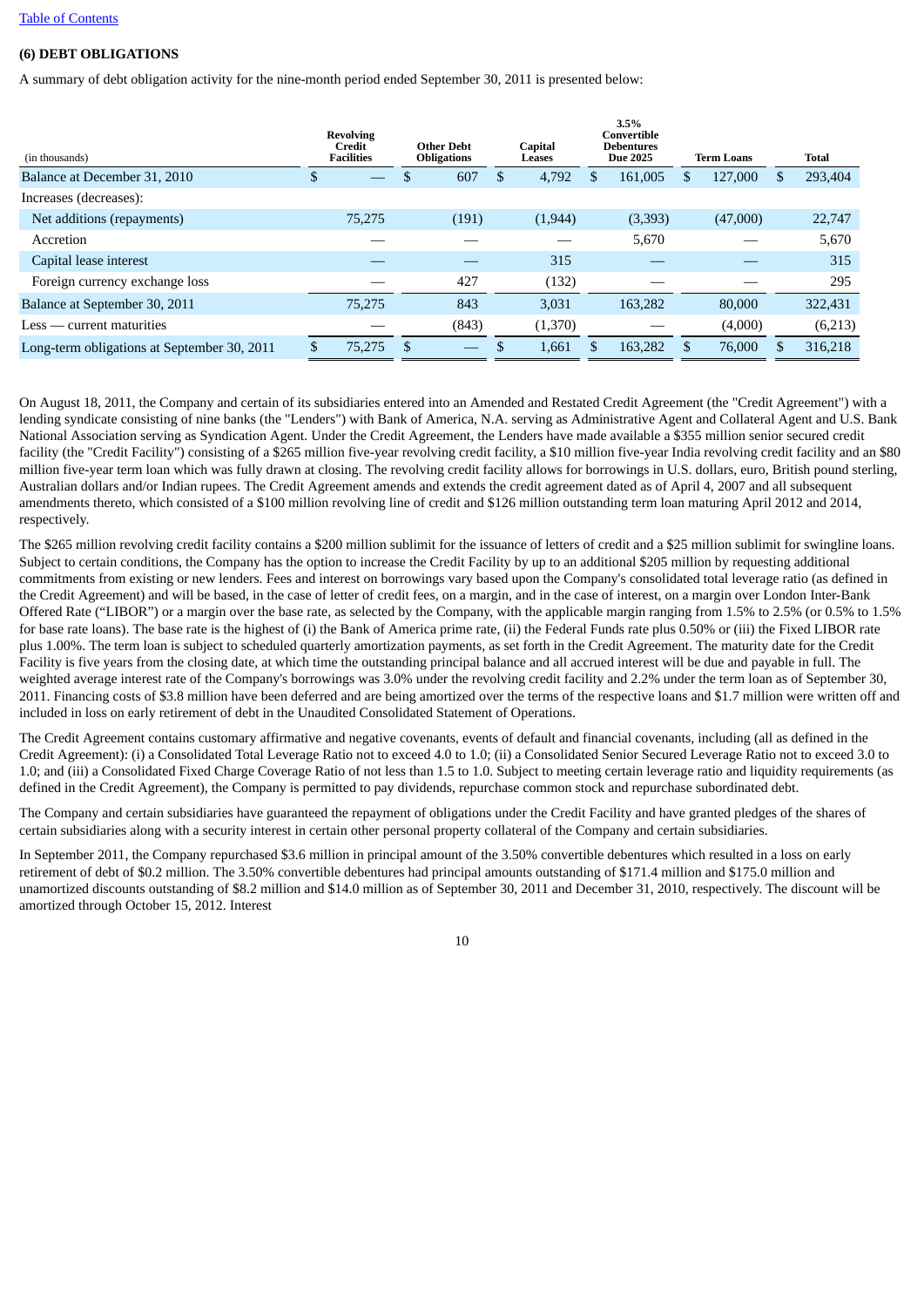expense, including contractual interest and discount accretion, was \$3.4 million and \$3.3 million for the three months ended September 30, 2011 and 2010, respectively, and \$10.3 million and \$9.8 million for the nine months ended September 30, 2011 and 2010, respectively. The effective interest rate was 8.4% for the three and nine months ended September 30, 2011 and 2010.

#### **(7) DERIVATIVE INSTRUMENTS AND HEDGING ACTIVITIES**

As of September 30, 2011, the Company had foreign currency forward contracts outstanding with a notional value of \$65.8 million, primarily in euros and U.S. dollars, which were not designated as hedges and had a weighted average remaining maturity of 3.7 days. Although the Company enters into foreign currency forward contracts to offset foreign currency exposure related to the notional value of money transfer transactions collected in currencies other than the U.S. dollar, they are not designated as hedges under ASC Topic 815, *Derivatives and Hedging*. This is mainly due to the relatively short duration of the contracts, typically 1 to 14 days, and the frequency with which the Company enters into them. Due to the short duration of the contracts and the Company's credit profile, the Company is generally not required to post collateral with respect to its foreign currency forward contracts.

The Company has an office lease in a foreign country that requires payment in a currency that is not the functional currency of either party to the lease or the Company's reporting currency. Therefore, the lease contains an embedded derivative per ASC Topic 815 and the fair value of the embedded derivative is recorded in the unaudited Consolidated Balance Sheets.

The required tabular disclosures for derivative instruments are as follows:

|                                                                       |                                                      | <b>Fair Values of Derivative</b><br>Instruments as of |                              |      |                      |  |  |
|-----------------------------------------------------------------------|------------------------------------------------------|-------------------------------------------------------|------------------------------|------|----------------------|--|--|
| (in thousands)                                                        | <b>Consolidated Balance</b><br><b>Sheet Location</b> |                                                       | September 30, 2011           |      | December 31,<br>2010 |  |  |
| Derivatives not designated as hedging instruments under ASC Topic 815 |                                                      |                                                       |                              |      |                      |  |  |
|                                                                       |                                                      |                                                       | <b>Asset Derivatives</b>     |      |                      |  |  |
| Foreign currency derivative contracts $-$ gross gains                 | Cash and cash<br>equivalents                         | \$                                                    | 395                          | - \$ | 51                   |  |  |
| Foreign currency derivative contracts — gross losses                  | Cash and cash<br>equivalents                         |                                                       | (132)                        |      | (547)                |  |  |
| Total                                                                 |                                                      |                                                       | 263                          | \$.  | (496)                |  |  |
|                                                                       |                                                      |                                                       | <b>Liability Derivatives</b> |      |                      |  |  |
|                                                                       | Other long-term                                      |                                                       |                              |      |                      |  |  |
| Embedded derivative in foreign lease                                  | liabilities                                          | S                                                     | $(131)$ \$                   |      | (144)                |  |  |
| <b>Total derivatives</b>                                              |                                                      |                                                       | 132                          | S    | (640)                |  |  |

|                                                                                 |                                               | <b>Amount of Gain (Loss) Recognized</b><br>in Income on Derivative |                                            |    |          |                                           |         |  |     |  |  |  |      |  |      |  |      |
|---------------------------------------------------------------------------------|-----------------------------------------------|--------------------------------------------------------------------|--------------------------------------------|----|----------|-------------------------------------------|---------|--|-----|--|--|--|------|--|------|--|------|
|                                                                                 | <b>Location of Gain (Loss)</b>                |                                                                    | <b>Three Months Ended</b><br>September 30, |    |          | <b>Nine Months Ended</b><br>September 30, |         |  |     |  |  |  |      |  |      |  |      |
| (in thousands)                                                                  | <b>Recognized in Income</b><br>on Derivative  | 2011                                                               |                                            |    |          |                                           |         |  |     |  |  |  | 2010 |  | 2011 |  | 2010 |
| Derivatives not designated as hedging instruments under<br><b>ASC Topic 815</b> |                                               |                                                                    |                                            |    |          |                                           |         |  |     |  |  |  |      |  |      |  |      |
| Foreign currency derivative contracts                                           | Foreign currency exchange gain<br>(loss), net | S                                                                  | 682                                        | \$ | (2, 141) | S                                         | (1,072) |  | 706 |  |  |  |      |  |      |  |      |
| Embedded derivative in foreign lease                                            | Foreign currency exchange gain<br>(loss), net |                                                                    | (58)                                       |    | 24       |                                           | 13      |  | 46  |  |  |  |      |  |      |  |      |
| Total                                                                           |                                               |                                                                    | 624                                        |    | (2, 117) |                                           | (1,059) |  | 752 |  |  |  |      |  |      |  |      |

See Note 8, Fair Value Measurements, for the determination of the fair values of derivatives.

#### **(8) FAIR VALUE MEASUREMENTS**

The carrying amounts of cash and cash equivalents, trade accounts receivable, trade accounts payable and short-term debt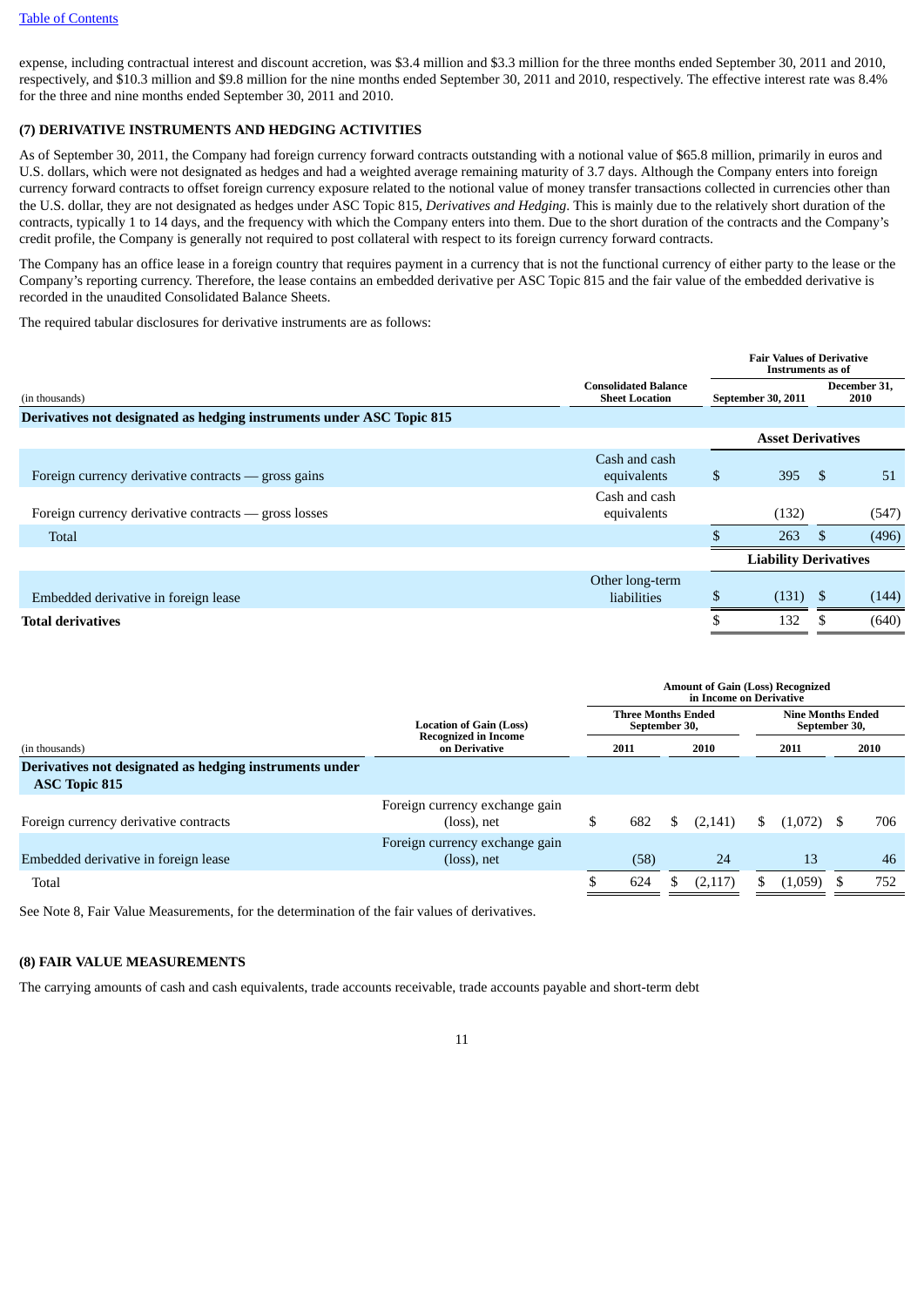obligations approximate fair values due to their short maturities. The carrying values of the Company's term loan due 2016 and revolving credit agreements approximate fair values because interest is based on LIBOR that resets at various intervals of less than one year. The following table provides the estimated fair values of the Company's other financial instruments, based on quoted market prices or significant other observable inputs.

|                                                   | As of |                    |  |                   |  |                          |                   |            |  |  |  |  |
|---------------------------------------------------|-------|--------------------|--|-------------------|--|--------------------------|-------------------|------------|--|--|--|--|
|                                                   |       | September 30, 2011 |  |                   |  | <b>December 31, 2010</b> |                   |            |  |  |  |  |
| (in thousands)                                    |       | Carrying<br>Value  |  | <b>Fair Value</b> |  | Carrying<br>Value        | <b>Fair Value</b> |            |  |  |  |  |
| 3.50% convertible debentures, unsecured, due 2025 | Φ     | (163, 282)         |  | (169, 295)        |  | (161,005)                |                   | (172, 267) |  |  |  |  |
| Foreign currency derivative contracts             |       | 263                |  | 263               |  | (496)                    |                   | (496)      |  |  |  |  |
| Embedded derivative in foreign lease              |       | (131)              |  | (131)             |  | (144)                    |                   | (144)      |  |  |  |  |

The Company's assets and liabilities recorded at fair value on a recurring basis using significant other observable inputs are the foreign currency derivative contracts and the embedded derivative in foreign lease. The Company values foreign currency derivative contracts using foreign currency exchange quotations for similar assets and liabilities. The embedded derivative in foreign lease is valued using present value techniques and foreign currency exchange quotations.

## **(9) SEGMENT INFORMATION**

Euronet's reportable operating segments have been determined in accordance with ASC Topic 280, *Segment Reporting.* The Company currently operates in the following three reportable operating segments:

- 1) Through the EFT Processing Segment, the Company processes transactions for a network of ATMs and POS terminals across Europe, the Middle East and Asia Pacific. The Company provides comprehensive electronic payment solutions consisting of ATM network participation, outsourced ATM and POS management solutions, credit and debit card outsourcing and electronic recharge services for prepaid mobile airtime. Through this segment, the Company also offers a suite of integrated electronic financial transaction software solutions for electronic payment and transaction delivery systems.
- 2) Through the epay Segment, the Company provides distribution and processing of prepaid mobile airtime and other electronic payment products and collection services in Europe, the Middle East, Asia Pacific, North America and South America. With the purchase of cadooz, we now provide vouchers and physical gift fulfillment services in Europe.
- 3) Through the Money Transfer Segment, the Company provides global consumer-to-consumer money transfer services through a network of sending agents and Company-owned stores (primarily in North America and Europe), disbursing money transfers through a worldwide correspondent network. The Company also offers customers bill payment services, payment alternatives such as money orders and prepaid debit cards, comprehensive check cashing services and foreign currency exchange services.

In addition, the Company accounts for non-operating activity, share-based compensation expense, certain intersegment eliminations and the costs of providing corporate and other administrative services to the three segments in its administrative division, "Corporate Services, Eliminations and Other." These services are not directly identifiable with the Company's reportable operating segments.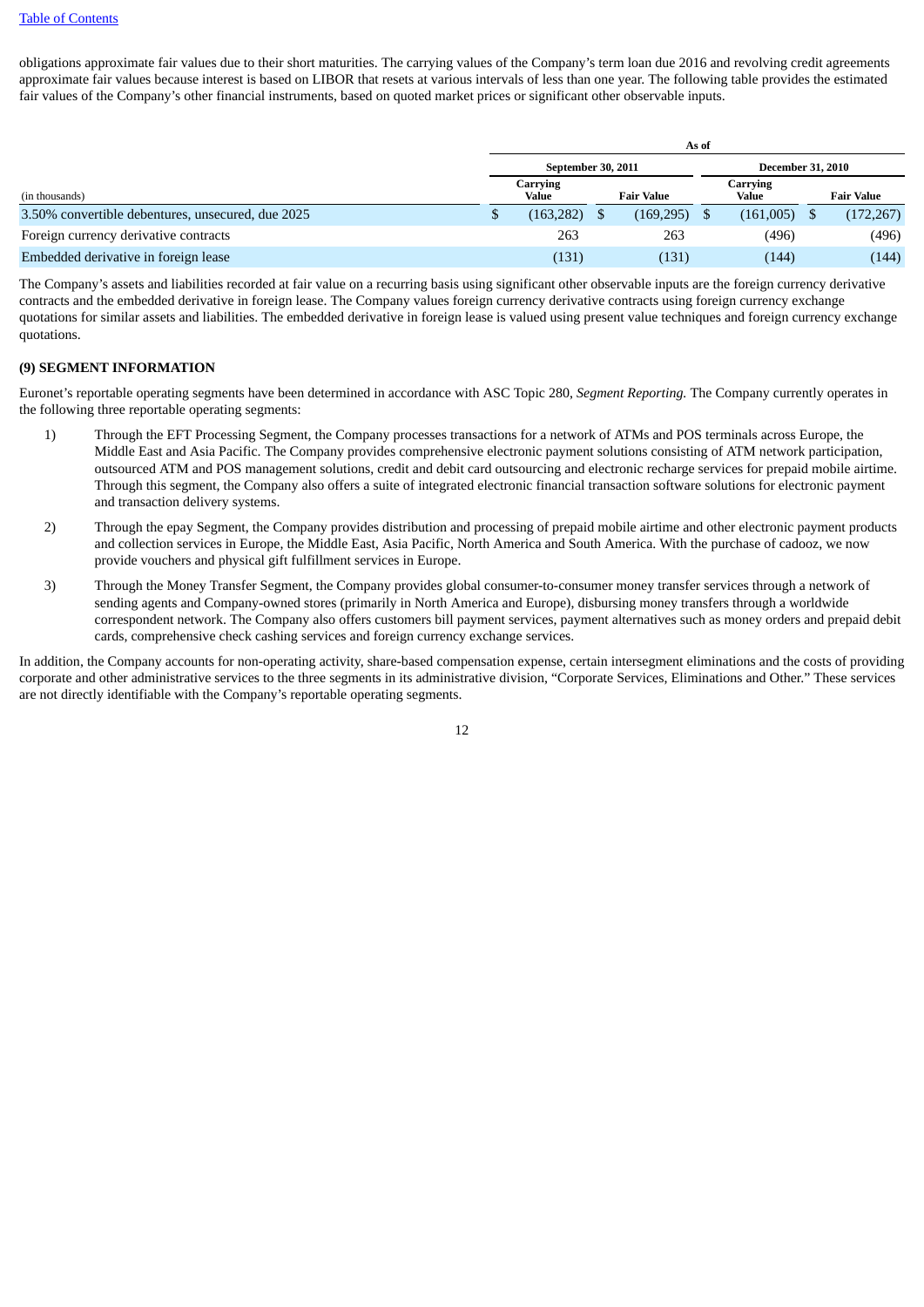The following tables present the segment results of the Company's operations for the three- and nine-month periods ended September 30, 2011 and 2010:

|                                     |                          |         |     | For the Three Months Ended September 30, 2011 |   |                                                            |   |              |
|-------------------------------------|--------------------------|---------|-----|-----------------------------------------------|---|------------------------------------------------------------|---|--------------|
| (in thousands)                      | <b>EFT</b><br>Processing | epay    |     | Money<br>Transfer                             |   | Corporate<br>Services,<br><b>Eliminations</b><br>and Other |   | Consolidated |
| Total revenues                      | 50,246                   | 174,269 | \$. | 75,103                                        | S | (111)                                                      | S | 299,507      |
| Operating expenses:                 |                          |         |     |                                               |   |                                                            |   |              |
| Direct operating costs              | 23,056                   | 133.198 |     | 34,333                                        |   | (53)                                                       |   | 190,534      |
| Salaries and benefits               | 7,409                    | 13.012  |     | 18,517                                        |   | 5,031                                                      |   | 43,969       |
| Selling, general and administrative | 5,607                    | 10,295  |     | 12,366                                        |   | 1,790                                                      |   | 30,058       |
| Depreciation and amortization       | 5,170                    | 4,482   |     | 5,086                                         |   | 86                                                         |   | 14,824       |
| Total operating expenses            | 41,242                   | 160,987 |     | 70,302                                        |   | 6,854                                                      |   | 279,385      |
| Operating income (loss)             | 9,004                    | 13,282  |     | 4,801                                         |   | (6,965)                                                    |   | 20,122       |

|                                     |                                 |   |         |   | For the Three Months Ended September 30, 2010 |               |                                                            |              |
|-------------------------------------|---------------------------------|---|---------|---|-----------------------------------------------|---------------|------------------------------------------------------------|--------------|
| (in thousands)                      | <b>EFT</b><br><b>Processing</b> |   | epay    |   | <b>Money</b><br>Transfer                      |               | Corporate<br>Services.<br><b>Eliminations</b><br>and Other | Consolidated |
| Total revenues                      | 49,098                          | S | 148,037 | Ж | 63,088                                        | <sup>\$</sup> |                                                            | 260,223      |
| Operating expenses:                 |                                 |   |         |   |                                               |               |                                                            |              |
| Direct operating costs              | 22,492                          |   | 115,847 |   | 29,100                                        |               |                                                            | 167,439      |
| Salaries and benefits               | 7,055                           |   | 8,600   |   | 14.924                                        |               | 4.428                                                      | 35,007       |
| Selling, general and administrative | 4,152                           |   | 7,619   |   | 10,191                                        |               | 1,264                                                      | 23,226       |
| Depreciation and amortization       | 4,894                           |   | 4,173   |   | 5,148                                         |               | 74                                                         | 14,289       |
| Total operating expenses            | 38,593                          |   | 136,239 |   | 59,363                                        |               | 5,766                                                      | 239,961      |
| Operating income (loss)             | 10,505                          |   | 11,798  |   | 3,725                                         |               | (5,766)                                                    | 20,262       |

|                                     |    |                   |    |         |   | For the Nine Months Ended September 30, 2011 |     |                                                            |    |              |
|-------------------------------------|----|-------------------|----|---------|---|----------------------------------------------|-----|------------------------------------------------------------|----|--------------|
| (in thousands)                      |    | EFT<br>Processing |    | epay    |   | Money<br><b>Transfer</b>                     |     | Corporate<br>Services.<br><b>Eliminations</b><br>and Other |    | Consolidated |
| <b>Total revenues</b>               | \$ | 144,985           | \$ | 485,861 | S | 211,285                                      | S   | (229)                                                      | S  | 841,902      |
| Operating expenses:                 |    |                   |    |         |   |                                              |     |                                                            |    |              |
| Direct operating costs              |    | 68.521            |    | 371,663 |   | 96.797                                       |     | (171)                                                      |    | 536,810      |
| Salaries and benefits               |    | 22,330            |    | 34,952  |   | 51,882                                       |     | 14,898                                                     |    | 124,062      |
| Selling, general and administrative |    | 14.454            |    | 25,869  |   | 34,553                                       |     | 5.468                                                      |    | 80,344       |
| Depreciation and amortization       |    | 15,352            |    | 13,480  |   | 15,460                                       |     | 255                                                        |    | 44,547       |
| Total operating expenses            |    | 120,657           |    | 445.964 |   | 198,692                                      |     | 20,450                                                     |    | 785,763      |
| Operating income (loss)             | S. | 24,328            | S  | 39,897  |   | 12,593                                       | \$. | (20, 679)                                                  | \$ | 56,139       |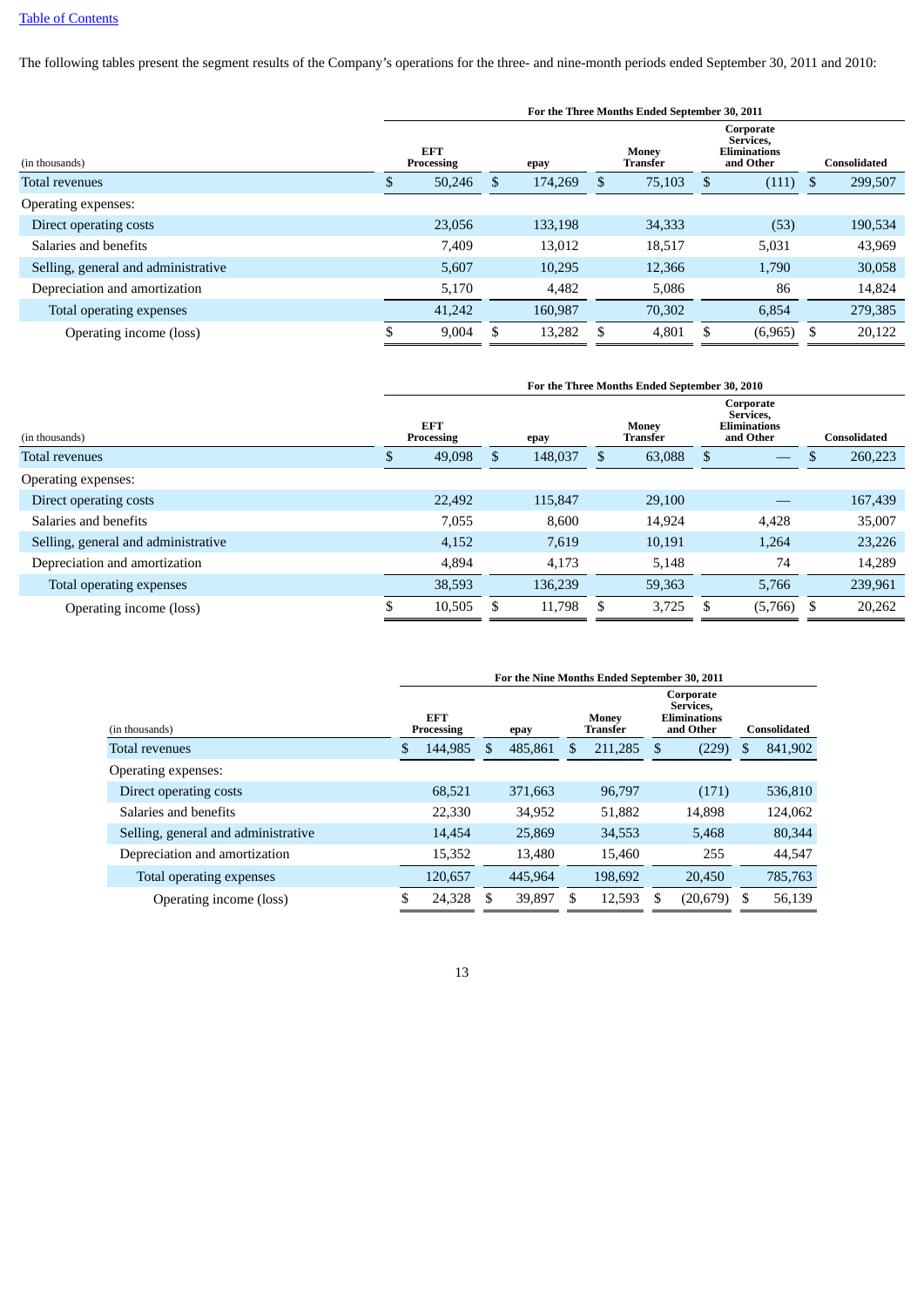|                                     |   |                   |    |         |     | For the Nine Months Ended September 30, 2010 |      |                                                            |   |              |
|-------------------------------------|---|-------------------|----|---------|-----|----------------------------------------------|------|------------------------------------------------------------|---|--------------|
| (in thousands)                      |   | EFT<br>Processing |    | epay    |     | Money<br>Transfer                            |      | Corporate<br>Services.<br><b>Eliminations</b><br>and Other |   | Consolidated |
| Total revenues                      | S | 144,152           | \$ | 431,106 | \$  | 179.196                                      | - \$ |                                                            | S | 754,454      |
| Operating expenses:                 |   |                   |    |         |     |                                              |      |                                                            |   |              |
| Direct operating costs              |   | 69,210            |    | 341,200 |     | 83,726                                       |      |                                                            |   | 494,136      |
| Salaries and benefits               |   | 20,159            |    | 24,079  |     | 43,007                                       |      | 11,382                                                     |   | 98,627       |
| Selling, general and administrative |   | 12.022            |    | 20.279  |     | 27,801                                       |      | 4,167                                                      |   | 64,269       |
| Depreciation and amortization       |   | 14,304            |    | 12,150  |     | 15,205                                       |      | 730                                                        |   | 42,389       |
| Total operating expenses            |   | 115.695           |    | 397,708 |     | 169,739                                      |      | 16.279                                                     |   | 699.421      |
| Operating income (loss)             |   | 28.457            | S  | 33,398  | \$. | 9.457                                        | S    | (16, 279)                                                  | S | 55,033       |

#### **(10) GUARANTEES**

As of September 30, 2011, the Company had \$92.5 million of stand-by letters of credit/bank guarantees issued on its behalf, of which \$38.6 million are outstanding under the revolving credit facility. The remaining stand-by letters of credit/bank guarantees are collateralized by \$18.6 million of cash deposits held by the respective issuing banks and \$5.0 million of trade accounts receivable.

Under certain circumstances, Euronet grants guarantees in support of obligations of subsidiaries. As of September 30, 2011, the Company granted off balance sheet guarantees for cash in various ATM networks amounting to \$18.2 million over the terms of the cash supply agreements and performance guarantees amounting to approximately \$29.1 million over the terms of the agreements with the customers.

From time to time, Euronet enters into agreements with unaffiliated parties that contain indemnification provisions, the terms of which may vary depending on the negotiated terms of each respective agreement. The amount of such potential obligations is generally not stated in the agreements. Our liability under such indemnification provisions may be mitigated by relevant insurance coverage and may be subject to time and materiality limitations, monetary caps and other conditions and defenses. Such indemnification obligations include the following:

- In connection with contracts with financial institutions in the EFT Processing Segment, the Company is responsible for damage to ATMs and theft of ATM network cash that, generally, is not recorded on the Company's Consolidated Balance Sheets. As of September 30, 2011, the balance of ATM network cash for which the Company was responsible was approximately \$360 million. The Company maintains insurance policies to mitigate this exposure;
- In connection with the license of proprietary systems to customers, Euronet provides certain warranties and infringement indemnities to the licensee, which generally warrant that such systems do not infringe on intellectual property owned by third parties and that the systems will perform in accordance with their specifications;
- Euronet has entered into purchase and service agreements with vendors and consulting agreements with providers of consulting services, pursuant to which the Company has agreed to indemnify certain of such vendors and consultants, respectively, against third-party claims arising from the Company's use of the vendor's product or the services of the vendor or consultant;
- In connection with acquisitions and dispositions of subsidiaries, operating units and business assets, the Company has entered into agreements containing indemnification provisions, which can be generally described as follows: (i) in connection with acquisitions made by Euronet, the Company has agreed to indemnify the seller against third party claims made against the seller relating to the subject subsidiary, operating unit or asset and arising after the closing of the transaction, and (ii) in connection with dispositions made by Euronet, Euronet has agreed to indemnify the buyer against damages incurred by the buyer due to the buyer's reliance on representations and warranties relating to the subject subsidiary, operating unit or business assets in the disposition agreement if such representations or warranties were untrue when made;
- Euronet has entered into agreements with certain third parties, including banks that provide fiduciary and other services to Euronet or to the Company's benefit plans. Under such agreements, the Company has agreed to indemnify such service providers for third party claims relating to carrying out their respective duties under such agreements; and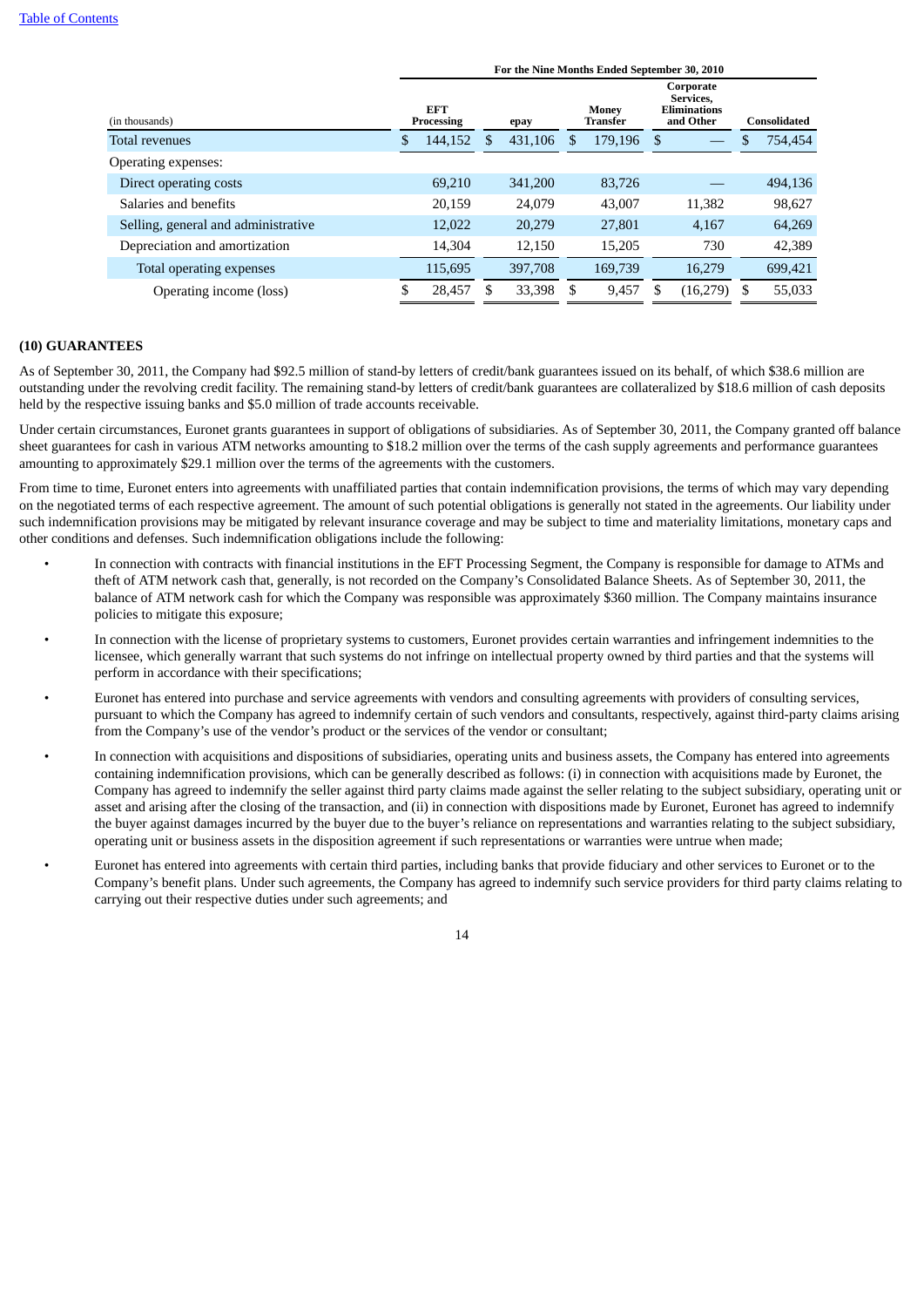• The Company has obtained surety bonds in compliance with money transfer licensing requirements of the applicable governmental authorities.

The Company is also required to meet minimum capitalization and cash requirements of various regulatory authorities in the jurisdictions in which the Company has money transfer operations. To date, the Company is not aware of any significant claims made by the indemnified parties or third parties to guarantee agreements with the Company and, accordingly, no liabilities were recorded as of September 30, 2011 or December 31, 2010.

#### **(11) INCOME TAXES**

The Company's effective tax rates were 182.2% and 25.1% for the three-month periods ended September 30, 2011 and 2010, respectively, and were 41.9% and 42.3% for the nine-month periods ended September 30, 2011 and 2010, respectively. The effective tax rates were significantly influenced by the foreign currency exchange gains and losses, gains on settlements and loss on early retirement of debt in the respective periods. Excluding these items from pre-tax income, as well as the related tax effects for these items, the Company's effective tax rates were 39.0% and 43.0% for the three months ended September 30, 2011 and 2010, respectively, and 42.4% and 40.5% for the nine months ended September 30, 2011 and 2010, respectively.

The increases in the effective tax rates, as adjusted, for the three and nine months ended September 30, 2011 compared to the applicable statutory rate of 35% are primarily related to the Company's U.S. income tax position. For the three- and nine-month periods ended September 30, 2011, we have recorded a valuation allowance against our U.S. income tax net operating losses as it is more likely than not that a tax benefit will not be realized. Accordingly, the income tax benefits associated with pre-tax book losses generated by the Company's U.S. entities have not been recognized in these periods.

#### **(12) LITIGATION AND CONTINGENCIES**

#### *Contingencies*

In the second quarter of 2009, the Antitrust Division of the United States Department of Justice (the "DOJ") served Continental Exchange Solutions, Inc. d/b/a Ria Financial Services ("CES"), an indirect, wholly-owned subsidiary of the Company, with a grand jury subpoena requesting documents from CES and its affiliates in connection with an investigation into possible price collusion related to money transmission services to the Dominican Republic ("D.R.") during the period from January 1, 2004 to the date of the subpoena. The Company acquired all of the stock of Ria Envia, Inc., the parent of CES, in April 2007. CES foreign exchange transactions between the U.S and the D.R. generated approximately 0.3% of the Company's 2009 consolidated revenues. The Company and CES are fully cooperating with the DOJ in its investigation.

The Company believes that, during the period covered by the DOJ investigation, CES generally derived part of its charge for exchanging U.S. dollars into D.R. pesos from a reference rate recommended by ADEREDI, a trade association in the D.R. composed of a CES subsidiary and other D.R. money transfer firms. The Company further believes, however, that CES set its own service fee on the D.R. transactions and its overall transaction price to customers. Customers were also free during this time period to use CES and other firms to transmit dollars into the D.R., without conversion into D.R. pesos, and the Company believes such transmissions occurred with increasing frequency over the course of this time period.

At this time, the Company is unable to predict the outcome of the DOJ investigation, or, if charges were to be brought against CES, the possible range of loss, if any, associated with the resolution of any such charges. Nor can the Company predict any potential effect on the Company's business, results of operations or financial condition arising from such charges or potential collateral consequences, which could include fines, penalties, limitations on or revocation of CES's license to engage in the money transfer business in one or more states, and civil liability. In addition, the Company has incurred and may continue to incur significant fees and expenses in connection with the DOJ investigation and related matters.

#### *Litigation*

<span id="page-14-0"></span>During 2010, CES was served with a class action lawsuit filed by a former employee for alleged wage and hour violations related to overtime and meal and rest period requirements under California law. This lawsuit was dismissed on October 12, 2011 in consideration of payment of a nominal amount to the plaintiff.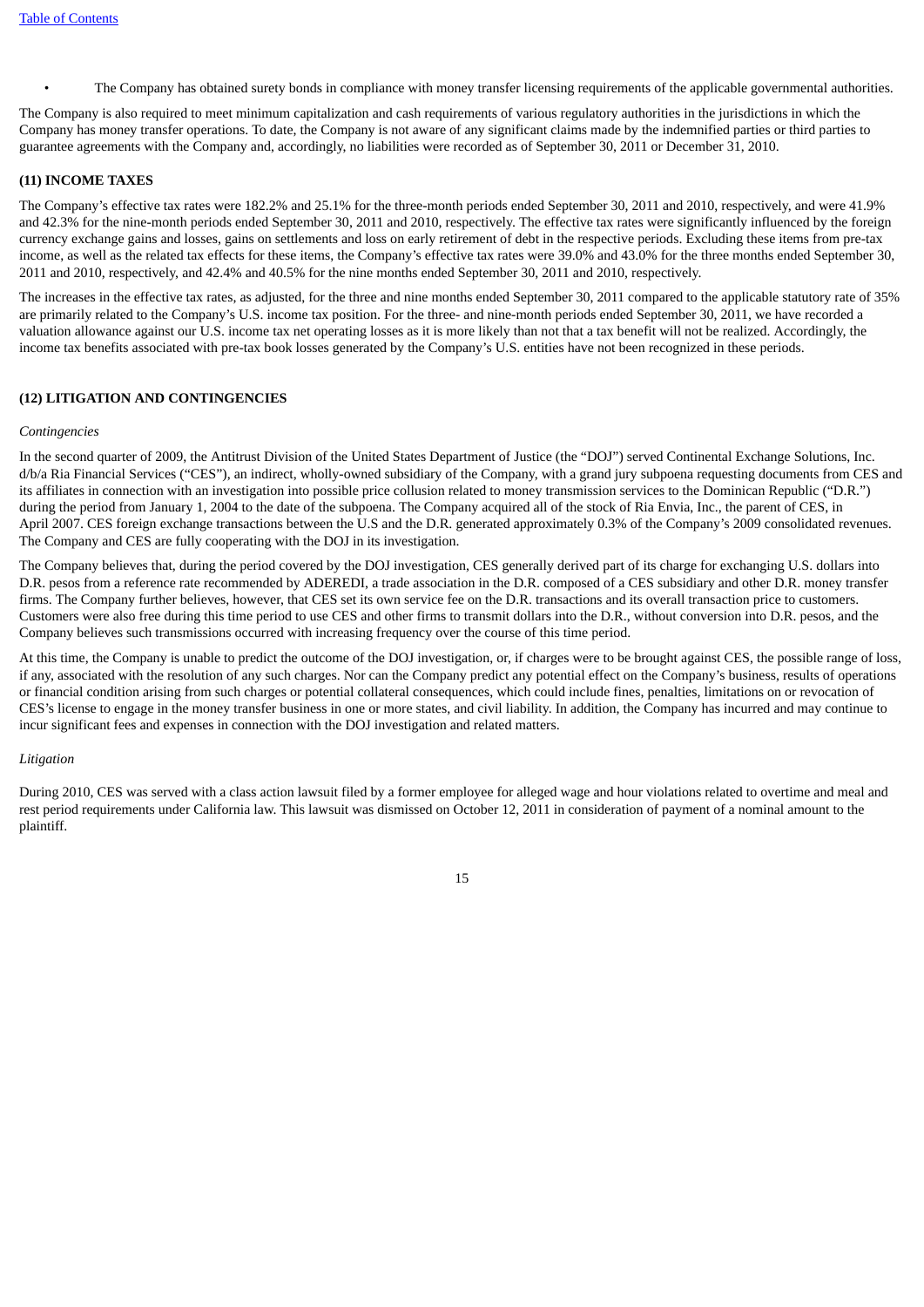#### **ITEM 2. MANAGEMENT'S DISCUSSION AND ANALYSIS OF FINANCIAL CONDITION AND RESULTS OF OPERATIONS**

#### **OVERVIEW**

#### **COMPANY OVERVIEW, GEOGRAPHIC LOCATIONS AND PRINCIPAL PRODUCTS AND SERVICES**

Euronet Worldwide, Inc. ("Euronet," the "Company," "we" or "us") is a leading electronic payments provider. We offer payment and transaction processing and distribution solutions to financial institutions, retailers, service providers and individual consumers. Our primary product offerings include comprehensive automated teller machine ("ATM"), point-of-sale ("POS") and card outsourcing services; electronic distribution of prepaid mobile airtime and other electronic payment products; and global consumer money transfer services. As of September 30, 2011, we operate in the following three principal operating segments:

- The EFT Processing Segment, which processes transactions for a network of 12,668 ATMs and approximately 53,000 POS terminals across Europe, the Middle East and Asia Pacific. We provide comprehensive electronic payment solutions consisting of ATM network participation, outsourced ATM and POS management solutions, credit and debit card outsourcing and electronic recharge services for prepaid mobile airtime. Through this segment, we also offer a suite of integrated electronic financial transaction software solutions for electronic payment and transaction delivery systems.
- The epay Segment, which provides distribution, processing and collection services for prepaid mobile airtime and other electronic payment products. Including terminals operated by unconsolidated subsidiaries, we operate a network of approximately 591,000 POS terminals providing electronic processing of prepaid mobile airtime top-up services and other electronic payment products in Europe, the Middle East, Asia Pacific, North America and South America. With the purchase of cadooz, we now provide vouchers and physical gift fulfillment services in Europe.
- The Money Transfer Segment, which provides global consumer-to-consumer money transfer services, primarily under the brand name Ria. We offer this service through a network of sending agents and Company-owned stores (primarily in North America and Europe), disbursing money transfers through a worldwide correspondent network that includes approximately 140,000 locations. In addition to money transfers, we also offer customers bill payment services (primarily in the U.S.), payment alternatives such as money orders and prepaid debit cards, comprehensive check cashing services for a wide variety of issued checks, along with competitive foreign currency exchange services.

We have four processing centers in Europe, two in Asia Pacific, two in North America and one in the Middle East. We have 30 principal offices in Europe, seven in North America, nine in Asia Pacific and one in South America. Our executive offices are located in Leawood, Kansas, USA. With approximately 79% of our revenues denominated in currencies other than the U.S. dollar, any significant changes in currency exchange rates will likely have a significant impact on our results of operations.

#### **SOURCES OF REVENUES AND CASH FLOW**

Euronet primarily earns revenues and income based on ATM management fees, transaction fees, commissions and foreign currency spreads. Each operating segment's sources of revenue are described below.

*EFT Processing Segment* — Revenues in the EFT Processing Segment, which represented approximately 17% of total consolidated revenues for the first nine months of 2011, are derived from fees charged for transactions made by cardholders on our proprietary network of ATMs, as well as fixed management fees and transaction fees we charge to customers for operating ATMs and processing debit and credit cards under outsourcing and cross-border acquiring agreements. Through our proprietary network, we generally charge fees for four types of ATM transactions: i) cash withdrawals, ii) balance inquiries, iii) transactions not completed because the relevant card issuer did not give authorization, and iv) value-added services such as prepaid telecommunication recharges, dynamic currency conversion, bill payment and ATM advertising. Revenues in this segment are also derived from license fees, professional services and maintenance fees for proprietary application software and sales of related hardware.

*epay Segment* — Revenues in the epay Segment, which represented approximately 58% of total consolidated revenues for the first nine months of 2011, are primarily derived from commissions or processing fees received from telecommunications service providers for the sale and distribution of prepaid mobile airtime. We also generate revenues from commissions earned from the distribution of other electronic payment products, vouchers and physical gifts. Due to certain provisions in our mobile phone operator agreements, the operators have the ability to reduce the overall commission paid on top-up transactions. However, by virtue of our agreements with retailers (distributors where POS terminals are located) in certain markets, not all of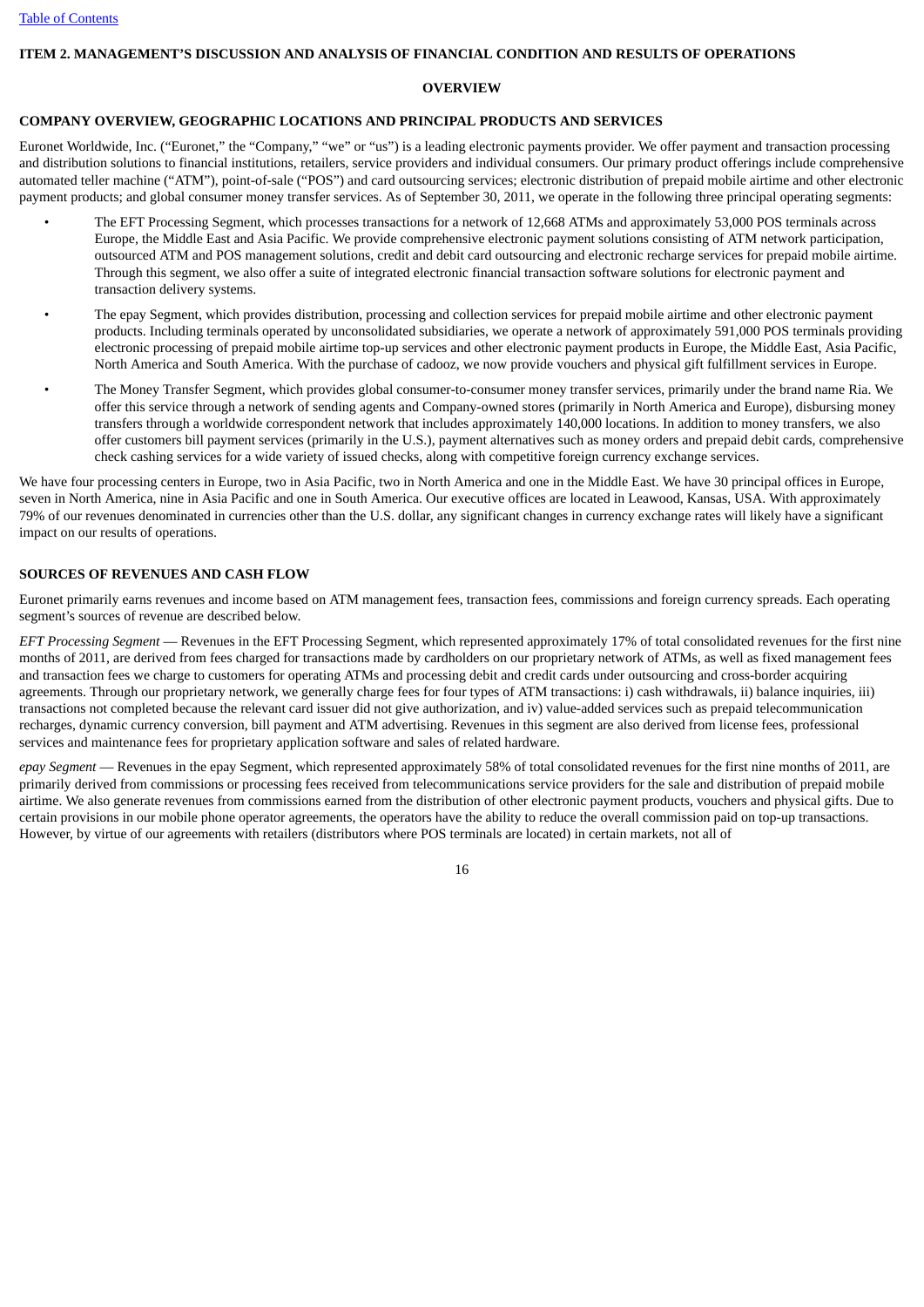these reductions are absorbed by us because we are able to pass a significant portion of the reductions to retailers. Accordingly, under certain retailer agreements, the effect is to reduce revenues and reduce our direct operating costs resulting in only a small impact on gross profit and operating income. In some markets, reductions in commissions can significantly impact our results as it may not be possible, either contractually or commercially in the concerned market, to pass a reduction in commissions to the retailers. In Australia, certain retailers negotiate directly with the mobile phone operators for their own commission rates, which also limits our ability to pass through reductions in commissions. Agreements with mobile operators are important to the success of our business. These agreements permit us to distribute prepaid mobile airtime to the mobile operators' customers. Other electronic payment products offered by this segment include prepaid long distance calling card plans, prepaid Internet plans, prepaid debit cards, gift cards, vouchers, transport payments, lottery payments, bill payment, money transfer and digital content such as music, games and software.

*Money Transfer Segment* — Revenues in the Money Transfer Segment, which represented approximately 25% of total consolidated revenues for the first nine months of 2011, are primarily derived from charging a transaction fee, as well as the margin earned from purchasing foreign currency at wholesale exchange rates and selling the foreign currency to consumers at retail exchange rates. We have a sending agent network in place comprised of agents and Companyowned stores primarily in North America and Europe and a worldwide network of correspondent agents, consisting primarily of financial institutions in the transfer destination countries. Sending and correspondent agents each earn fees for cash collection and distribution services. These fees are recognized as direct operating costs at the time of sale.

## **OPPORTUNITIES AND CHALLENGES**

*EFT Processing Segment* — The continued expansion and development of our EFT Processing Segment business will depend on various factors including, but not necessarily limited to, the following:

- the impact of competition by banks and other ATM operators and service providers in our current target markets;
- the demand for our ATM outsourcing services in our current target markets;
- the ability to develop products or services to drive increases in transactions;
- the expansion of our various business lines in markets where we operate and in new markets;
- the entrance into additional card acceptance and ATM management agreements with banks;
- the ability to obtain required licenses in markets we intend to enter or expand services;
- the availability of financing for expansion;
- the ability to efficiently install ATMs contracted under newly awarded outsourcing agreements;
- the ability to renew existing contracts at profitable rates;
- the ability to maintain pricing at current levels or mitigate price reductions in certain markets;
- the impact of reductions in ATM interchange fees:
- the ability to expand and sign additional customers for the cross-border merchant processing and acquiring business; and
- the continued development and implementation of our software products and their ability to interact with other leading products.

*epay Segment* — The continued expansion and development of the epay Segment business will depend on various factors, including, but not necessarily limited to, the following:

- the ability to negotiate new agreements in additional markets with mobile phone operators, content providers, agent financial institutions and retailers;
- the ability to use existing expertise and relationships with mobile operators, content providers and retailers to our advantage;
- the continued use of third-party providers such as ourselves to supply electronic processing solutions for existing and additional content;
- the development of mobile phone networks in the markets in which we do business and the increase in the number of mobile phone users;
- the overall pace of growth in the prepaid mobile phone market, including consumer shifts between prepaid and postpaid services;

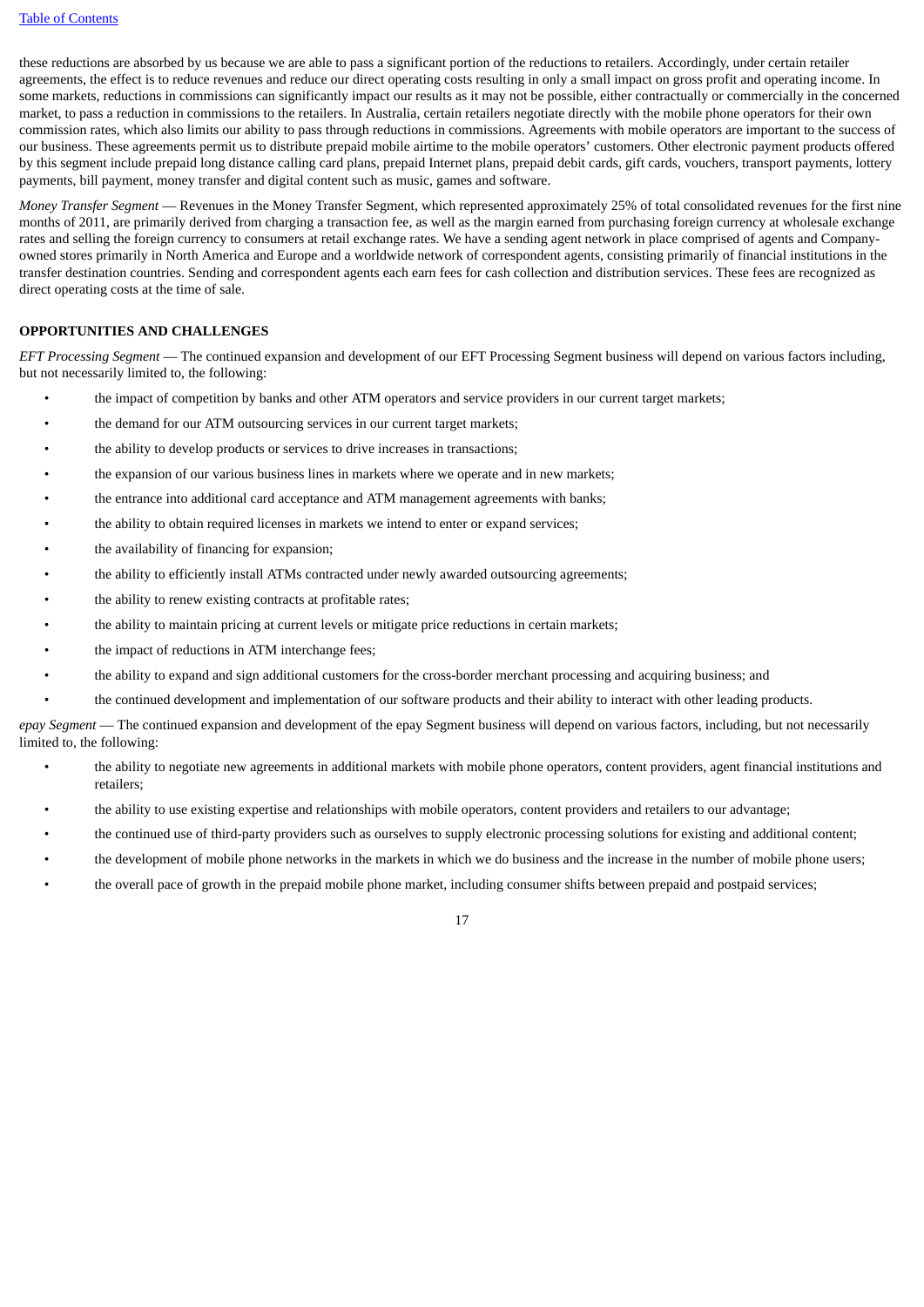- our market share of the retail distribution capacity;
- the development of new technologies that may compete with POS distribution of prepaid mobile airtime and other products;
- the level of commission that is paid to the various intermediaries in the electronic payment distribution chain;
- our ability to fully recover monies collected by retailers;
- our ability to add new and differentiated products in addition to those offered by mobile phone operators;
- the ability to take advantage of cross-selling opportunities with our Money Transfer Segment, including providing money transfer services through our distribution network; and
- the availability of financing for further expansion.

*Money Transfer Segment —* The expansion and development of our Money Transfer Segment business will depend on various factors, including, but not necessarily limited to, the following:

- the continued growth in worker migration and employment opportunities;
- the mitigation of economic and political factors that have had an adverse impact on money transfer volumes, such as changes in the economic sectors in which immigrants work and the developments in immigration policies in the U.S.;
- the continuation of the trend of increased use of electronic money transfer and bill payment services among immigrant workers and the unbanked population in our markets;
- the ability to maintain our agent and correspondent networks;
- the ability to offer our products and services or develop new products and services at competitive prices to drive increases in transactions;
- the development of new technologies that may compete with our money transfer network;
- the expansion of our services in markets where we operate and in new markets;
- the ability to strengthen our brands;
- our ability to fund working capital requirements;
- our ability to recover from agents funds collected from customers and our ability to recover advances made to correspondents;
- our ability to maintain compliance with the regulatory requirements of the jurisdictions in which we operate or plan to operate;
- the ability to take advantage of cross-selling opportunities with our epay Segment, including providing prepaid services through Ria's stores and agents worldwide;
- the ability to leverage our banking and merchant/retailer relationships to expand money transfer corridors to Europe, Asia and Africa, including high growth corridors to Central and Eastern European countries;
- the availability of financing for further expansion; and
- our ability to successfully expand our agent network in Europe using our Payment Services Directive license.

*Corporate Services, Eliminations and Other* - In addition to operating in our principal operating segments described above, our "Corporate Services, Eliminations and Other" category includes non-operating activity, certain inter-segment eliminations and the cost of providing corporate and other administrative services to the operating segments, including share-based compensation expense. These services are not directly identifiable with our reportable operating segments.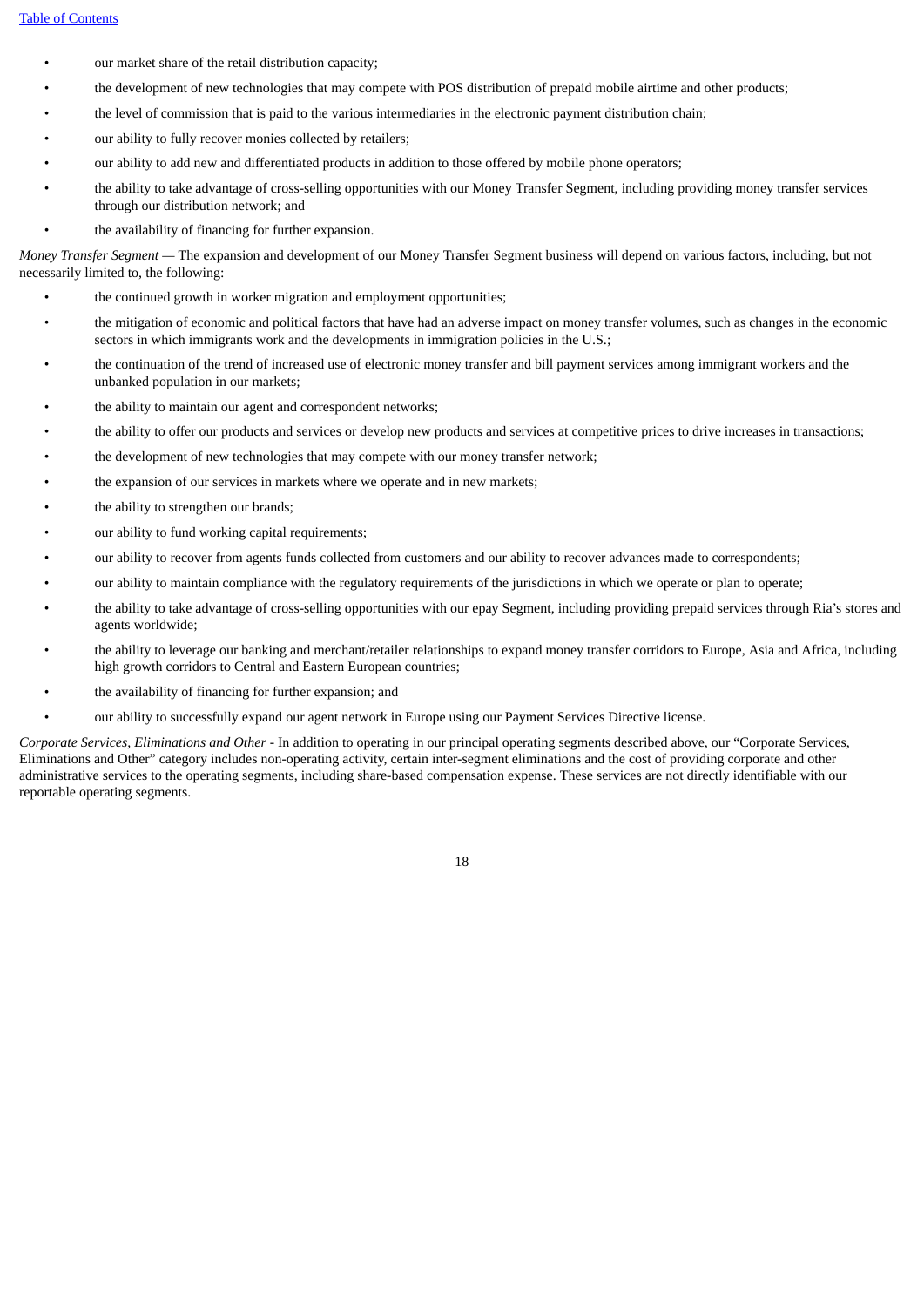## **SEGMENT SUMMARY RESULTS OF OPERATIONS**

Revenues and operating income by segment for the three- and nine-month periods ended September 30, 2011 and 2010 are summarized in the tables below:

|                               | <b>Revenues for the Three Months</b><br><b>Ended September 30,</b> |         |  |                        | Year-over-Year Change |     |     | <b>Revenues for the Nine Months</b><br><b>Ended September 30,</b> |         |                        | Year-over-Year Change |
|-------------------------------|--------------------------------------------------------------------|---------|--|------------------------|-----------------------|-----|-----|-------------------------------------------------------------------|---------|------------------------|-----------------------|
|                               |                                                                    |         |  | Increase<br>(Decrease) | Increase              |     |     |                                                                   |         | Increase<br>(Decrease) | <b>Increase</b>       |
| (dollar amounts in thousands) | 2011                                                               | 2010    |  | <b>Amount</b>          | Percent               |     |     | 2011                                                              | 2010    | <b>Amount</b>          | Percent               |
| <b>EFT</b> Processing         | \$<br>50,246                                                       | 49,098  |  | 1,148                  |                       | 2%  | .T) | 144,985                                                           | 144,152 | 833                    | $1\%$                 |
| epay                          | 174.269                                                            | 148,037 |  | 26,232                 |                       | 18% |     | 485,861                                                           | 431,106 | 54,755                 | 13%                   |
| <b>Money Transfer</b>         | 75,103                                                             | 63,088  |  | 12,015                 |                       | 19% |     | 211,285                                                           | 179,196 | 32,089                 | 18%                   |
| Total                         | 299.618                                                            | 260,223 |  | 39,395                 |                       | 15% |     | 842,131                                                           | 754.454 | 87,677                 | 12%                   |
| <b>Eliminations</b>           | (111)                                                              |         |  | (111)                  | n/m                   |     |     | (229)                                                             |         | (229)                  | n/m                   |
| Total                         | 299,507                                                            | 260,223 |  | 39,284                 |                       | 15% |     | 841,902                                                           | 754,454 | 87,448                 | 12%                   |

|                                        | <b>Operating Income (Loss) for the</b><br><b>Three Months Ended September</b> | 30, |         |              |                        | <b>Year-over-Year Change</b> |    | <b>Operating Income (Loss) for the</b><br><b>Nine Months Ended September</b> | 30, |          |     |                        | <b>Year-over-Year Change</b> |
|----------------------------------------|-------------------------------------------------------------------------------|-----|---------|--------------|------------------------|------------------------------|----|------------------------------------------------------------------------------|-----|----------|-----|------------------------|------------------------------|
|                                        |                                                                               |     |         |              | Increase<br>(Decrease) | Increase<br>(Decrease)       |    |                                                                              |     |          |     | Increase<br>(Decrease) | Increase<br>(Decrease)       |
| (dollar amounts in thousands)          | 2011                                                                          |     | 2010    |              | Amount                 | Percent                      |    | 2011                                                                         |     | 2010     |     | Amount                 | Percent                      |
| <b>EFT</b> Processing                  | 9,004                                                                         | \$. | 10,505  | <sup>S</sup> | (1,501)                | (14)%                        | \$ | 24,328                                                                       | S   | 28,457   | \$. | (4,129)                | (15)%                        |
| epay                                   | 13,282                                                                        |     | 11,798  |              | 1,484                  | 13 %                         |    | 39,897                                                                       |     | 33,398   |     | 6,499                  | 19 %                         |
| <b>Money Transfer</b>                  | 4,801                                                                         |     | 3,725   |              | 1,076                  | 29 %                         |    | 12,593                                                                       |     | 9,457    |     | 3,136                  | 33 %                         |
| Total                                  | 27,087                                                                        |     | 26,028  |              | 1,059                  | 4 %                          |    | 76,818                                                                       |     | 71,312   |     | 5,506                  | 8 %                          |
| Corporate services and<br>eliminations | (6,965)                                                                       |     | (5,766) |              | (1,199)                | 21 %                         |    | (20, 679)                                                                    |     | (16,279) |     | (4,400)                | 27 %                         |
| Total                                  | 20,122                                                                        | \$. | 20,262  |              | (140)                  | (1)%                         |    | 56,139                                                                       |     | 55,033   |     | 1,106                  | $2\%$                        |

n/m — Not meaningful.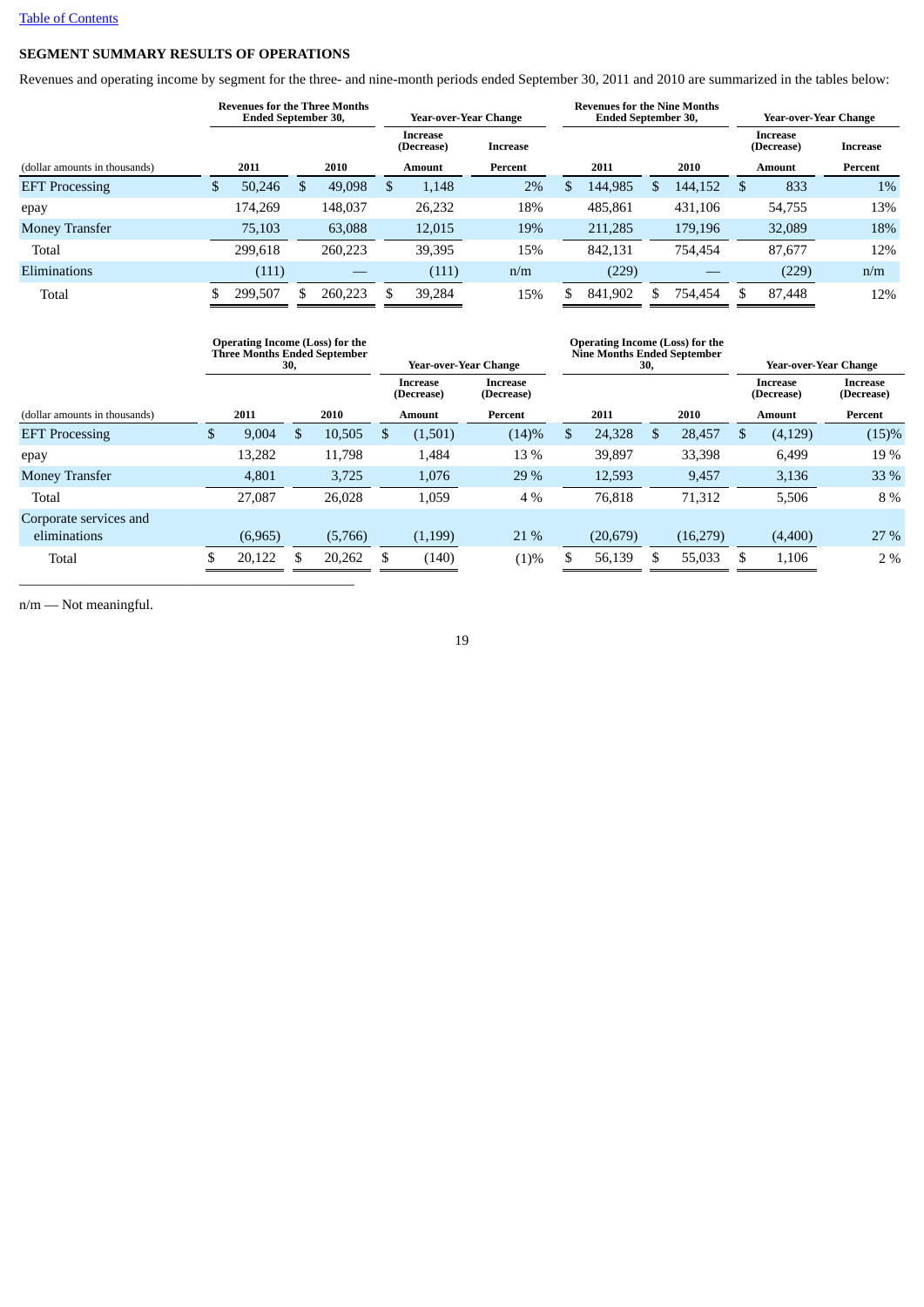#### *Impact of changes in foreign currency exchange rates*

Compared to most of the currencies of the foreign countries in which we operate, the U.S. dollar was weaker during the third quarter and first nine months of 2011 than it was during the comparable 2010 periods. Because our revenues and local expenses are recorded in the functional currencies of our operating entities, amounts we earned for the third quarter and first nine months of 2011 reflected a positive impact due to the stronger foreign currencies. Considering the results by country and the associated functional currency, we estimate that our consolidated operating income for the third quarter and first nine months of 2011 was approximately 12% and 11% higher, respectively, when compared to the same periods of 2010 as a result of changes in foreign currency exchange rates. If significant, in our discussion we will refer to the impact of fluctuation in foreign currency exchange rates in our comparison of operating segment results for the three- and nine-month periods ended September 30, 2011 and 2010. To provide further perspective on the impact of foreign currency exchange rates, the following table shows the changes in values relative to the U.S. dollar from the third quarter and first nine months of 2010 to the same periods of 2011 of the currencies of the countries in which we have our most significant operations:

|                                         |    | <b>Average Translation Rate</b> |      |                           |                     |    | <b>Average Translation Rate</b> |    |                          |                     |
|-----------------------------------------|----|---------------------------------|------|---------------------------|---------------------|----|---------------------------------|----|--------------------------|---------------------|
|                                         |    | <b>Three Months Ended</b>       |      | <b>Three Months Ended</b> |                     |    | <b>Nine Months Ended</b>        |    | <b>Nine Months Ended</b> |                     |
| Currency (dollars per foreign currency) |    | September 30, 2011              |      | September 30, 2010        | Increase<br>Percent |    | September 30, 2011              |    | September 30, 2010       | Increase<br>Percent |
| Australian dollar                       | ω  | 1.0504                          |      | 0.9049                    | 16%                 | Φ  | 1.0396                          | S  | 0.8971                   | 16%                 |
| British pound                           | \$ | 1.6106                          | -\$  | 1.5505                    | 4%                  | \$ | 1.6147                          | \$ | 1.5340                   | 5%                  |
| euro                                    | D  | 1.4136                          | - \$ | 1.2921                    | $9\%$               | \$ | 1.4070                          | -S | 1.3164                   | 7%                  |
| Hungarian forint                        | \$ | 0.0052                          | -\$  | 0.0046                    | 13%                 | -S | 0.0052                          | S  | 0.0048                   | 8%                  |
| Indian rupee                            | ۰υ | 0.0219                          | -S   | 0.0216                    | $1\%$               | \$ | 0.0221                          | \$ | 0.0218                   | 1%                  |
| Polish zloty                            | ۰D | 0.3418                          |      | 0.3231                    | 6%                  | S  | 0.3510                          | \$ | 0.3295                   | 7%                  |

## **COMPARISON OF OPERATING RESULTS FOR THE THREE- AND NINE-MONTH PERIODS ENDED SEPTEMBER 30, 2011 AND 2010**

#### **EFT PROCESSING SEGMENT**

The following table presents the results of operations for the three- and nine-month periods ended September 30, 2011 and 2010 for our EFT Processing Segment:

|                                        | <b>Three Months Ended September</b> | 30, |        |                        | Year-over-Year Change         |     | <b>Nine Months Ended September</b> | 30, |         |     |                               | Year-over-Year Change         |
|----------------------------------------|-------------------------------------|-----|--------|------------------------|-------------------------------|-----|------------------------------------|-----|---------|-----|-------------------------------|-------------------------------|
|                                        |                                     |     |        | Increase<br>(Decrease) | <b>Increase</b><br>(Decrease) |     |                                    |     |         |     | <b>Increase</b><br>(Decrease) | <b>Increase</b><br>(Decrease) |
| (dollar amounts in thousands)          | 2011                                |     | 2010   | Amount                 | Percent                       |     | 2011                               |     | 2010    |     | <b>Amount</b>                 | Percent                       |
| Total revenues                         | \$<br>50,246                        | \$. | 49,098 | 1,148                  | 2%                            | \$. | 144,985                            | \$  | 144,152 | \$. | 833                           | 1 %                           |
| Operating expenses:                    |                                     |     |        |                        |                               |     |                                    |     |         |     |                               |                               |
| Direct operating costs                 | 23,056                              |     | 22,492 | 564                    | 3%                            |     | 68,521                             |     | 69,210  |     | (689)                         | (1)%                          |
| Salaries and benefits                  | 7,409                               |     | 7,055  | 354                    | 5 %                           |     | 22,330                             |     | 20,159  |     | 2,171                         | 11 %                          |
| Selling, general and<br>administrative | 5,607                               |     | 4,152  | 1,455                  | 35 %                          |     | 14,454                             |     | 12,022  |     | 2,432                         | 20 %                          |
| Depreciation and amortization          | 5,170                               |     | 4,894  | 276                    | 6 %                           |     | 15,352                             |     | 14,304  |     | 1,048                         | 7 %                           |
| Total operating expenses               | 41,242                              |     | 38,593 | 2,649                  | 7%                            |     | 120,657                            |     | 115,695 |     | 4,962                         | 4%                            |
| Operating income                       | \$<br>9,004                         |     | 10,505 | (1,501)                | (14)%                         |     | 24,328                             |     | 28,457  |     | (4, 129)                      | (15)%                         |
| Transactions processed<br>(millions)   | 247                                 |     | 199    | 48                     | 24 %                          |     | 686                                |     | 584     |     | 102                           | 17 %                          |
| ATMs as of September 30                | 12,668                              |     | 10,519 | 2,149                  | 20 %                          |     | 12,668                             |     | 10,519  |     | 2,149                         | 20 %                          |
| Average ATMs                           | 12,506                              |     | 10,492 | 2,014                  | 19 %                          |     | 11,714                             |     | 10,356  |     | 1,358                         | 13 %                          |

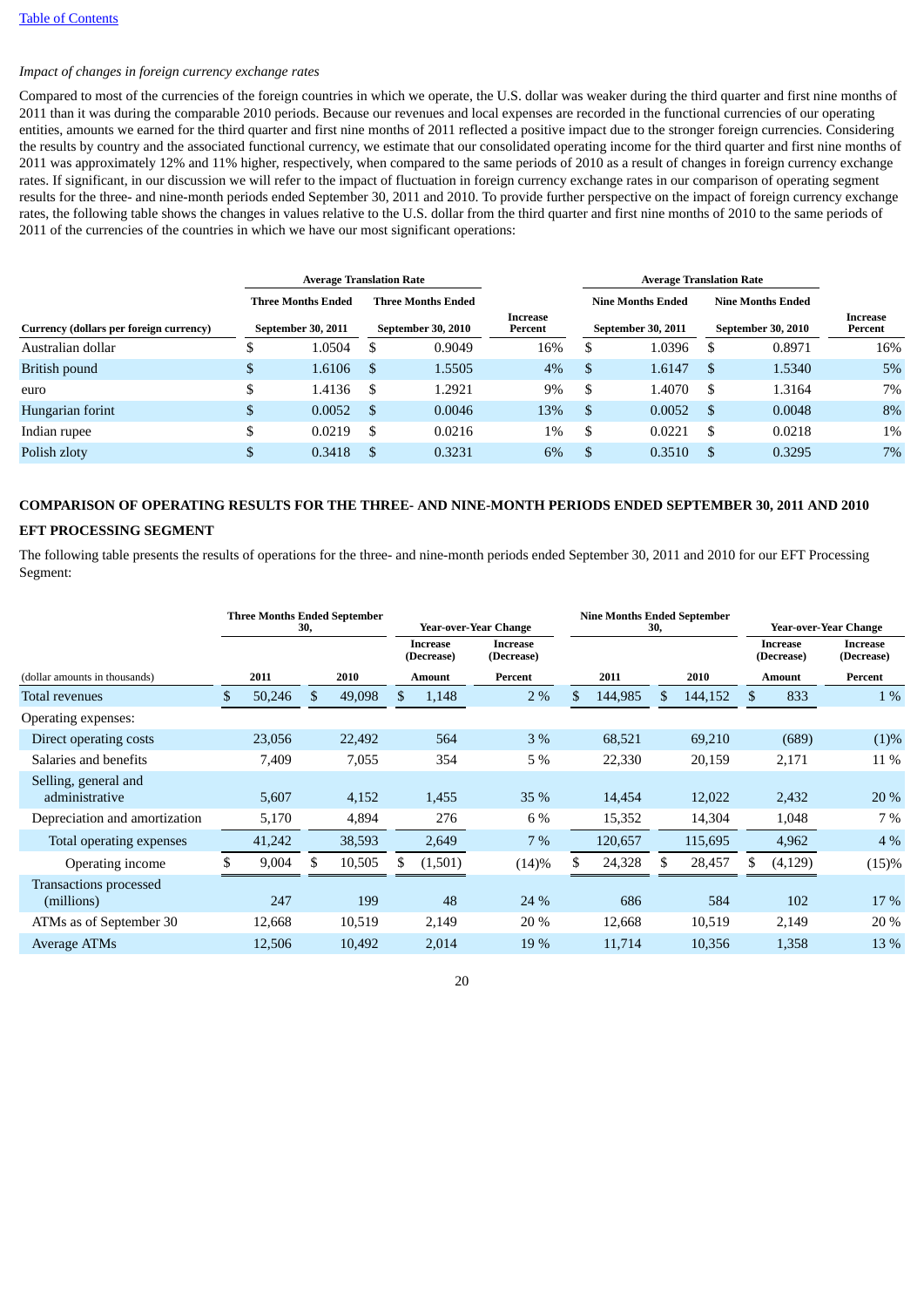#### *Revenues*

Our revenues for the third quarter of 2011 increased when compared to the third quarter of 2010 primarily due to the impact of the stronger foreign currencies, growth in value-added services and an increase in the number of ATMs under management. Because our revenues are recorded in the functional currencies of our operating entities, amounts we earn in foreign currencies are positively impacted by the stronger foreign currencies. Partly offsetting the increase were decreases in transaction fees in Germany and lower software revenues. We were able to increase transaction fees in Germany beginning in mid-2009 and were generally able to maintain them through 2010; however, we experienced reductions in these fees beginning in 2011 as a result of market and regulatory factors. Accordingly, we expect that the EFT Processing Segment's revenues and operating income will continue to reflect these reductions for the full year 2011. The decrease in software revenues was mainly due to having three significant sales in the third quarter of 2010 without similar sales in the third quarter of 2011. The increase in revenues for the first nine months of 2011 when compared to the first nine months of 2010 also reflects \$1.2 million recognized in the first quarter of 2011 from the acceleration of previously deferred revenue related to a customer discontinuing a certain product in Greece. The increase was partly offset by decreased interchange fee revenues in Poland beginning in the second quarter of 2010. Further, we had significant sales of POS terminals in Slovakia during the first quarter of 2010 that did not recur in 2011.

Average monthly revenue per ATM was \$1,339 for the third quarter and \$1,375 for the first nine months of 2011, compared to \$1,560 for the third quarter and \$1,547 for the first nine months of 2010. The decrease in the third quarter of 2011 from the third quarter of 2010 is primarily due to the reductions in transaction fees in Germany that took effect in the first quarter of 2011, partly offset by the impact of the stronger foreign currencies and growth in valueadded services. The decrease in the first nine months of 2011 compared to the same period in 2010 was also the result of the decrease in interchange fee revenues in Poland that took effect in the second quarter of 2010. Revenue per transaction was \$0.20 for the third quarter and \$0.21 for the first nine months of 2011 compared to \$0.25 for both the third quarter and first nine months of 2010. These decreases are primarily the result of the reductions in transaction fees in Germany, the lower software sales and the growth of Cashnet (Euronet's shared ATM network in India) transactions, which generate lower revenues per transaction than those on owned or outsourced ATMs. These decreases were partly offset by the impact of the stronger foreign currencies and growth in value-added services. The decrease in the first nine months of 2011 compared to the same period of 2010 also reflects the decreased interchange fee revenues in Poland.

#### *Direct operating costs*

Direct operating costs consist primarily of site rental fees, cash delivery costs, cash supply costs, maintenance, insurance, telecommunications and the cost of data center operations-related personnel, as well as the processing centers' facility-related costs and other processing center-related expenses. Direct operating costs increased in the third quarter of 2011 compared to the third quarter of 2010 primarily due to the impact of the stronger foreign currencies and the increase in the number of ATMs under management, partly offset by operating cost improvements in Poland and lower costs corresponding to the lower software revenues. The decrease in direct operating costs for the first nine months of 2011, compared to the first nine months of 2010, is mainly attributed to the cost of the POS terminal sales in Slovakia in the first quarter of 2010 that did not recur in 2011 along with operating cost improvements in Poland, partly offset by the increase in the number of ATMs under management and the impact of the stronger foreign currencies.

#### *Gross profit*

Gross profit, which is calculated as revenues less direct operating costs, was \$27.2 million for the third quarter and \$76.5 million for the first nine months of 2011 compared to \$26.6 million for the third quarter and \$74.9 million for the first nine months of 2010. The increase for the third quarter of 2011 is primarily due to the impact of the stronger foreign currencies, growth in value-added services and the increase in ATMs under management, partly offset by reduced transaction fees in Germany and lower software sales. The increase in the first nine months of 2011 also reflects the reduced interchange fees in Poland and the deferred revenue recognized in Greece. Gross profit as a percentage of revenues ("gross margin") was 54% for the third quarter and 53% for the first nine months of 2011 compared to 54% for the third quarter and 52% for the first nine months of 2010.

#### *Salaries and benefits*

The increase in salaries and benefits for the third quarter and first nine months of 2011 was primarily due to the impact of the stronger foreign currencies and increased bonus expense in the current year. As a percentage of revenues, these costs increased to 14.7% for the third quarter and 15.4% for the first nine months of 2011 compared to 14.4% for the third quarter and 14.0% for the first nine months of 2010, as a result of increased costs and the impact on revenues from the reduced transaction fees in Poland and Germany.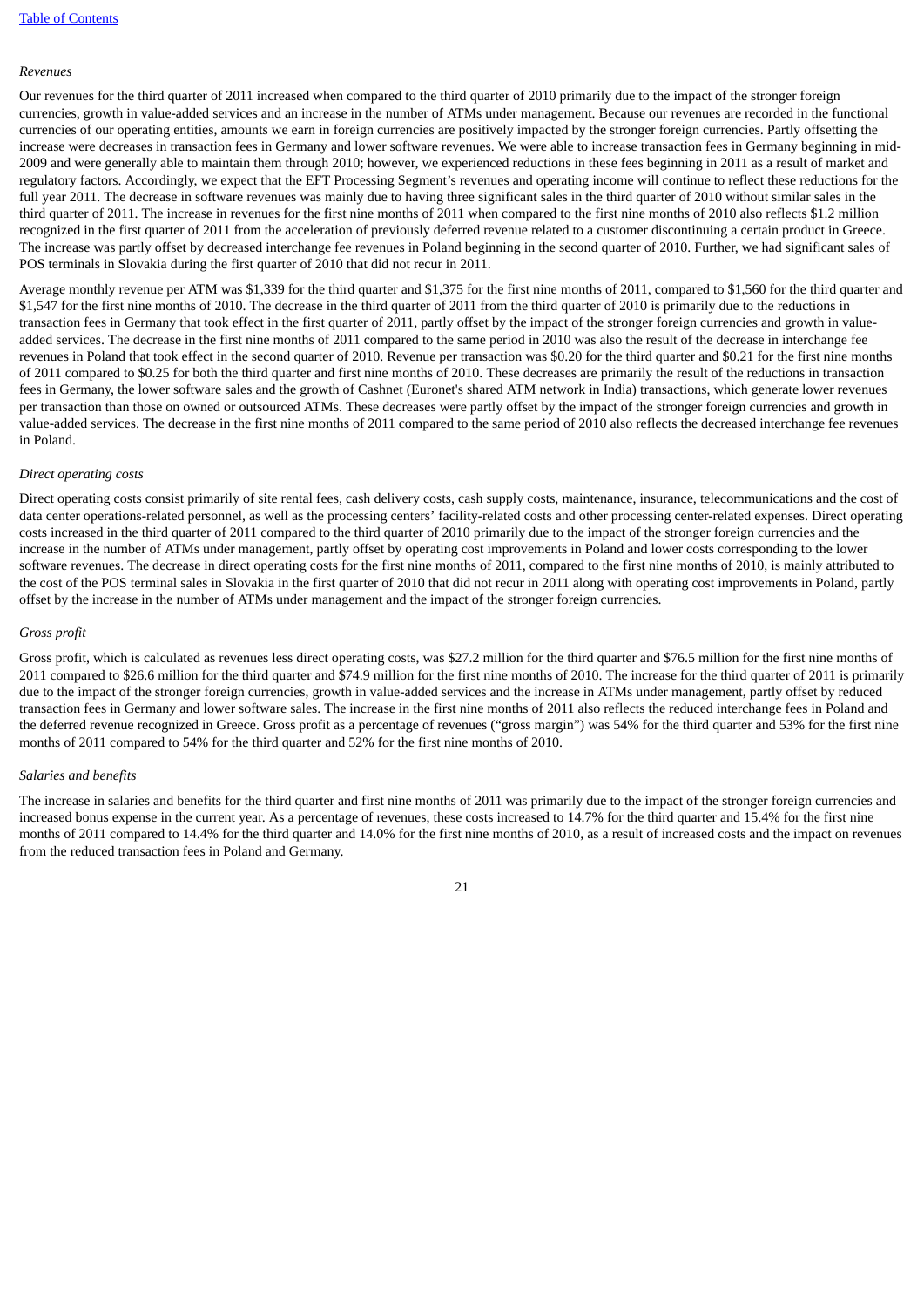#### *Selling, general and administrative*

The increase in selling, general and administrative expenses for the third quarter and first nine months of 2011 compared to the same periods of 2010 is primarily due to increased costs in growing markets and the impact of the stronger foreign currencies. The increase for the first nine months of 2011 also reflects increased bad debt expense as a result of unusually low bad debt expense in the first quarter of 2010 due to the collection of certain amounts that had been previously written off. As a percentage of revenues, selling, general and administrative expenses increased to 11.2% for the third quarter of 2011 from 8.5% for the third quarter of 2010. The first nine months of 2011 increased to 10.0% compared to 8.3% for the first nine months of 2010 as a result of increased costs and the impact on revenues from the reduced transaction fees in Poland and Germany.

#### *Depreciation and amortization*

Depreciation and amortization expense increased for the third quarter and first nine months of 2011 compared to the same periods of 2010 primarily due to the impact of the stronger foreign currencies. As a percentage of revenues, depreciation and amortization expense increased to 10.3% for the third quarter and 10.6% for the first nine months of 2011 compared to 10.0% for the third quarter and 9.9% for the first nine months of 2010, as a result of the impact on revenues from the reduced transaction fees in Poland and Germany.

#### *Operating income*

Operating income decreased for the third quarter of 2011 compared to the third quarter of 2010 primarily due to the increase in selling, general and administrative costs and the reduced transaction fees in Germany, partly offset by the impact of the stronger foreign currencies, growth in value-added services and the increase in ATMs under management. The decrease in operating income for the first nine months of 2011 from the first nine months of 2010 also reflects the decreased interchange fee revenues in Poland. Operating income per transaction was \$0.04 for the third quarter of 2011 and \$0.05 for the third quarter of 2010 reflecting the reduced transaction fees in Germany, the increase in selling, general and administrative costs and the increase in Cashnet transactions, which have lower-than-average operating income per transaction, being largely offset by the impact of the stronger foreign currencies and the growth in value-added services. Operating income per transaction for the first nine months of 2011 was \$0.04 compared to \$0.05 for the same period of 2010, which also reflects the reduced interchange fee revenues in Poland and the deferred revenue recognized in Greece in the first quarter of 2011. Operating income as a percentage of revenues ("operating margin") for the third quarter of 2011 was 17.9% compared to 21.4% for the third quarter of 2010, which is primarily due to the reduced transaction fees in Germany and the increased selling, general and administrative costs, partly offset by the growth in valueadded services. Operating margin for the first nine months of 2011 was 16.8% compared to 19.7% for the same period of 2010, which also reflects the reduced interchange fee revenues in Poland and the deferred revenue recognized in Greece.

#### **EPAY SEGMENT**

The following table presents the results of operations for the three- and nine-month periods ended September 30, 2011 and 2010 for our epay Segment:

|                                             | <b>Three Months Ended September</b><br>30, |         |     |         |    | <b>Year-over-Year Change</b> |                 | <b>Nine Months Ended September</b> | 30, |         |    |          | <b>Year-over-Year Change</b> |
|---------------------------------------------|--------------------------------------------|---------|-----|---------|----|------------------------------|-----------------|------------------------------------|-----|---------|----|----------|------------------------------|
|                                             |                                            |         |     |         |    | <b>Increase</b>              | <b>Increase</b> |                                    |     |         |    | Increase | <b>Increase</b>              |
| (dollar amounts in thousands)               |                                            | 2011    |     | 2010    |    | <b>Amount</b>                | Percent         | 2011                               |     | 2010    |    | Amount   | Percent                      |
| Total revenues                              |                                            | 174,269 | \$. | 148,037 | S. | 26,232                       | 18%             | \$<br>485,861                      |     | 431,106 | S. | 54,755   | 13%                          |
| Operating expenses:                         |                                            |         |     |         |    |                              |                 |                                    |     |         |    |          |                              |
| Direct operating costs                      |                                            | 133,198 |     | 115,847 |    | 17,351                       | 15%             | 371,663                            |     | 341,200 |    | 30,463   | 9%                           |
| Salaries and benefits                       |                                            | 13,012  |     | 8,600   |    | 4,412                        | 51%             | 34,952                             |     | 24,079  |    | 10,873   | 45%                          |
| Selling, general and<br>administrative      |                                            | 10,295  |     | 7,619   |    | 2,676                        | 35%             | 25,869                             |     | 20,279  |    | 5,590    | 28%                          |
| Depreciation and amortization               |                                            | 4,482   |     | 4,173   |    | 309                          | 7%              | 13,480                             |     | 12,150  |    | 1,330    | 11%                          |
| Total operating expenses                    |                                            | 160,987 |     | 136,239 |    | 24,748                       | 18%             | 445,964                            |     | 397,708 |    | 48,256   | 12%                          |
| Operating income                            |                                            | 13,282  |     | 11,798  |    | 1,484                        | 13%             | 39,897                             |     | 33,398  |    | 6,499    | 19%                          |
| <b>Transactions processed</b><br>(millions) |                                            | 271     |     | 227     |    | 44                           | 19%             | 778                                |     | 631     |    | 147      | 23%                          |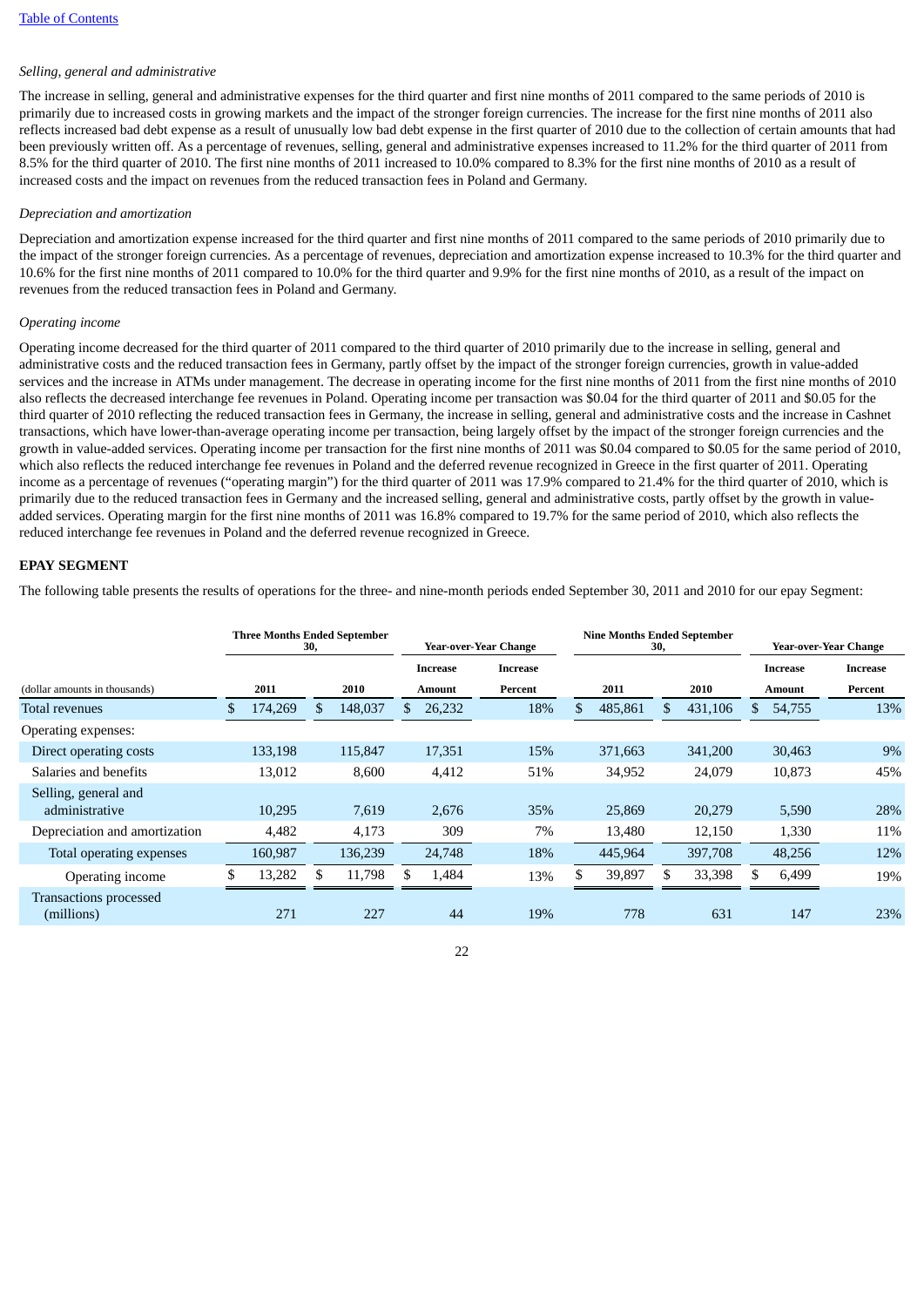#### *Revenues*

The increase in revenues for the third quarter and first nine months of 2011 compared to the same periods of 2010 was primarily due to the impact of the stronger foreign currencies, the impact of our third quarter 2010 acquisition of Telecomnet, Inc., now known as epay Brazil, and an increase in transactions processed in Germany – mainly from increased demand for non-mobile products – and the impact of our third quarter 2011 acquisition of cadooz Holding GmbH ("cadooz"). This increase was partly offset by declines in the number of transactions processed in Australia and the U.K., which were mostly driven by economic and competitive pressures, lower-cost plans and the impact of certain large retailers entering into direct agreements with two mobile operators in Australia.

In certain markets, our revenue growth has slowed due to mobile phone operators driving competitive reductions in commissions and distributing airtime directly through retailers, as well as overall economic conditions impacting customers' buying decisions. We expect most of our future revenue growth to be derived from: (i) additional electronic payment products sold over the base of POS terminals, (ii) developing markets or markets in which there is organic growth in the electronic top-up sector overall, and (iii) acquisitions, if available and commercially appropriate.

Revenues per transaction were \$0.64 for the third quarter and \$0.62 for the first nine months of 2011 compared to \$0.65 for the third quarter and \$0.68 for the first nine months of 2010. The decrease in revenues per transaction is due mainly to the changes in the mix of transactions, particularly due to growth in India, where revenues per transaction are considerably lower than average, and our ATX subsidiary. ATX provides only transaction processing services without significant direct costs and other operating costs related to installing and managing terminals; therefore, the revenues we recognize from these transactions are a fraction of that recognized on average transactions, but with strong contribution to gross profit. The decreases were partly offset by the impact of the stronger foreign currencies.

#### *Direct operating costs*

Direct operating costs in the epay Segment include the commissions we pay to retail merchants for the distribution and sale of prepaid mobile airtime and other prepaid products, as well as expenses required to operate POS terminals. The increase in direct operating costs is generally attributable to the impact of the stronger foreign currencies, the impact of epay Brazil, increases in transactions processed in certain markets and the addition of cadooz. These increases are partly offset by declines in the number of transactions processed in Australia and the U.K. and a higher mix of lower cost transactions.

#### *Gross profit*

Gross profit, which represents revenues less direct costs, was \$41.1 million for the third quarter and \$114.2 million for the first nine months of 2011 compared to \$32.2 million for the third quarter and \$89.9 million for the first nine months of 2010. The primary causes of the increase in gross profit are the impact of the stronger foreign currencies, the impact of epay Brazil, the increased transaction volumes in Germany – mainly from increased demand for non-mobile products – and the addition of cadooz, partly offset by transaction volume declines in Australia. Gross margin increased to 24% for the third quarter and the first nine months of 2011 compared to 22% for the third quarter and 21% for the first nine months of 2010, mainly reflecting the impact of epay Brazil and the growth in Germany. Gross profit per transaction increased to \$0.15 for the third quarter and first nine months of 2011 compared to \$0.14 for the same periods of 2010, reflecting the impact of the stronger foreign currencies being largely offset by the impact of a higher percentage of lower profit transactions.

#### *Salaries and benefits*

The increase in salaries and benefits for the third quarter and first nine months of 2011 compared to the same periods of 2010 is primarily due to the impacts of epay Brazil and the stronger foreign currencies, along with additional headcount to support development of new products and growing markets. As a percentage of revenues, salaries and benefits increased to 7.5% for the third quarter and 7.2% for the first nine months of 2011 from 5.8% for the third quarter and 5.6% for the first nine months of 2010.

#### *Selling, general and administrative*

The increase in selling, general and administrative expenses for the third quarter and first nine months of 2011 compared to the same periods of 2010 is mainly due to the impacts of epay Brazil, the acquisition of cadooz and the stronger foreign currencies, along with additional overhead to support development of new products and growing markets. As a percentage of revenues, these expenses increased to 5.9% for the third quarter and 5.3% for the first nine months of 2011 from 5.1% for the third quarter and 4.7% for the first nine months of 2010.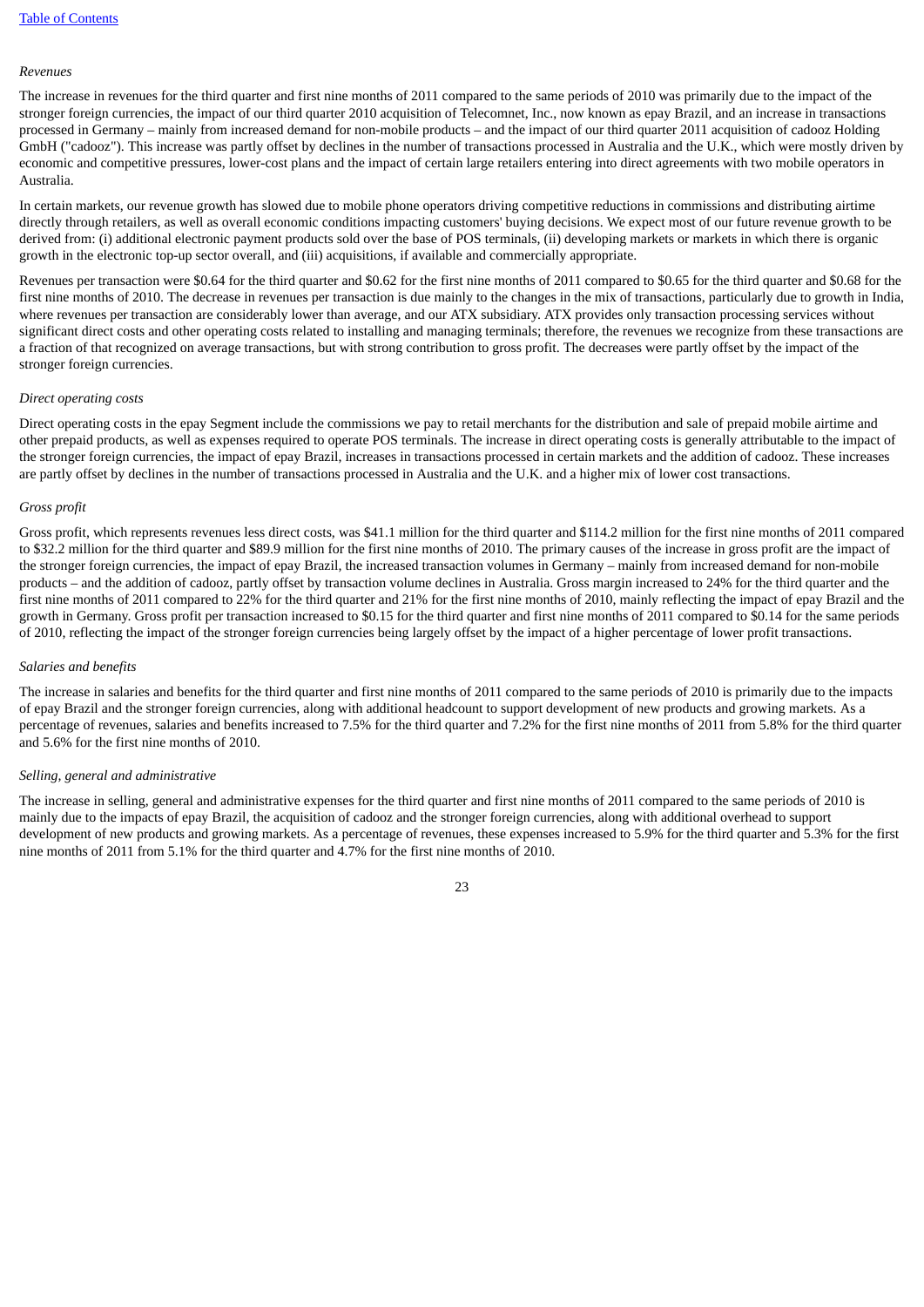#### *Depreciation and amortization*

Depreciation and amortization expense primarily represents amortization of acquired intangible assets and the depreciation of POS terminals we install in retail stores. Depreciation and amortization expense increased for the third quarter and first nine months of 2011 compared to the same periods of 2010 mainly due to the impacts of epay Brazil and the stronger foreign currencies, partly offset by decreased expense in mature markets where acquired intangible assets are becoming fully amortized and POS terminals are becoming fully depreciated at a faster rate than new terminals are being installed. As a percentage of revenues, these expenses decreased slightly to 2.6% for the third quarter of 2011 from 2.8% for the third quarter of 2010 and remained flat at 2.8% for the first nine months of 2011 and 2010.

#### *Operating income*

The increases in operating income for the third quarter and first nine months of 2011 compared to the same periods of 2010 are primarily due to the impact of our September 2010 acquisition of epay Brazil, the growth in Germany – mainly from increased demand for non-mobile products – and the impact of the stronger foreign currencies, partly offset by increased overall operating expenses as described above and decreased profitability in Australia. Operating margin was 7.6% for the third quarter and 8.2% for the first nine months of 2011 compared to 8.0% for the third quarter and 7.7% for the first nine months of 2010. The decrease for the third quarter 2011 compared to the same period of 2010 is primarily due to the impact of our acquisition of cadooz which added revenues but had very little effect on operating income because of the acquisition-related expenses. The increase for the first nine months of 2011 compared to the same period of 2010 is mainly due to the growth in Germany. Operating income per transaction remained flat at \$0.05 for the third quarter and first nine months of 2011 and 2010.

#### **MONEY TRANSFER SEGMENT**

The following tables present the results of operations for the three- and nine-month periods ended September 30, 2011 and 2010 for the Money Transfer Segment:

|                                             | <b>Three Months Ended September</b><br>30, |        |   |        |     | <b>Year-over-Year Change</b> |                        | <b>Nine Months Ended September</b> | 30, |         |     |          | <b>Year-over-Year Change</b> |
|---------------------------------------------|--------------------------------------------|--------|---|--------|-----|------------------------------|------------------------|------------------------------------|-----|---------|-----|----------|------------------------------|
|                                             |                                            |        |   |        |     | Increase<br>(Decrease)       | Increase<br>(Decrease) |                                    |     |         |     | Increase | <b>Increase</b>              |
| (dollar amounts in thousands)               |                                            | 2011   |   | 2010   |     | Amount                       | Percent                | 2011                               |     | 2010    |     | Amount   | Percent                      |
| Total revenues                              |                                            | 75,103 | S | 63,088 | \$. | 12,015                       | 19 %                   | \$<br>211,285                      | \$. | 179,196 | SS. | 32,089   | 18%                          |
| Operating expenses:                         |                                            |        |   |        |     |                              |                        |                                    |     |         |     |          |                              |
| Direct operating costs                      |                                            | 34,333 |   | 29,100 |     | 5,233                        | 18 %                   | 96,797                             |     | 83,726  |     | 13,071   | 16%                          |
| Salaries and benefits                       |                                            | 18,517 |   | 14,924 |     | 3,593                        | 24 %                   | 51,882                             |     | 43,007  |     | 8,875    | 21%                          |
| Selling, general and<br>administrative      |                                            | 12,366 |   | 10,191 |     | 2,175                        | 21 %                   | 34,553                             |     | 27,801  |     | 6,752    | 24%                          |
| Depreciation and amortization               |                                            | 5,086  |   | 5,148  |     | (62)                         | (1)%                   | 15,460                             |     | 15,205  |     | 255      | 2%                           |
| Total operating expenses                    |                                            | 70,302 |   | 59,363 |     | 10,939                       | 18 %                   | 198,692                            |     | 169,739 |     | 28,953   | 17%                          |
| Operating income                            |                                            | 4,801  |   | 3,725  |     | 1,076                        | 29 %                   | 12,593                             |     | 9,457   |     | 3,136    | 33%                          |
| <b>Transactions processed</b><br>(millions) |                                            | 6.1    |   | 5.4    |     | 0.7                          | 13 %                   | 17.5                               |     | 15.5    |     | 2.0      | 13%                          |

#### *Revenues*

The increase in revenues for the third quarter and first nine months of 2011 compared to revenues for the same periods of 2010 is primarily due to the increase in the number of transactions processed and the impact of the stronger foreign currencies. The growth in transactions processed was driven by a 15% and 18% increase in transfers from non-U.S. markets in the third quarter and first nine months of 2011, respectively, and growth in other products such as check cashing and bill payment. The increase in transfers from non-U.S. markets is due to the expansion of our agent and correspondent payout networks.

Revenues per transaction increased to \$12.31 for the third quarter and \$12.14 for the first nine months of 2011 from \$11.68 for the third quarter and \$11.56 for the first nine months of 2010. The growth rate of revenues exceeded the transaction growth rate for the third quarter and first nine months of 2011 compared to the same periods of 2010 largely as a result of the impact of the

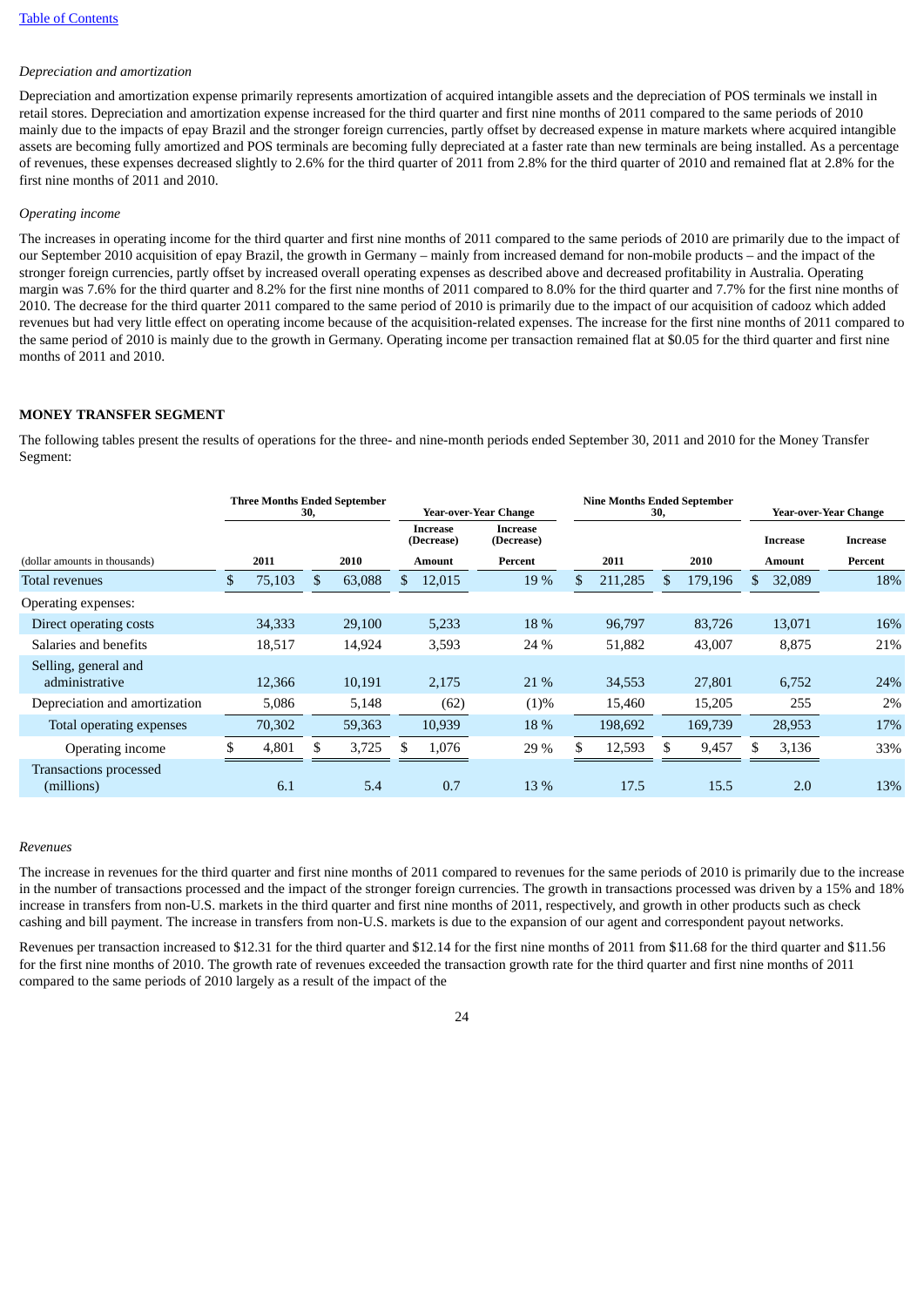stronger foreign currencies and the continued shift in transaction mix to non-U.S. locations, which generally have higher-than-average revenues per transaction. For the nine months ended September 30, 2011, 58% of our money transfers were initiated in the U.S. and 42% in non-U.S. markets compared to 60% initiated in the U.S. and 40% in non-U.S. markets for the nine months ended September 30, 2010. We expect that the U.S. will continue to represent our highest volume market; however, continued future growth is expected to be derived from the addition of new products and the expansion of our agent and correspondent payout networks in new and existing markets, primarily outside the U.S.

#### *Direct operating costs*

Direct operating costs in the Money Transfer Segment primarily represent commissions paid to agents that originate money transfers on our behalf and correspondent agents that disburse funds to the customers' destination beneficiary, together with less significant costs, such as telecommunication costs and bank fees to collect money from sending agents. The increase in direct operating costs in the third quarter and first nine months of 2011 compared to the same periods of 2010 is primarily due to the growth in transactions processed and the impact of the stronger foreign currencies.

#### *Gross profit*

Gross profit, which represents revenues less direct costs, was \$40.8 million for the third quarter and \$114.5 million for the first nine months of 2011 compared to \$34.0 million for the third quarter and \$95.5 million for the first nine months of 2010. The improvements are primarily due to the growth in money transfer transactions, the impact of the stronger foreign currencies, the shift in transaction mix to transfers from non-U.S. sources and the addition of new products. Gross margin was 54% for both the third quarter and first nine months of 2011 compared to 54% and 53% for the respective periods of 2010. This improvement primarily reflects the shift in transaction mix to transfers from non-U.S. sources.

#### *Salaries and benefits*

The increase in salaries and benefits for the third quarter and first nine months of 2011 compared to the same periods of 2010 is due to the increased expenditures we incurred to support expansion of our operations, primarily internationally, and the impact of the stronger foreign currencies. As a percentage of revenues, salaries and benefits increased to 24.7% for the third quarter and 24.6% for the first nine months of 2011 compared to 23.7% for the third quarter and 24.0% for the first nine months of 2010.

#### *Selling, general and administrative*

Selling, general and administrative expenses increased for the third quarter and first nine months of 2011 compared to the same periods of 2010, primarily as the result of the increased expenditures we incurred to support expansion of our operations, primarily internationally, and the impact of the stronger foreign currencies. As a percentage of revenues, selling, general and administrative expenses increased to 16.5% for the third quarter and 16.4% for the first nine months of 2011 from 16.2% for the third quarter and 15.5% for the first nine months of 2010.

#### *Depreciation and amortization*

Depreciation and amortization primarily represents amortization of acquired intangible assets and depreciation of money transfer terminals, computers and software, leasehold improvements and office equipment. For the first nine months of 2011, depreciation and amortization increased compared to the same period in 2010, primarily as a result of the impact of the stronger foreign currencies. For the third quarter of 2011, depreciation and amortization decreased slightly compared to the third quarter of 2010 as the impact of the stronger foreign currencies was offset by certain acquired intangible assets becoming fully amortized at the end of the first quarter of 2011. As a percentage of revenues, depreciation and amortization decreased to 6.8% for the third quarter and 7.3% for the first nine months of 2011 from 8.2% for the third quarter and 8.5% for the first nine months of 2010, reflecting the intangibles which became fully amortized in 2011 and a shift in achieving a greater portion of expansion through agents which requires less capital expenditures than expansion from adding company-owned stores.

#### *Operating income*

Operating income increased by \$1.1 million for the third quarter and \$3.1 million for the first nine months of 2011 compared to the same periods of 2010. These increases reflect the growth in transactions processed, the acquired intangible assets becoming fully amortized, the shift in transactions to non-U.S. markets, the impact of the stronger foreign currencies and the addition of new products, partly offset by increased salaries and benefits and selling, general and administrative expenses for expansion. Operating margin was 6.4% for the third quarter and 6.0% for the first nine months of 2011 compared to 5.9% for the third quarter and 5.3% for the first nine months of 2010, while operating income per transaction increased to \$0.79 for the third quarter and \$0.72 for the first nine months of 2011 from \$0.69 for the third quarter and \$0.61 for the first nine months of 2010.

#### **CORPORATE SERVICES**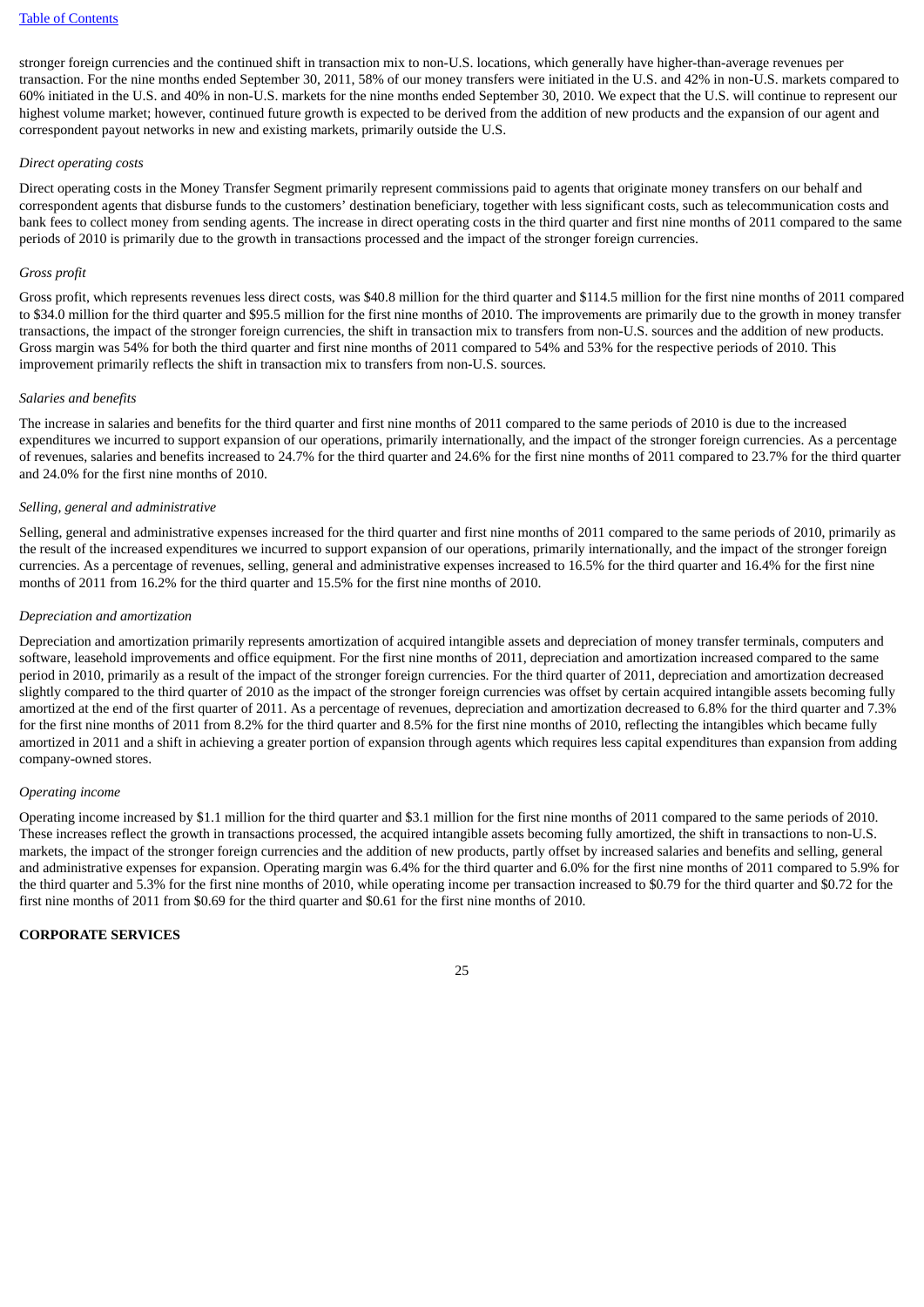The following table presents the operating expenses for the three- and nine-month periods ended September 30, 2011 and 2010 for Corporate Services:

|                                        |                       | 30, | <b>Three Months Ended September</b> |   |                    | <b>Year-over-Year Change</b> | <b>Nine Months Ended September</b> | 30, |        |                                  | Year-over-Year Change                    |
|----------------------------------------|-----------------------|-----|-------------------------------------|---|--------------------|------------------------------|------------------------------------|-----|--------|----------------------------------|------------------------------------------|
| (dollar amounts in thousands)          | 2011<br>2010<br>5,031 |     |                                     |   | Increase<br>Amount | <b>Increase</b><br>Percent   | 2011                               |     | 2010   | Increase<br>(Decrease)<br>Amount | <b>Increase</b><br>(Decrease)<br>Percent |
| Salaries and benefits                  |                       |     | 4.428                               | S | 603                | 14%                          | 14.898                             | S   | 11.382 | 3.516                            | 31 %                                     |
| Selling, general and<br>administrative | 1.848                 |     | L.264                               |   | 584                | 46%                          | 5,526                              |     | 4.167  | 1.359                            | <b>33</b> %                              |
| Depreciation and amortization          | 86                    |     | 74                                  |   | 12                 | 16%                          | 255                                |     | 730    | (475)                            | (65)%                                    |
| Total operating expenses               | 6.965                 |     | 5.766                               |   | .199               | 21%                          | 20.679                             |     | 16.279 | 4.400                            | 27%                                      |

## *Corporate operating expenses*

Overall, operating expenses for Corporate Services increased for the third quarter and first nine months of 2011 compared to the same periods of 2010. The increase in salaries and benefits is primarily the result of an increase in share-based compensation expense. The increase in selling, general and administrative expenses is due mainly to higher professional fees for legal expenses and tax consulting. The decrease in depreciation and amortization for the first nine months of 2011 compared to the same period of 2010 is primarily due to a three-year enterprise-wide desktop license becoming fully amortized in May of 2010.

#### **OTHER INCOME (EXPENSE), NET**

|                                               | <b>Three Months Ended September</b><br>30,<br>2010<br>2011 |           |   |         |               | Year-over-Year Change | <b>Nine Months Ended September</b> | 30, |           | <b>Year-over-Year Change</b> |         |
|-----------------------------------------------|------------------------------------------------------------|-----------|---|---------|---------------|-----------------------|------------------------------------|-----|-----------|------------------------------|---------|
| (dollar amounts in thousands)                 |                                                            |           |   |         | <b>Amount</b> | Percent               | 2011                               |     | 2010      | Amount                       | Percent |
| Interest income                               | $\mathbf{S}$                                               | 1,745     | S | 831     | \$<br>914     | 110%                  | \$<br>4,332                        |     | 1,958     | 2,374                        | 121%    |
| Interest expense                              |                                                            | (5, 180)  |   | (5,074) | (106)         | 2%                    | (15,686)                           |     | (15,059)  | (627)                        | 4%      |
| Income from unconsolidated<br>affiliates      |                                                            | 624       |   | 34      | 590           | 1.735%                | 1.464                              |     | 1,035     | 429                          | 41%     |
| Gain on settlements                           |                                                            |           |   | 3,110   | (3, 110)      | n/m                   | 1,000                              |     | 3,110     | (2,110)                      | n/m     |
| Loss on early retirement of debt              |                                                            | (1,899)   |   |         | (1,899)       | n/m                   | (1,899)                            |     |           | (1,899)                      | n/m     |
| Foreign currency exchange gain<br>(loss), net |                                                            | (11, 854) |   | 8,956   | (20, 810)     | n/m                   | 1,083                              |     | (5, 467)  | 6,550                        | n/m     |
| Other income (expense), net                   |                                                            | (16, 564) |   | 7,857   | \$(24, 421)   | n/m                   | (9,706)                            |     | (14, 423) | 4.717                        | n/m     |

n/m — Not meaningful.

#### *Interest income*

The increases in interest income for the third quarter and the nine months ending September 30, 2011 from the same periods of 2010 are primarily due to increased interest rates in Australia and Poland and the impact of the September 2010 acquisition of epay Brazil, which earns interest on cash collateral for bank guarantees.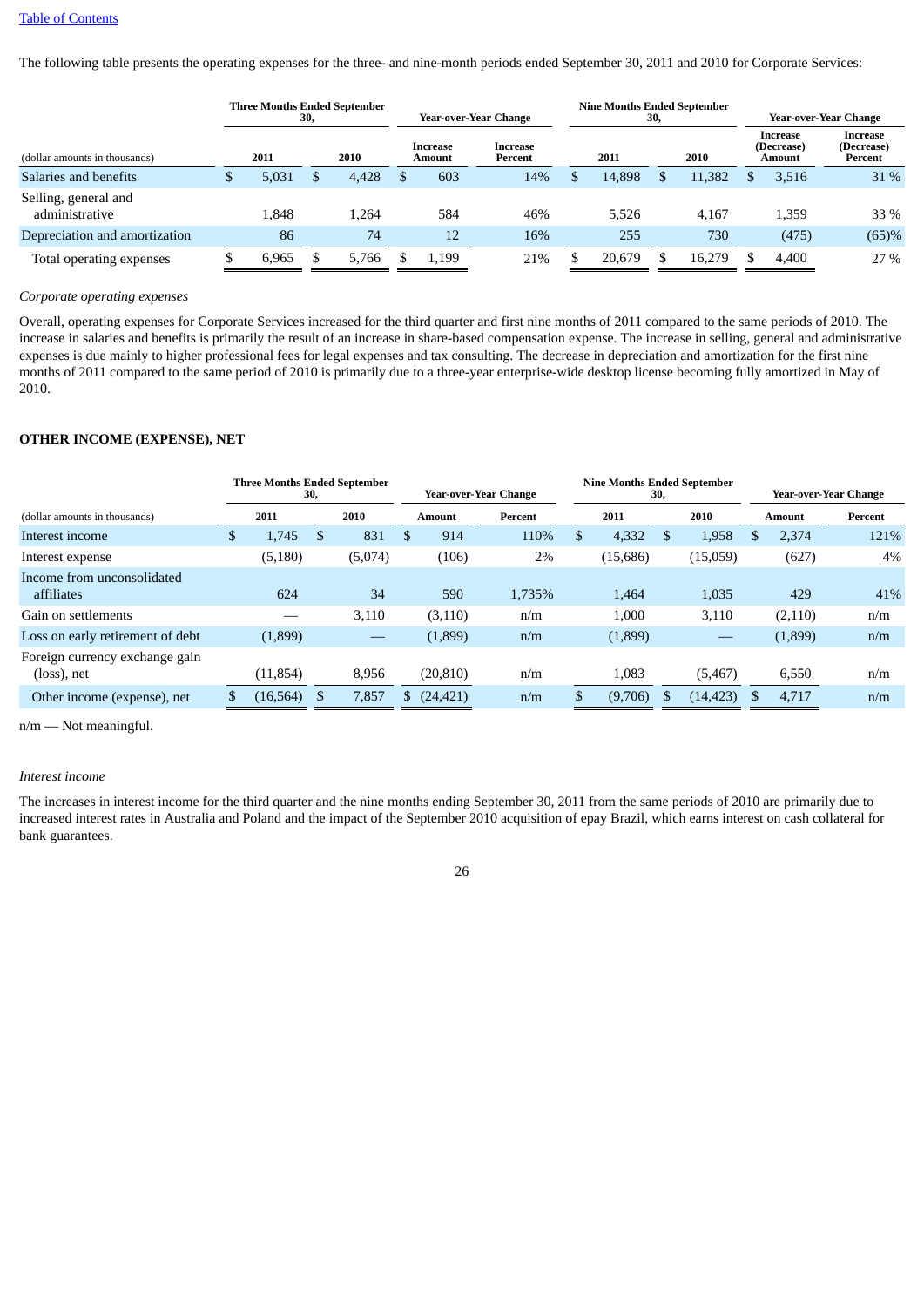#### *Interest expense*

The increases in interest expense for the third quarter and first nine months of 2011 from the same periods of 2010 are primarily related to interest expense on capital leases and letter of credit fees incurred by epay Brazil.

#### *Income from unconsolidated affiliates*

Income from unconsolidated affiliates represents the equity in income of our 40% equity investment in epay Malaysia, our 49% investment in Euronet Middle East and our 47% investment in Euronet Indonesia. The increase in income is primarily the result of higher profitability of epay Malaysia and Euronet Middle East. Additionally, during the third quarter of 2010, we made a loan to Euronet Indonesia which caused us to recognize previous unrecognized losses as our investment had been fully written off due to losses incurred.

#### *Gain on settlements*

In the first quarter of 2011, Euronet recorded \$1.0 million from the settlement of a class action lawsuit related to losses on MoneyGram, Inc. stock we formerly held.

In the third quarter of 2010, we reached a settlement regarding a dispute with the sellers of Ria Envia, Inc. ("Ria"). We received 226,634 shares of Euronet stock that had been held in escrow related to the Ria acquisition. The \$3.5 million fair value of the shares on the date of settlement was recorded as an addition to treasury stock and \$3.1 million, net of settlement costs, was recorded as a non-operating gain.

#### *Loss on early retirement of debt*

During the third quarter of 2011, we entered into an amended and expanded credit facility and recorded a \$1.7 million loss primarily related to the write-off of deferred financing costs associated with the extinguished credit facility. Also during the third quarter of 2011, we repurchased \$3.6 million principal amount of our 3.5% convertible debentures and recognized a \$0.2 million loss representing the difference in the amounts paid for the convertible debentures over their carrying amounts, including deferred financing costs.

#### *Foreign currency exchange gain (loss), net*

Assets and liabilities denominated in currencies other than the local currency of each of our subsidiaries give rise to foreign currency exchange gains and losses. Exchange gains and losses that result from re-measurement of these assets and liabilities are recorded in determining net income. The majority of our foreign currency gains or losses are due to the re-measurement of intercompany loans that are in a currency other than the functional currency of one of the parties to the loan. For example, we make intercompany loans based in euros from our corporate division, which is comprised of U.S. dollar functional currency entities, to certain European entities that use the euro as the functional currency. As the U.S. dollar strengthens against the euro, foreign currency losses are generated on our corporate entities because the number of euros to be received in settlement of the loans decreases in U.S. dollar terms. Conversely, in this example, in periods where the U.S. dollar weakens, our corporate entities will record foreign currency gains.

We recorded a net foreign currency exchange loss of \$11.9 million in the third quarter and a gain of \$1.1 million in the first nine months of 2011 compared to a net foreign currency gain of \$9.0 million in the third quarter and a loss of \$5.5 million in the first nine months of 2010. These realized and unrealized foreign currency exchange gains and losses reflect the respective weakening and strengthening of the U.S. dollar against most of the currencies of the countries in which we operate during the respective periods.

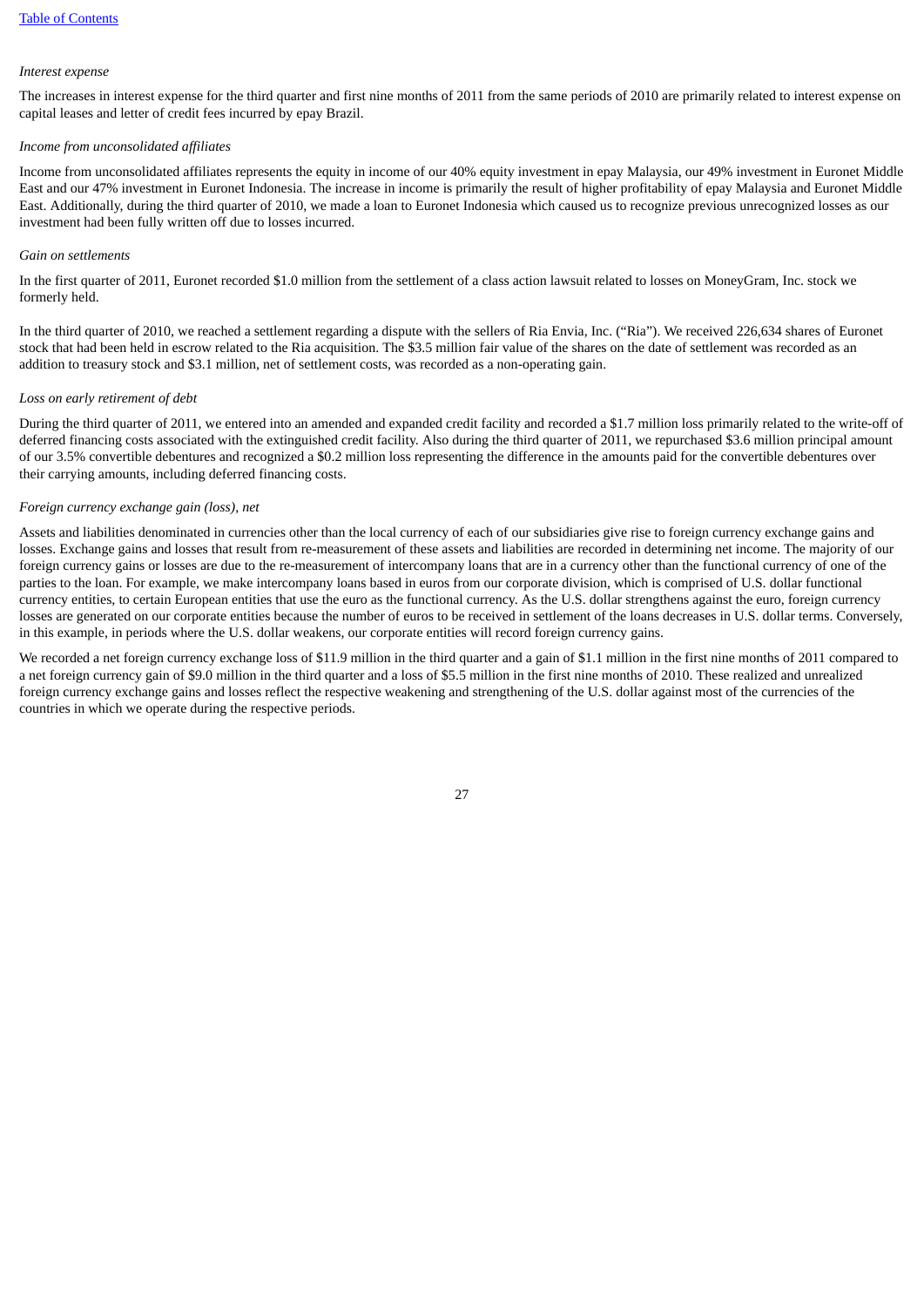#### **INCOME TAX EXPENSE**

Our effective tax rates as reported and as adjusted are calculated below:

|                                                                                                    |              | Three Months Ended September 30, |    | Nine Months Ended September 30, |    |           |              |           |  |
|----------------------------------------------------------------------------------------------------|--------------|----------------------------------|----|---------------------------------|----|-----------|--------------|-----------|--|
| (dollar amounts in thousands)                                                                      |              | 2011                             |    | 2010                            |    | 2011      |              | 2010      |  |
| Income before income taxes                                                                         | $\mathbb{S}$ | 3,558                            | \$ | 28,119                          | \$ | 46,433    | $\mathbb{S}$ | 40,610    |  |
| Income tax expense                                                                                 |              | (6,483)                          |    | (7,054)                         |    | (19, 433) |              | (17, 185) |  |
| Net income (loss)                                                                                  | \$           | (2,925)                          | \$ | 21,065                          | \$ | 27,000    | \$           | 23,425    |  |
| Effective income tax rate                                                                          |              | 182.2%                           |    | 25.1%                           |    | 41.9%     |              | 42.3%     |  |
| Income before income taxes                                                                         | $\mathbb{S}$ | 3,558                            | \$ | 28,119                          | \$ | 46,433    | \$           | 40,610    |  |
| Adjust: Foreign currency exchange gain (loss), net                                                 |              | (11, 854)                        |    | 8,956                           |    | 1,083     |              | (5, 467)  |  |
| Adjust: Legal settlement                                                                           |              |                                  |    | 3,110                           |    | 1,000     |              | 3,110     |  |
| Adjust: Loss on early retirement of debt                                                           | \$           | (1,899)                          | \$ |                                 | \$ | (1,899)   | \$           |           |  |
| Income before income taxes, as adjusted                                                            |              | 17,311                           | \$ | 16,053                          | \$ | 46,249    | \$           | 42,967    |  |
|                                                                                                    |              |                                  |    |                                 |    |           |              |           |  |
| Income tax expense                                                                                 | \$           | (6, 483)                         | \$ | (7,054)                         | \$ | (19, 433) | \$.          | (17, 185) |  |
| Adjust: Income tax (expense) benefit attributable to foreign currency exchange gain<br>(loss), net |              | 260                              |    | (148)                           |    | 190       |              | 228       |  |
| Income tax expense, as adjusted                                                                    | \$           | (6,743)                          | \$ | (6,906)                         | \$ | (19,623)  | \$           | (17, 413) |  |
|                                                                                                    |              |                                  |    |                                 |    |           |              |           |  |
| Effective income tax rate, as adjusted                                                             |              | 39.0%                            |    | 43.0%                           |    | 42.4%     |              | 40.5%     |  |

Our effective tax rates were 182.2% and 25.1% for the three-month periods ended September 30, 2011 and 2010, respectively, and were 41.9% and 42.3% for the nine-month periods ended September 30, 2011 and 2010, respectively. The effective tax rates were significantly influenced by the foreign currency exchange gains and losses, gains on settlements and loss on early retirement of debt in the respective periods. Excluding these items from pre-tax income, as well as the related tax effects for these items, our effective tax rates were 39.0% and 43.0% for the three months ended September 30, 2011 and 2010, respectively, and 42.4% and 40.5% for the nine months ended September 30, 2011 and 2010, respectively.

The increases in the effective tax rates, as adjusted, for the three and nine months ended September 30, 2011 compared to the applicable statutory rate of 35% are primarily related to our U.S. income tax positions. For the three- and nine-month periods ended September 30, 2011, we have recorded a valuation allowance against our U.S. income tax net operating losses as it is more likely than not that a tax benefit will not be realized. Accordingly, the income tax benefits associated with pre-tax book losses generated by our U.S. entities have not been recognized in these periods.

The decrease in the effective tax rate, as adjusted, for the third quarter of 2011 from the same period of 2010 is primarily due to a foreign tax law change which was retroactively effective to the second quarter 2011 and foreign country tax return true ups. The effective tax rate for the nine month period ended September 30, 2011 was higher than from the same period of 2010 because a greater portion of the Company's income was earned in countries with higher tax rates during the first nine months of 2011 than during the same period of 2010.

Income from continuing operations before income taxes, as adjusted, income tax expense, as adjusted and effective income tax rate, as adjusted are non-GAAP financial measures that management believes are useful for understanding why our effective tax rates are significantly different than would be expected.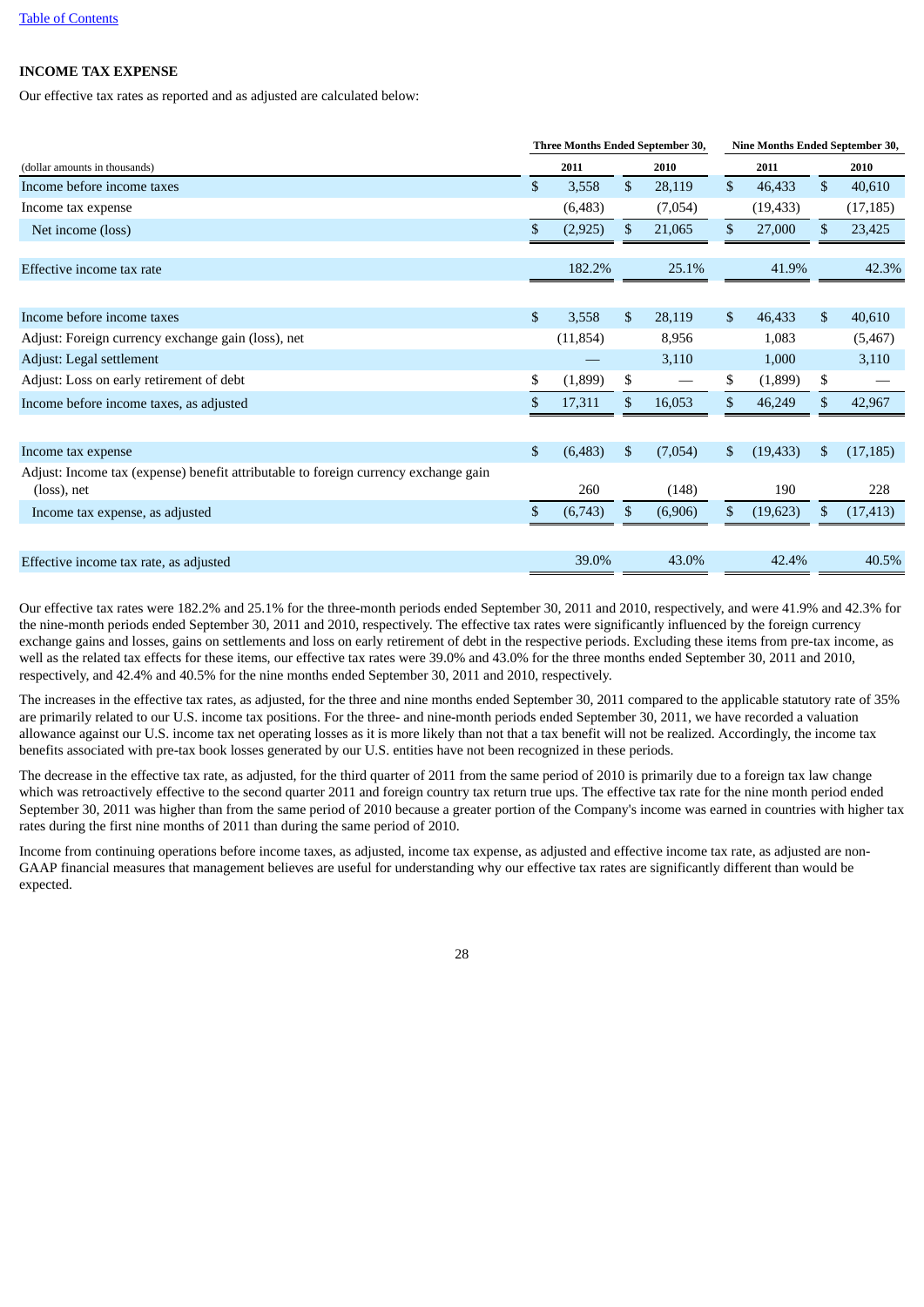## **NET INCOME ATTRIBUTABLE TO NONCONTROLLING INTERESTS**

Net income attributable to noncontrolling interests was \$0.3 million for the third quarter and \$1.0 million for the first nine months of 2011 compared to \$0.1 million for the third quarter and \$1.1 million for the first nine months of 2010. Noncontrolling interests represents the elimination of net income or loss attributable to the minority shareholders' portion of the following consolidated subsidiaries that are not wholly owned:

| Subsidiary              | Percent<br>Owned | <b>Segment - Country</b> |
|-------------------------|------------------|--------------------------|
| Movilcarga              |                  | 80% epay - Spain         |
| e-pay SRL               |                  | 51% epay - Italy         |
| <b>ATX</b>              |                  | 51% epay - various       |
| Euronet China           |                  | 75% EFT - China          |
| <b>Euronet Pakistan</b> |                  | 70% EFT - Pakistan       |
| Euronet Services LLC    |                  | 95% EFT - Russia         |

## **NET INCOME (LOSS) ATTRIBUTABLE TO EURONET WORLDWIDE, INC.**

Net loss attributable to Euronet Worldwide, Inc. was \$3.2 million for the third quarter of 2011 and net income was \$26.0 million for the first nine months of 2011 compared to net income of \$21.0 million for the third quarter of 2010 and \$22.3 million for the first nine months of 2010. As more fully discussed above, the increase in income of \$3.7 million for the first nine months of 2011 as compared to the same period in 2010 was primarily the result of the \$6.6 million increase in foreign currency exchange gains. Additionally, net interest expense decreased by \$1.7 million in the first nine months of 2011 compared to the same period in 2010 and operating income increased by \$1.1 million. These increases were partly offset by the recognition of a gain on settlement of \$1.0 million during the first quarter of 2011 compared to \$3.1 million recognized in the third quarter of 2010, an increase in income tax expense of \$2.2 million and a \$1.9 million loss on early retirement of debt recorded in the third quarter of 2011. Other items increased net income by \$0.5 million during the first nine months of 2011 compared to the same period in 2010.

## **LIQUIDITY AND CAPITAL RESOURCES**

## *Working capital*

As of September 30, 2011, we had working capital, which is calculated as the difference between total current assets and total current liabilities, of \$144.8 million, compared to working capital of \$156.7 million as of December 31, 2010. Our ratio of current assets to current liabilities was 1.29 as of September 30, 2011, compared to 1.27 as of December 31, 2010. The decrease in working capital was primarily due to the cash used to purchase cadooz and Euronet common stock, partly offset by working capital produced by operations during the first nine months of 2011 and borrowings under the revolving credit facility.

We require substantial working capital to finance operations. The Money Transfer Segment funds the correspondent distribution network before receiving the benefit of amounts collected from customers by agents. Working capital needs increase due to weekends and international banking holidays. As a result, we may report more or less working capital for the Money Transfer Segment based solely upon the day on which the fiscal period ends. As of September 30, 2011, working capital in the Money Transfer Segment was \$93.5 million. We expect that working capital needs will increase as we expand this business. The epay Segment produces positive working capital, but much of it is restricted in connection with the administration of its customer collection and vendor remittance activities. The EFT Processing Segment does not require substantial working capital.

A majority of our cash and cash equivalents are held in jurisdictions outside of the U.S. and expected to be indefinitely reinvested for continued use in foreign operations. Repatriation of these assets to the U.S. could have negative tax consequences.

## *Operating cash flow*

Cash flows provided by operating activities were \$78.0 million for the first nine months of 2011 compared to \$85.8 million for the first nine months of 2010. The decrease is primarily due to fluctuations in working capital mainly associated with the timing of the settlement processes with mobile operators in the epay Segment and with correspondents in the Money Transfer Segment, partly offset by improved operating results.

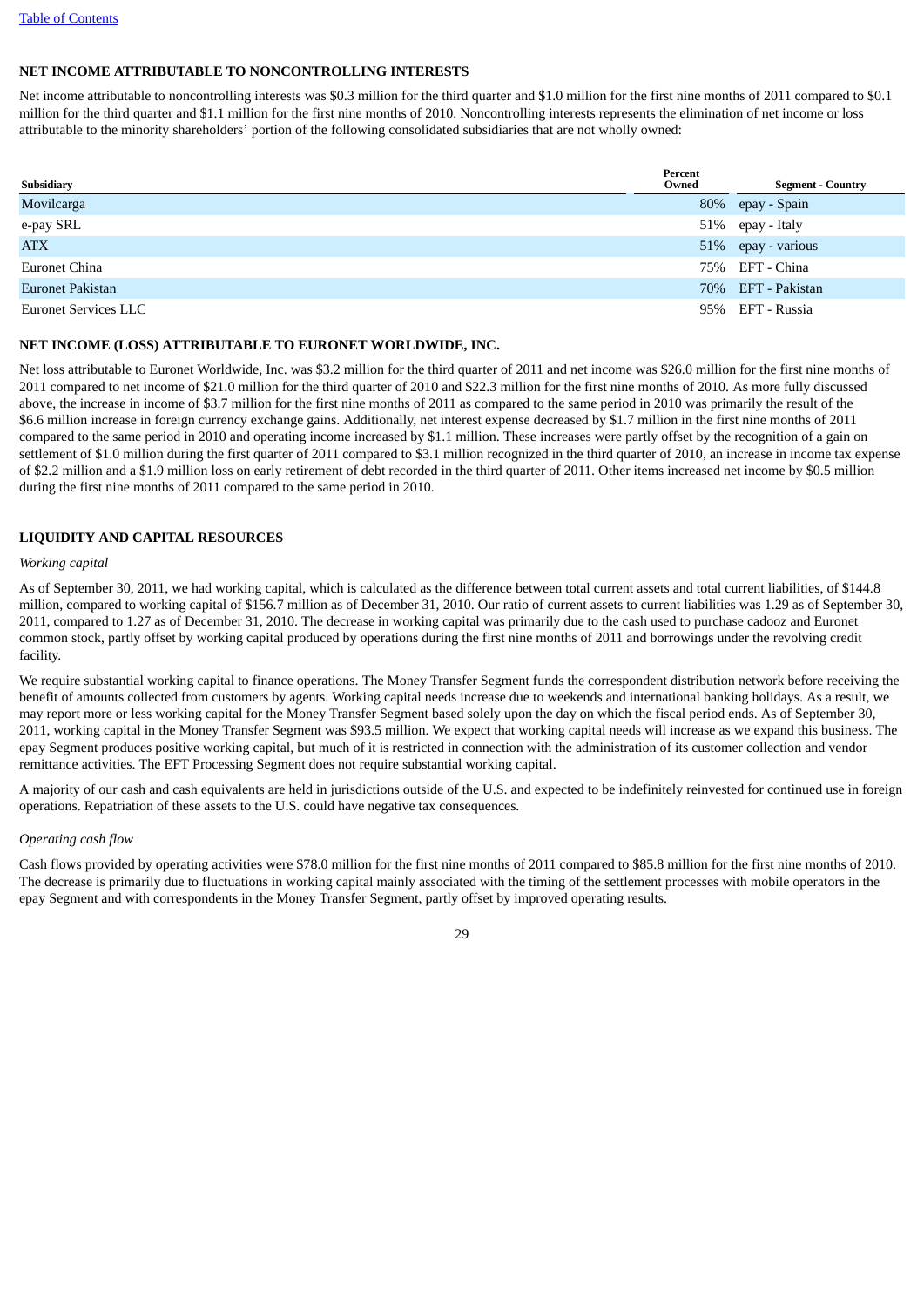## *Investing activity cash flow*

Cash flows used in investing activities were \$89.4 million for the first nine months of 2011 compared to \$46.7 million for the first nine months of 2010. We used \$54.1 million for acquisitions in the first nine months of 2011 compared to \$24.4 million for the same period in 2010. Purchases of property and equipment used \$32.7 million and \$21.1 million of cash for the first nine months of 2011 and 2010, respectively. Additionally, cash used for software development and other investing activities totaled \$2.6 million for the first nine months of 2011 and \$1.2 million for the first nine months of 2010.

#### *Financing activity cash flow*

Cash flows provided by financing activities were \$8.7 million during the first nine months of 2011 compared to cash used of \$43.6 million during the first nine months of 2010. Our financing activities for the first nine months of 2011 centered around the amendment of our credit facility which resulted in net borrowings of \$26.1 million compared to net repayments of long-term borrowings of \$43.8 million for the first nine months of 2010. To support the shortterm cash needs of our Money Transfer Segment, we generally borrow amounts under our revolving credit facility several times each month to fund the correspondent network in advance of collecting remittance amounts from the agency network. These borrowings are repaid over a very short period of time, generally within a few days. As a result of this and the credit facility amendment, during the first nine months of 2011 we had a total of \$247.5 million in borrowings and \$172.2 million in repayments under our revolving credit facilities. During the first nine months of 2011, we used \$127.0 million for repayments of our previous term loan, received proceeds of \$80.0 million from our new term loan and paid \$3.2 million in debt issuance costs. Additionally, for the nine months ended September 30, 2011 and 2010, we paid \$2.2 million and \$1.9 million, respectively, for capital lease obligations. Further, we paid cash of \$10.4 million for the repurchase of Euronet common stock and received \$2.1 million for the issuance of stock in the first nine months of 2011 compared to receiving \$1.5 million from the issuance of Euronet common stock in the first nine months of 2010. During the first nine months of 2011, \$5.5 million of the payments made in settlement of contingent consideration related to two different acquisitions were recognized as financing activities. We paid \$1.1 million and \$1.7 million of dividends to noncontrolling interests stockholders during the first nine months of 2011 and 2010, respectively. Finally, in the first nine months of 2011, we received a \$0.6 million equity contribution from the noncontrolling interest stockholder of our Pakistan subsidiary.

Expected future financing and investing cash requirements primarily depend on our acquisition activity and the related financing needs.

#### *Other sources of capital*

Credit Facility — We have a \$355 million senior secured credit facility (the "Credit Facility") consisting of a \$265 million five-year revolving credit facility, a \$10 million five-year India revolving credit facility and an \$80 million five-year term loan. The revolving credit facility allows for borrowings in U.S. dollars, euro, British pound sterling, Australian dollars and/or Indian rupees.

The \$265 million revolving credit facility contains a \$200 million sublimit for the issuance of letters of credit and a \$25 million sublimit for swingline loans. We intend to use the revolving credit facility primarily to fund working capital requirements, which are expected to increase as we expand the Money Transfer business. Based on our current projected working capital requirements, we anticipate that our revolving credit facility will be sufficient to fund our working capital needs. Subject to certain conditions, we have the option to increase the Credit Facility by up to an additional \$205 million by requesting additional commitments from existing or new lenders. Fees and interest on borrowings vary based upon the Company's consolidated total leverage ratio (as defined in the Amended and Restated Credit Agreement) and will be based, in the case of letter of credit fees, on a margin, and in the case of interest, on a margin over London Inter-Bank Offered Rate ("LIBOR") or a margin over the base rate, as selected by us, with the applicable margin ranging from 1.5% to 2.5% (or 0.5% to 1.5% for base rate loans). The base rate is the highest of (i) the Bank of America prime rate, (ii) the Federal Funds rate plus 0.50% or (iii) the Fixed LIBOR rate plus 1.00%. The term loan is subject to scheduled quarterly amortization payments, as set forth in the Amended and Restated Credit Agreement. The maturity date for the Credit Facility is five years from the closing date, at which time the outstanding principal balance and all accrued interest will be due and payable in full. Financing costs of \$3.8 million have been deferred and are being amortized over the terms of the respective loans.

As of September 30, 2011, we had borrowings of \$80.0 million outstanding under the term loan. We had \$75.3 million of borrowings and \$38.6 million of stand-by letters of credit outstanding under the revolving credit facility as of September 30, 2011. The remaining \$161.1 million under the revolving credit facility was available for borrowing. As of September 30, 2011, our weighted average interest rate was 3.0% under the revolving credit facility and 2.2% under the term loan, excluding amortization of deferred financing costs.

For more information regarding our Credit Facility, please read Note 6, Debt Obligations, to our unaudited consolidated financial statements included elsewhere in this report.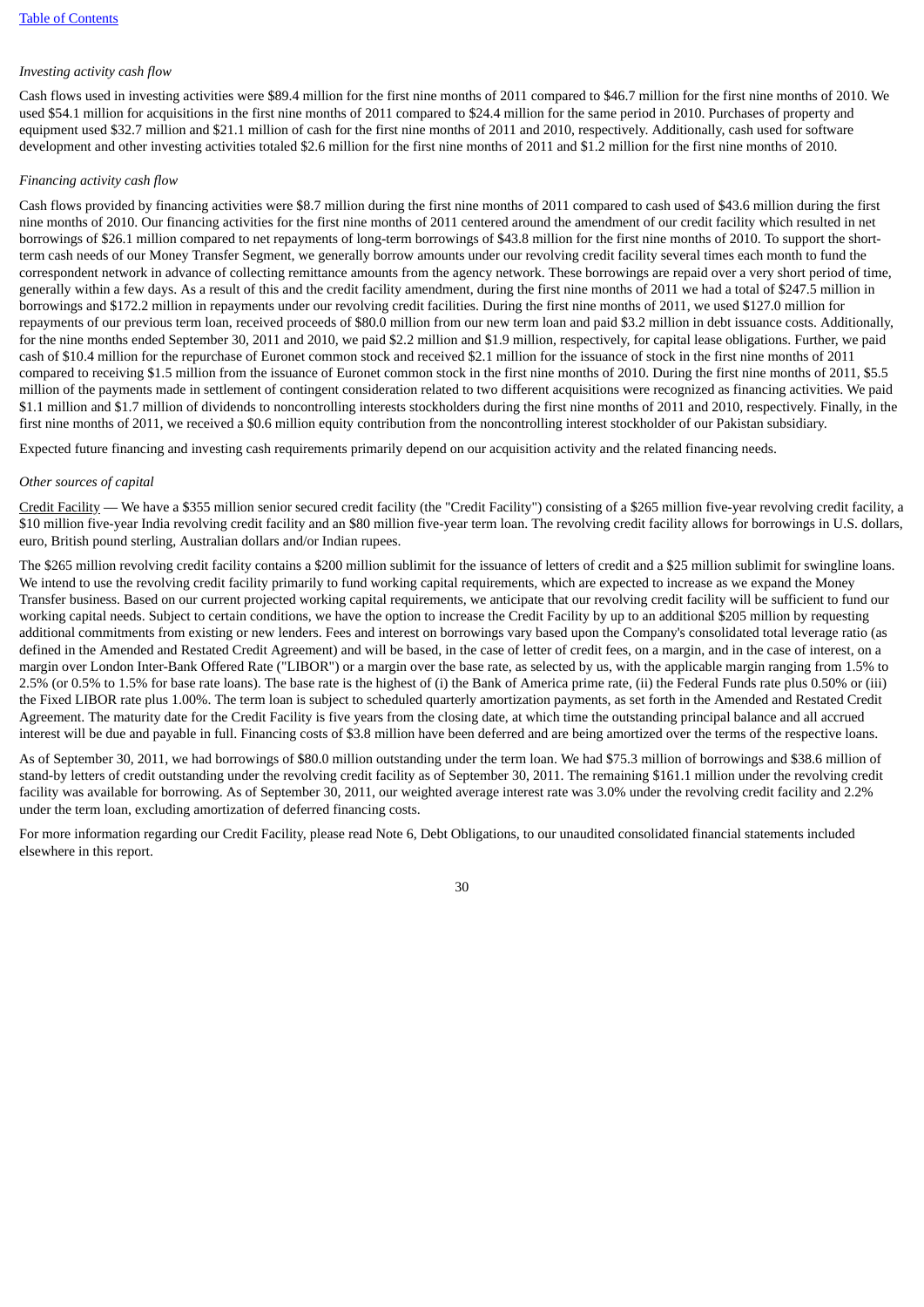Short-term debt obligations — Short-term debt obligations at September 30, 2011 were primarily comprised of the \$4.0 million repayment requirement under the term loan. Certain of our subsidiaries also have available credit lines and overdraft facilities to supplement short-term working capital requirements, when necessary, and there was \$0.8 million outstanding under these facilities as of September 30, 2011.

We believe that the short-term debt obligations can be funded through cash generated from operations, together with cash on hand or borrowings under our revolving credit facility.

Convertible debt — We have \$171.4 million in principal amount of 3.50% Convertible Debentures Due 2025 that are convertible into 4.2 million shares of Euronet common stock at a conversion price of \$40.48 per share upon the occurrence of certain events (relating to the closing prices of Euronet common stock exceeding certain thresholds for specified periods). The debentures may not be redeemed by us until October 20, 2012, but are redeemable at par at any time thereafter. Holders of the debentures have the option to require us to purchase their debentures at par on October 15, 2012, 2015 and 2020, or upon a change in control of the Company. On the maturity date, these debentures can be settled in cash or Euronet common stock, at our option, at predetermined conversion rates.

Should holders of the 3.50% convertible debentures require us to repurchase their debentures on October 15, 2012, we believe we will have sufficient cash on hand and amounts available under our revolving credit facility to fund these required repurchases. These terms and other material terms and conditions applicable to the convertible debentures are set forth in the indenture agreement governing the debentures.

#### *Other uses of capital*

Debt and equity repurchases — In August 2011, our Board of Directors authorized the repurchase of any of our convertible debentures and up to \$100 million or 5 million shares of our common stock. During the third quarter of 2011, we repurchased \$10.4 million of our common stock and agreed to repurchase \$2.5 million of our common stock and \$3.6 million principal value of our convertible debentures. We expect to repurchase additional securities when prices provide attractive returns on capital.

Payment obligations related to acquisitions — During the second quarter of 2011, we paid \$6.4 million to the sellers of Telecomnet, Inc. and another smaller business in final settlement of the respective contingent consideration.

Part of the net assets acquired in the September 2011 acquisition of cadooz includes a liability for additional purchase price consideration based upon the level of revenue achieved by one of cadooz's subsidiaries for the three-year period ending in February 2014.

We have potential contingent obligations to the former owner of the net assets of Movilcarga. Based upon presently available information, we do not believe any additional payments will be required. The seller disputed this conclusion and initiated arbitration as provided for in the purchase agreement. An independent expert was engaged to review the results of the computation, but procedures for such review have never been commenced, principally because the seller is in a bankruptcy proceeding. Any additional payments, if ultimately determined to be owed the seller, will be recorded as additional goodwill and could be made in either cash or a combination of cash and Euronet common stock at our option.

Capital expenditures and needs — Total capital expenditures for the first nine months of 2011 were \$33.3 million. These capital expenditures were primarily for the purchase of ATMs in Poland and Germany, the purchase of POS terminals for the epay and Money Transfer Segments, and office, data center and company store computer equipment and software. Total capital expenditures for 2011 are currently estimated to be approximately \$45 million to \$55 million.

In the epay Segment, approximately 129,000 of the approximately 591,000 POS devices that we operate are Company-owned, with the remaining terminals being operated as integrated cash register devices of our major retail customers or owned by the retailers. As our epay Segment expands, we will continue to add terminals in certain independent retail locations at a price of approximately \$300 per terminal. We expect the proportion of owned terminals to total terminals operated to remain relatively constant.

At current and projected cash flow levels, we anticipate that cash generated from operations, together with cash on hand and amounts available under our revolving credit facility and other existing and potential future financing will be sufficient to meet our debt, leasing, contingent acquisition and capital expenditure obligations. If our capital resources are not sufficient to meet these obligations, we will seek to refinance our debt and/or issue additional equity under terms acceptable to us. However, we can offer no assurances that we will be able to obtain favorable terms for the refinancing of any of our debt or other obligations or for the issuance of additional equity.

#### *Other trends and uncertainties*

Our Australia epay business has recently experienced year-over-year declines in the number of transactions it processes, which

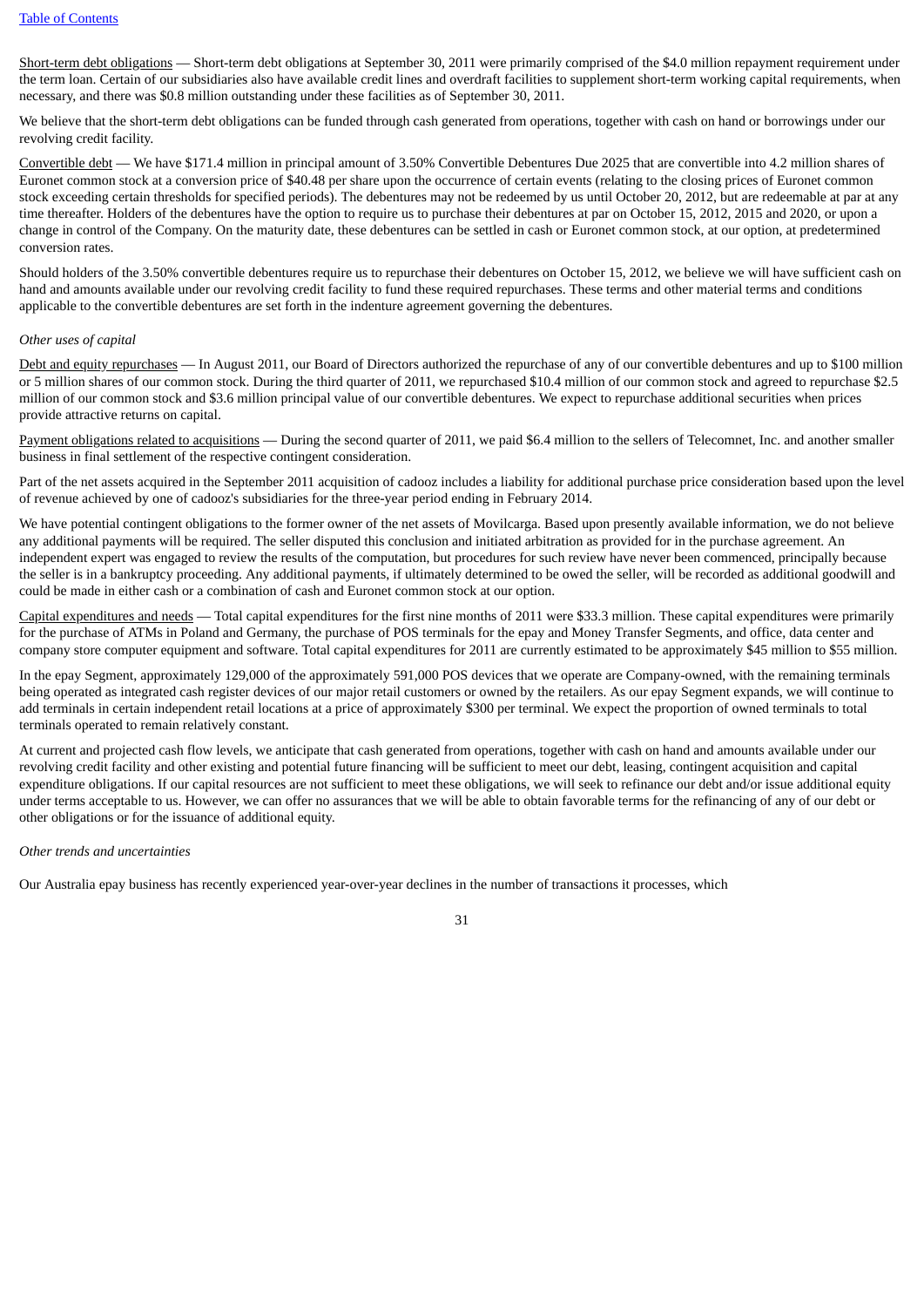has reduced its profitability. Continued economic and competitive pressures in Australia may negatively impact the epay Segment's profitability in the near term.

#### *Inflation and functional currencies*

Generally, the countries in which we operate have experienced low and stable inflation in recent years. Therefore, the local currency in each of these markets is the functional currency. Currently, we do not believe that inflation will have a significant effect on our results of operations or financial position. We continually review inflation and the functional currency in each of the countries where we operate.

#### **OFF BALANCE SHEET ARRANGEMENTS**

On occasion, we grant guarantees of the obligations of our subsidiaries and we sometimes enter into agreements with unaffiliated third parties that contain indemnification provisions, the terms of which may vary depending on the negotiated terms of each respective agreement. Our liability under such indemnification provisions may be subject to time and materiality limitations, monetary caps and other conditions and defenses. As of September 30, 2011, there were no material changes from the disclosure in our Annual Report on Form 10-K for the year ended December 31, 2010. To date, we are not aware of any significant claims made by the indemnified parties or parties to whom we have provided guarantees on behalf of our subsidiaries and, accordingly, no liabilities have been recorded as of September 30, 2011. See also Note 10, Guarantees, to the unaudited consolidated financial statements included elsewhere in this report.

#### **CONTRACTUAL OBLIGATIONS**

As of September 30, 2011, the only material changes from the disclosures relating to contractual obligations contained in our Annual Report on Form 10-K for the year ended December 31, 2010, are related to amending and extending our Credit Facility. Our debt under the Credit Facility has increased by \$28.3 million and the due dates of both the revolving credit facility and term loan were extended until August 2016.

#### **FORWARD-LOOKING STATEMENTS**

This document contains statements that constitute forward-looking statements within the meaning of section 27A of the Securities Act of 1933 and section 21E of the Securities Exchange Act of 1934 ("Exchange Act"). All statements other than statements of historical facts included in this document are forwardlooking statements, including statements regarding the following:

- our business plans and financing plans and requirements;
- trends affecting our business plans and financing plans and requirements;
- trends affecting our business;
- the adequacy of capital to meet our capital requirements and expansion plans;
- the assumptions underlying our business plans;
- our ability to repay indebtedness;
- business strategy;
- government regulatory action;
- technological advances; and
- projected costs and revenues.

Although we believe that the expectations reflected in these forward-looking statements are reasonable, we can give no assurance that these expectations will prove to be correct. Forward-looking statements are typically identified by the words believe, expect, anticipate, intend, estimate and similar expressions.

Investors are cautioned that any forward-looking statements are not guarantees of future performance and involve risks and uncertainties. Actual results may materially differ from those in the forward-looking statements as a result of various factors, including, but not limited to, conditions in world financial markets and general economic conditions; technological developments affecting the market for our products and services; foreign currency exchange fluctuations; our ability to renew existing contracts at profitable rates; changes in laws and regulations affecting our business, including immigration laws, and those referred to above and as set forth and more fully described in Part I, Item 1A — Risk Factors of our Annual Report on Form 10-K for the year ended December 31, 2010. We do not intend, and do not undertake, any obligation to update any forward looking statements to reflect future events or circumstances after the date of such statements.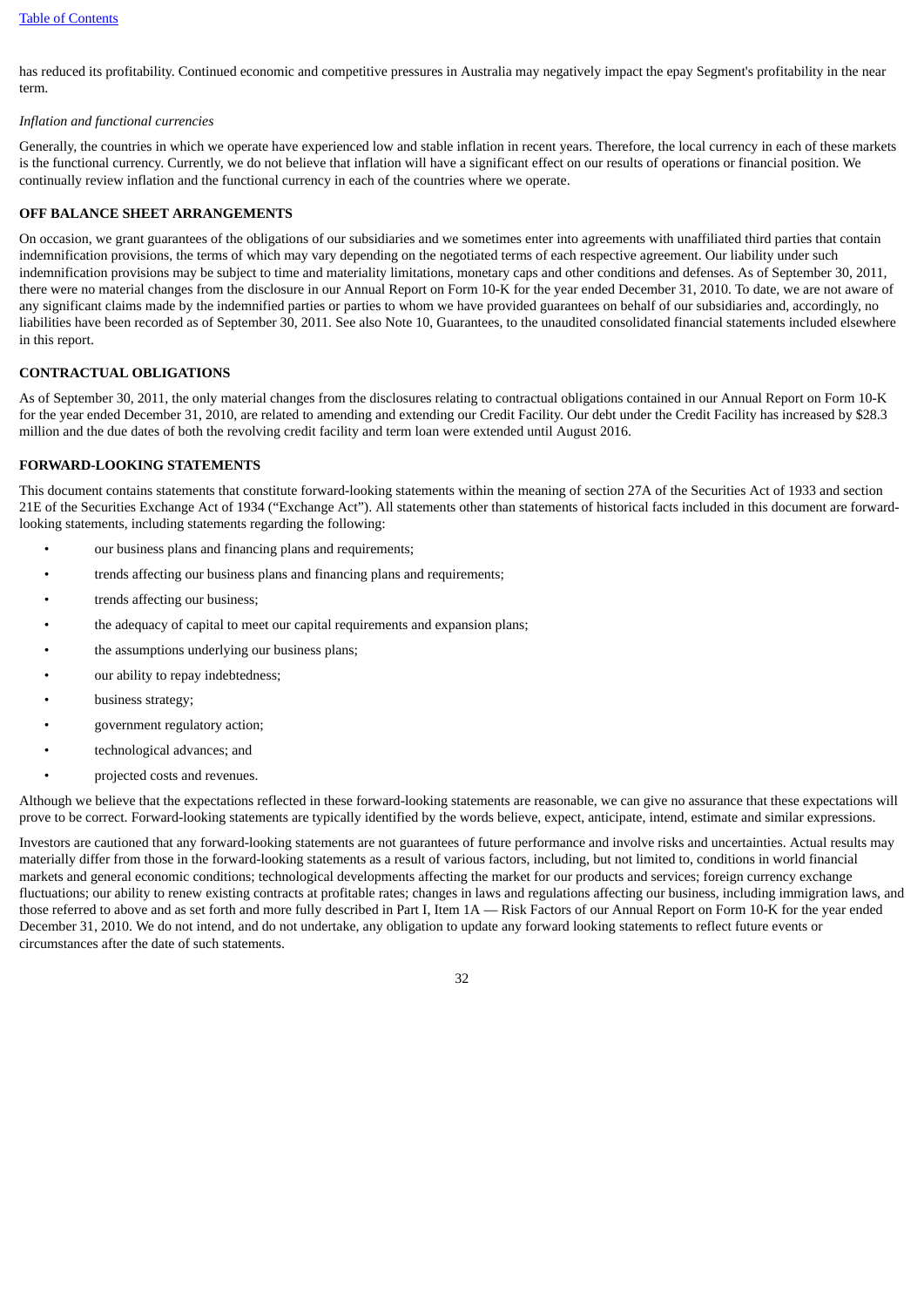## <span id="page-32-0"></span>**ITEM 3. QUANTITATIVE AND QUALITATIVE DISCLOSURES ABOUT MARKET RISK**

## *Interest rate risk*

As of September 30, 2011, our total debt outstanding was \$322.4 million. Of this amount, \$163.3 million, or 51% of our total debt obligations, relates to contingent convertible debentures having a fixed coupon rate. Our \$171.4 million principal amount of contingent convertible debentures, issued in October 2005, accrue cash interest at a rate of 3.50% of the principal amount per annum. Based on quoted market prices, as of September 30, 2011, the fair value of our fixed rate convertible debentures was \$169.3 million, compared to a carrying value of \$163.3 million. Interest expense for these debentures, including accretion and amortization of deferred debt issuance costs, totals approximately \$14.4 million per year, or a weighted average interest rate of 8.9% annually. Additionally, approximately \$3.0 million, or 1% of our total debt obligations, relates to capitalized leases with fixed payment and interest terms that expire between 2011 and 2015.

The remaining \$156.1 million, or 48% of our total debt obligations, relates to debt that accrues interest at variable rates. If we were to maintain these borrowings for one year and maximize the potential borrowings available under the revolving credit facility for one year, a 1% increase in the applicable interest rate would result in additional interest expense to the Company of approximately \$3.2 million.

Our excess cash is invested in instruments with original maturities of three months or less or in certificates of deposit that may be withdrawn at any time without penalty; therefore, as investments mature and are reinvested, the amount we earn will increase or decrease with changes in the underlying short-term interest rates.

#### *Foreign currency exchange rate risk*

For the nine months ended September 30, 2011, 79% of our revenues were generated in non-U.S. dollar countries and we expect to continue generating a significant portion of our revenues in countries with currencies other than the U.S. dollar.

We are particularly vulnerable to fluctuations in exchange rates of the U.S. dollar to the currencies of countries in which we have significant operations, primarily the euro, British pound, Australian dollar, Polish zloty, Brazilian real and Indian rupee. As of September 30, 2011, we estimate that a 10% fluctuation in these foreign currency exchange rates would have the combined annualized effect on reported net income and working capital of approximately \$30 million to \$40 million. This effect is estimated by applying a 10% adjustment factor to our non-U.S. dollar results from operations, intercompany loans that generate foreign currency gains or losses and working capital balances that require translation from the respective functional currency to the U.S. dollar reporting currency. Additionally, we have other non-current, non-U.S. dollar assets and liabilities on our balance sheet that are translated to the U.S. dollar during consolidation. These items primarily represent goodwill and intangible assets recorded in connection with acquisitions in countries other than the U.S. We estimate that a 10% fluctuation in foreign currency exchange rates would have a non-cash impact on total comprehensive income of approximately \$40 million to \$50 million as a result of the change in value of these items during translation to the U.S. dollar. For the fluctuations described above, a strengthening U.S. dollar produces a financial loss, while a weakening U.S. dollar produces a financial gain. We believe this quantitative measure has inherent limitations and does not take into account any governmental actions or changes in either customer purchasing patterns or our financing or operating strategies. Because a majority of our revenues and expenses are incurred in the functional currencies of our international operating entities, the profits we earn in foreign currencies are positively impacted by the weakening of the U.S. dollar and negatively impacted by the strengthening of the U.S. dollar. Additionally, our debt obligations are primarily in U.S. dollars; therefore, as foreign currency exchange rates fluctuate, the amount available for repayment of debt will also increase or decrease.

We are also exposed to foreign currency exchange rate risk in our Money Transfer Segment. A majority of the money transfer business involves receiving and disbursing different currencies, in which we earn a foreign currency spread based on the difference between buying currency at wholesale exchange rates and selling the currency to consumers at retail exchange rates. This spread provides some protection against currency fluctuations that occur while we are holding the foreign currency. Our exposure to changes in foreign currency exchange rates is limited by the fact that disbursement occurs for the majority of transactions shortly after they are initiated. Additionally, we enter into foreign currency forward contracts primarily to help offset foreign currency exposure related to the notional value of money transfer transactions collected in currencies other than the U.S. dollar. As of September 30, 2011, we had foreign currency forward contracts outstanding with a notional value of \$65.8 million, primarily in euros and U.S. dollars, that were not designated as hedges and mature in a weighted average of 3.7 days. The fair value of these forward contracts as of September 30, 2011 was an unrealized gain of \$0.3 million, which was partially offset by the unrealized loss on the related foreign currency receivables.

#### <span id="page-32-1"></span>**ITEM 4. CONTROLS AND PROCEDURES**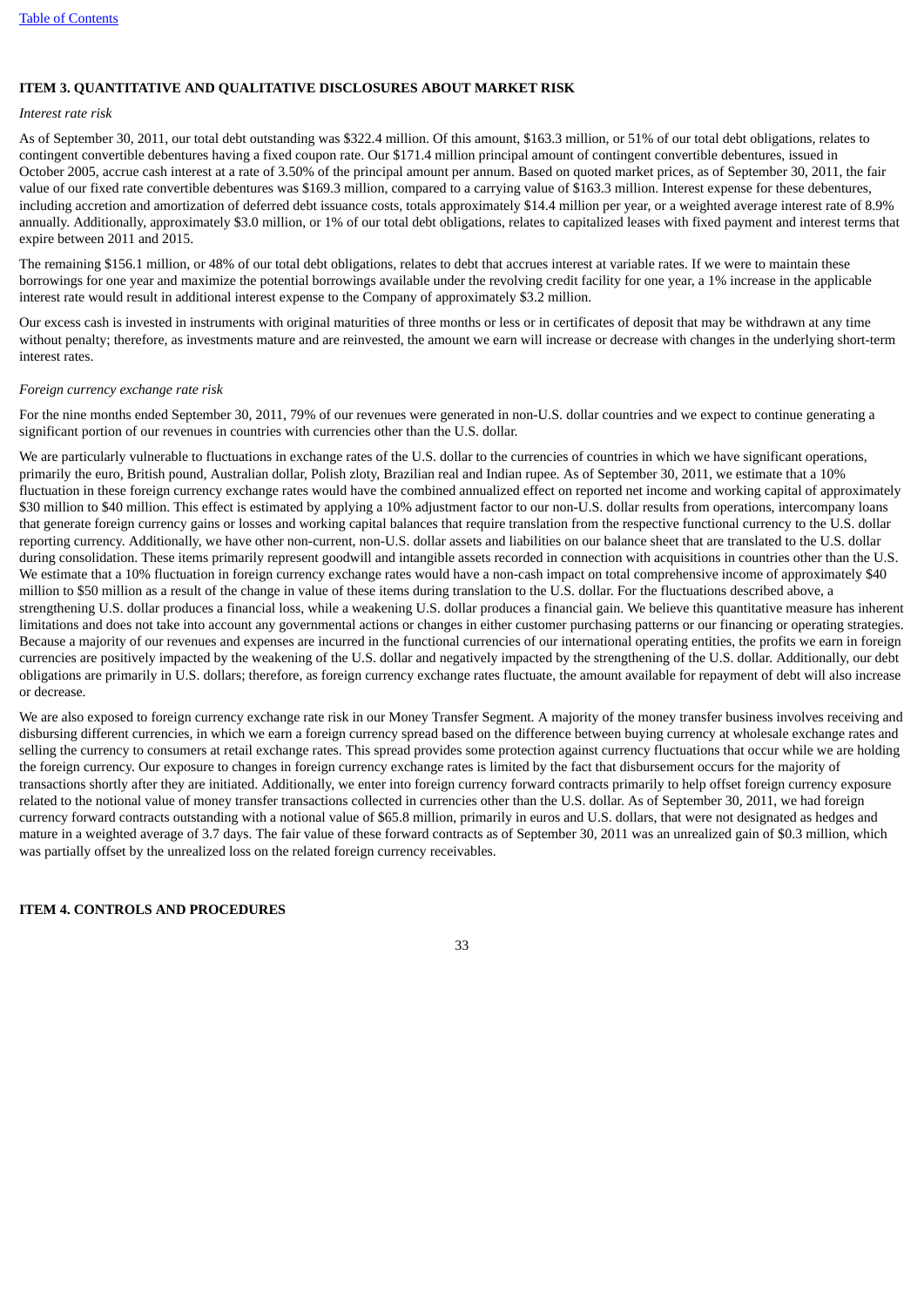Our executive management, including our Chief Executive Officer and Chief Financial Officer, evaluated the effectiveness of the design and operation of our disclosure controls and procedures pursuant to Rule 13a-15(b) under the Exchange Act as of September 30, 2011. Based on this evaluation, our Chief Executive Officer and Chief Financial Officer have concluded that the design and operation of these disclosure controls and procedures were effective as of such date to provide reasonable assurance that information required to be disclosed in our reports under the Exchange Act is recorded, processed, summarized and reported within the time periods specified in the rules and forms of the SEC, and that such information is accumulated and communicated to our management, including our Chief Executive Officer and Chief Financial Officer, as appropriate, to allow timely decisions regarding required disclosures.

## **CHANGE IN INTERNAL CONTROLS**

<span id="page-33-0"></span>There has been no change in our internal control over financial reporting during the third quarter of 2011 that has materially affected, or is reasonably likely to materially affect, our internal control over financial reporting.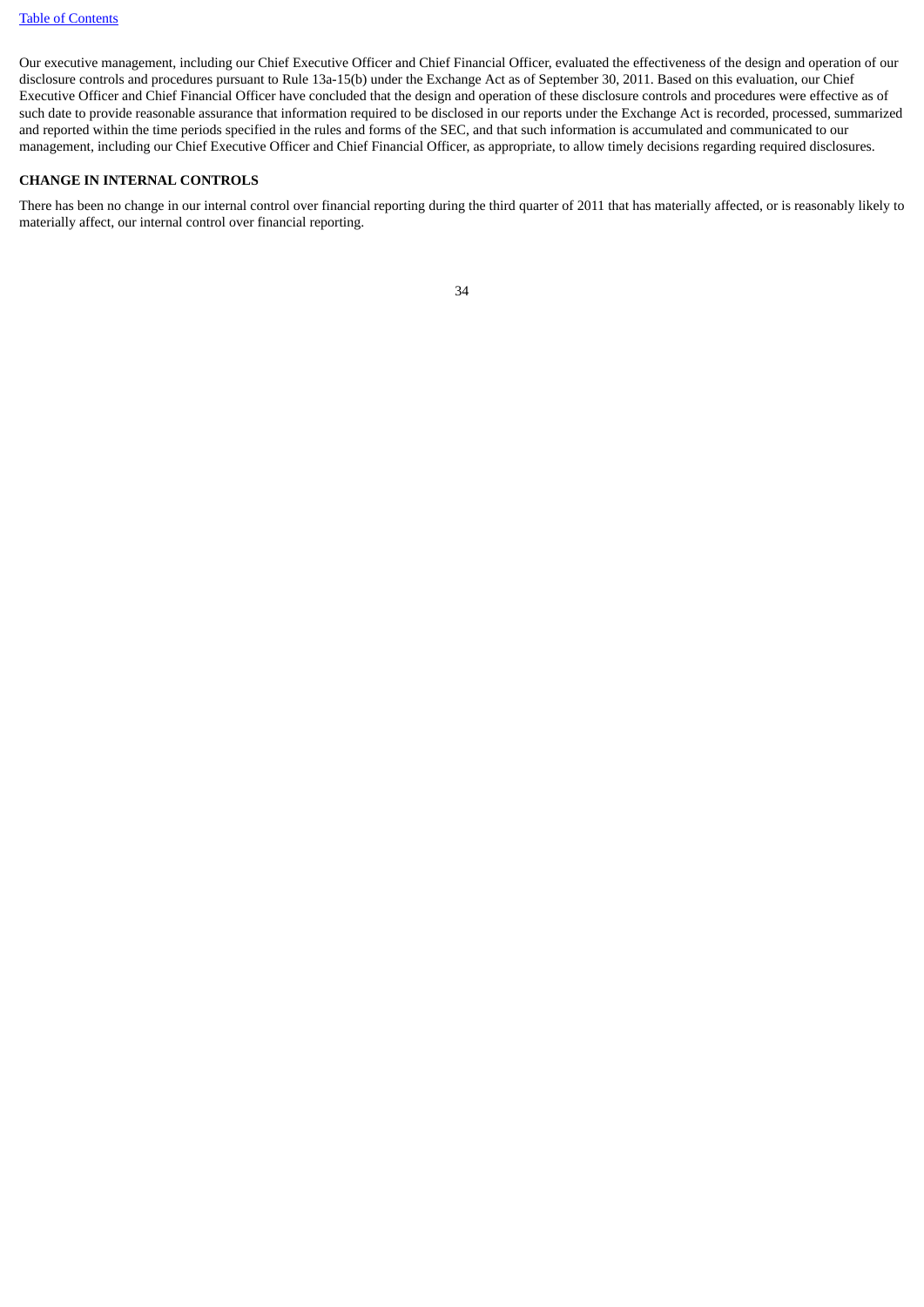#### **PART II—OTHER INFORMATION**

#### <span id="page-34-0"></span>**ITEM 1. LEGAL PROCEEDINGS**

The Company is, from time to time, a party to litigation arising in the ordinary course of its business.

The discussion regarding litigation in Part I, Item 1 — Financial Statements, Note 12, Litigation and Contingencies, to the unaudited consolidated financial statements included elsewhere in this report is incorporated herein by reference.

Currently, there are no other legal proceedings that management believes, either individually or in the aggregate, would have a material adverse effect upon the consolidated results of operations or financial condition of the Company. In accordance with U.S. GAAP, we record a liability when it is both probable that a liability has been incurred and the amount of the loss can be reasonably estimated. These provisions are reviewed at least quarterly and adjusted to reflect the impacts of negotiations, settlements, rulings, advice of legal counsel, and other information and events pertaining to a particular case.

## <span id="page-34-1"></span>**ITEM 1A. RISK FACTORS**

You should carefully consider the risks described in Part I, Item 1A. Risk Factors in our Annual Report on Form 10-K for the fiscal year ended December 31, 2010, as may be updated in our subsequent filings with the SEC, before making an investment decision. The risks and uncertainties described in our Annual Report on Form 10-K, as may be updated by any subsequent Quarterly Reports on Form 10-Q, are not the only ones facing our Company. Additional risks and uncertainties not presently known to us or that we currently deem immaterial may also impair our business operations. If any of the risks identified in our Annual Report on Form 10-K, as may be updated by any subsequent Quarterly Reports on Form 10-Q, actually occurs, our business, financial condition or results of operations could be materially adversely affected. In that case, the trading price of our common stock could decline substantially. This Quarterly Report also contains forward-looking statements that involve risks and uncertainties. Our actual results could differ materially from those anticipated in the forward-looking statements as a result of a number of factors, including the risks described in our Risk Factors and elsewhere in this Quarterly Report.

There have been no material changes from the risk factors previously disclosed in the Company's Annual Report on Form 10-K for the year ended *December 31, 2010 as filed with the SEC.*

## <span id="page-34-2"></span>**ITEM 2. UNREGISTERED SALES OF EQUITY SECURITIES AND USE OF PROCEEDS**

#### *Stock repurchases*

\_\_\_\_\_\_\_\_\_\_\_\_\_\_\_\_\_\_\_\_\_\_\_\_\_\_\_\_\_\_\_\_\_\_\_

For the three months ended September 30, 2011, the Company purchased 817,589 shares of its common stock in the open market, in accordance with the authorization by its Board of Directors announced on August 22, 2011. Additionally, the Company purchased, in accordance with the 2006 Stock Incentive Plan (Amended and Restated), 145 shares of its common stock for participant income tax withholding in conjunction with the lapse of restrictions on stock awards, as requested by the participants. The following table sets forth information with respect to those shares:

|                            | Total<br>Number of<br><b>Shares</b> | Average<br><b>Price Paid</b><br><b>Per Share</b> |       | <b>Total Number</b><br>of Shares<br><b>Purchased as</b><br><b>Part of Publicly</b><br>Announced<br>Plans or |           |  |
|----------------------------|-------------------------------------|--------------------------------------------------|-------|-------------------------------------------------------------------------------------------------------------|-----------|--|
| Period                     | Purchased                           |                                                  | (1)   | Programs                                                                                                    | (2)       |  |
| August 1 - August 31       | 107,600                             |                                                  | 15.61 | 107,600                                                                                                     |           |  |
| September 1 - September 30 | 710,134                             |                                                  | 15.77 | 709,989                                                                                                     |           |  |
| Total                      | 817,734                             |                                                  | 15.75 | 817,589                                                                                                     | 4,182,411 |  |

(1) For shares repurchased for participant income tax withholding, the price paid per share is the closing price of the shares on the vesting date.

<span id="page-34-3"></span>(2) The Company is authorized to repurchase up to \$100 million or 5 million shares of its common stock through August 22, 2013.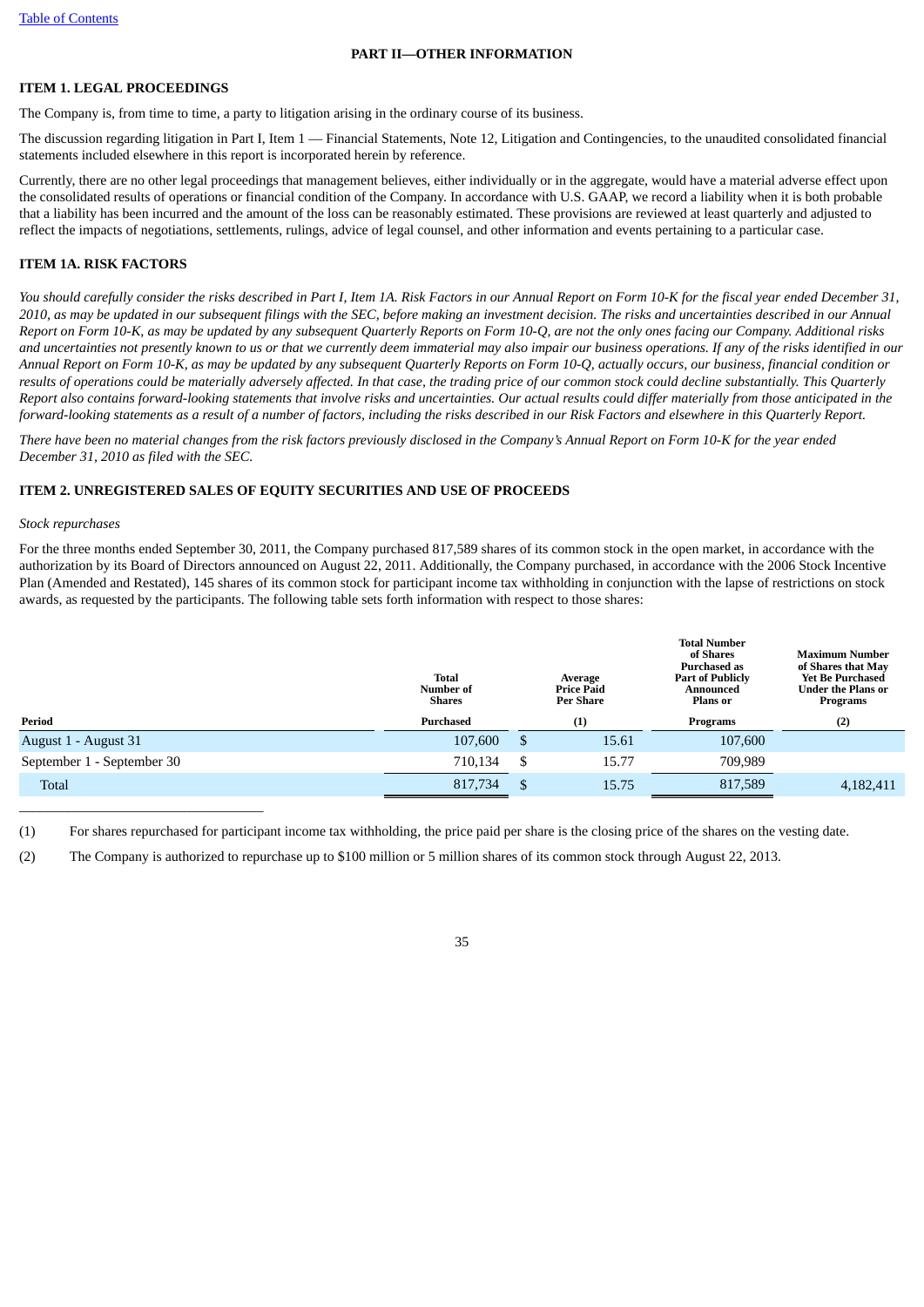## **ITEM 5. OTHER INFORMATION**

In the second quarter of 2009, the Antitrust Division of the United States Department of Justice (the "DOJ") served Continental Exchange Solutions, Inc. d/b/a Ria Financial Services ("CES"), an indirect, wholly-owned subsidiary of the Company, with a grand jury subpoena requesting documents from CES and its affiliates in connection with an investigation into possible price collusion related to money transmission services to the Dominican Republic ("D.R.") during the period from January 1, 2004 to the date of the subpoena. We acquired all of the stock of Ria Envia, Inc., the parent of CES, in April 2007. CES foreign exchange transactions between the U.S and the D.R. generated approximately 0.3% of our 2009 consolidated revenues. The Company and CES are fully cooperating with the DOJ in its investigation.

We believe that, during the period covered by the DOJ investigation, CES generally derived part of its charge for exchanging U.S. dollars into D.R. pesos from a reference rate recommended by ADEREDI, a trade association in the D.R. composed of a CES subsidiary and other D.R. money transfer firms. We further believe, however, that CES set its own service fee on the D.R. transactions and its overall transaction price to customers. Customers were also free during this time period to use CES and other firms to transmit dollars into the D.R., without conversion into D.R. pesos, and we believe such transmissions occurred with increasing frequency over the course of this time period.

<span id="page-35-0"></span>At this time, we are unable to predict the outcome of the DOJ investigation, or, if charges were to be brought against CES, the possible range of loss, if any, associated with the resolution of any such charges. Nor can we predict any potential effect on our business, results of operations or financial condition arising from such charges or potential collateral consequences, which could include fines, penalties, limitations on or revocation of CES's license to engage in the money transfer business in one or more states, and civil liability. In addition, we have incurred and may continue to incur significant fees and expenses in connection with the DOJ investigation and related matters.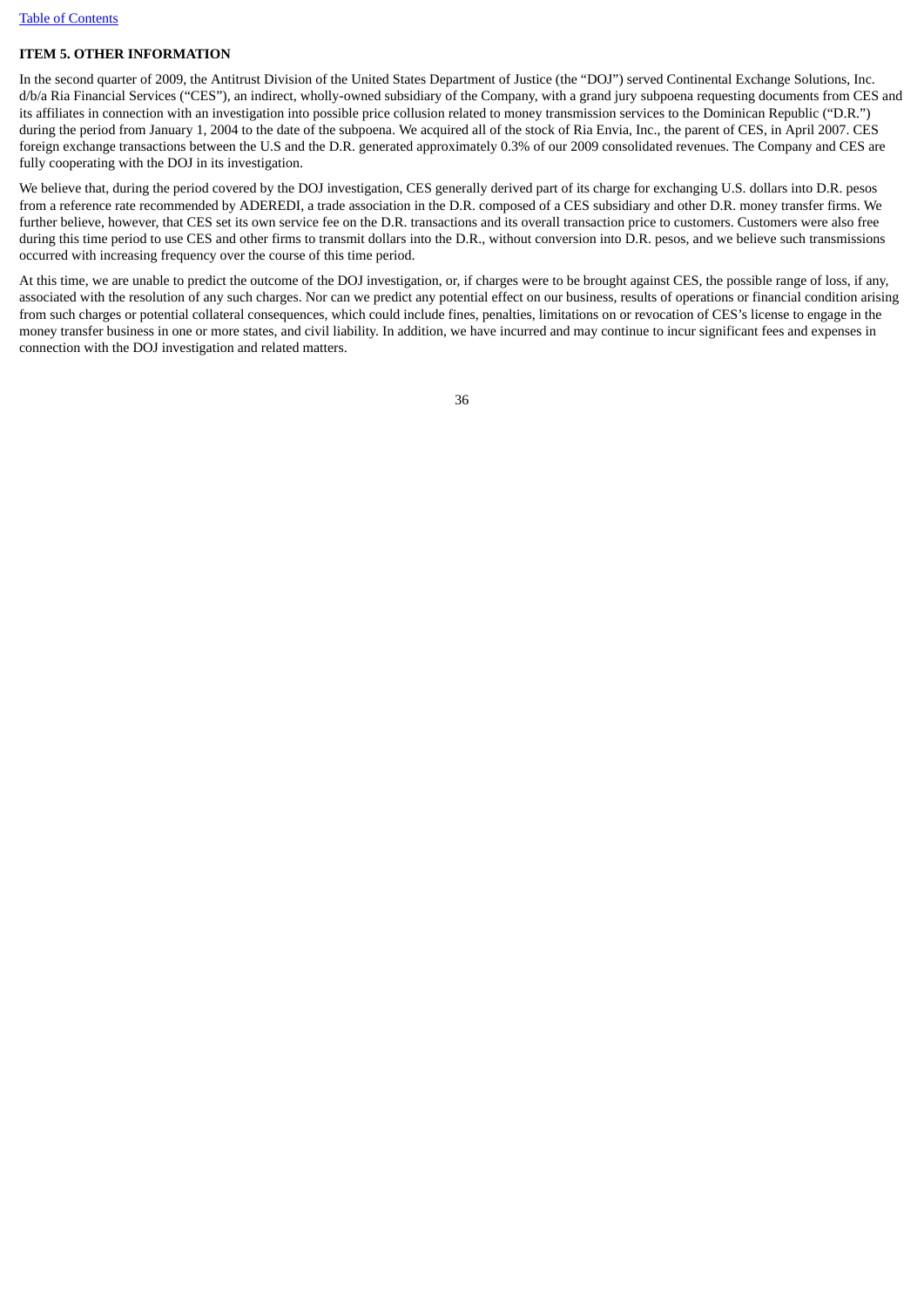#### Table of [Contents](#page-0-0)

## **ITEM 6. EXHIBITS**

## a) Exhibits

The exhibits that are required to be filed or incorporated herein by reference are listed on the Exhibit Index below.

#### **EXHIBITS**

#### **Exhibit Index**

| <b>Exhibit</b> | <b>Description</b>                                                                                                                                                                                                                                                                                                                                                                                                                                                                                                                                                                                                                                                                                    |
|----------------|-------------------------------------------------------------------------------------------------------------------------------------------------------------------------------------------------------------------------------------------------------------------------------------------------------------------------------------------------------------------------------------------------------------------------------------------------------------------------------------------------------------------------------------------------------------------------------------------------------------------------------------------------------------------------------------------------------|
| 10.1           | Amended and Restated Credit Agreement dated as of August 18, 2011 among Euronet Worldwide, Inc., and certain Subsidiaries and<br>Affiliates, as Borrowers, certain Subsidiaries and Affiliates as Guarantors, the Lenders Party Hereto, Bank of America, N.A., as<br>Administrative Agent and Collateral Agent, U.S. Bank National Association, as Syndication Agent and Bank of Montreal, BBVA Compass<br>Bank, Keybank Natioinal Association, as Co-Documentation Agents (filed as Exhibit 10.1 to the Company's Current Report on Form 8-K<br>filed on August 23, 2011 and incorporated by reference herein)                                                                                       |
| 12.1           | Computation of Ratio of Earnings to Fixed Charges (1)                                                                                                                                                                                                                                                                                                                                                                                                                                                                                                                                                                                                                                                 |
| 31.1           | Section 302 — Certification of Chief Executive Officer (1)                                                                                                                                                                                                                                                                                                                                                                                                                                                                                                                                                                                                                                            |
| 31.2           | Section 302 — Certification of Chief Financial Officer (1)                                                                                                                                                                                                                                                                                                                                                                                                                                                                                                                                                                                                                                            |
| 32.1           | Section 906 Certification of Chief Executive Officer (2)                                                                                                                                                                                                                                                                                                                                                                                                                                                                                                                                                                                                                                              |
| 32.2           | Section 906 Certification of Chief Financial Officer (2)                                                                                                                                                                                                                                                                                                                                                                                                                                                                                                                                                                                                                                              |
| 101            | The following materials from Euronet Worldwide, Inc.'s Quarterly Report on Form 10-Q for the quarter ended September 30, 2011, formatted<br>in XBRL (eXtensible Business Reporting Language): (i) Consolidated Balance Sheets at September 30, 2011 and December 31, 2010,<br>(ii) Consolidated Statements of Operations for the three and nine months ended September 30, 2011 and 2010, (iii) Consolidated Statements<br>of Comprehensive Income (Loss) for the three and nine months ended September 30, 2011 and 2010, (iv) Consolidated Statements of Cash<br>Flows for the nine months ended September 30, 2011 and 2010, and (v) Notes to the Unaudited Consolidated Financial Statements. (3) |

<sup>(1)</sup> Filed herewith.

\_\_\_\_\_\_\_\_\_\_\_\_\_\_\_\_\_\_\_\_\_\_\_\_\_\_\_

<sup>(2)</sup> Pursuant to Item 601(b)(32) of Regulation S-K, this Exhibit is furnished rather than filed with this Form 10-Q.

<sup>(3)</sup> Pursuant to Rule 406T of Regulation S-T, the Interactive Data Files in Exhibit 101 hereto are deemed not filed or part of a registration statement or prospectus for purposes of Sections 11 or 12 of the Securities Act of 1933, as amended, are deemed not filed for purposes of Section 18 of the Securities Exchange Act of 1934, as amended, and otherwise are not subject to liability under those sections.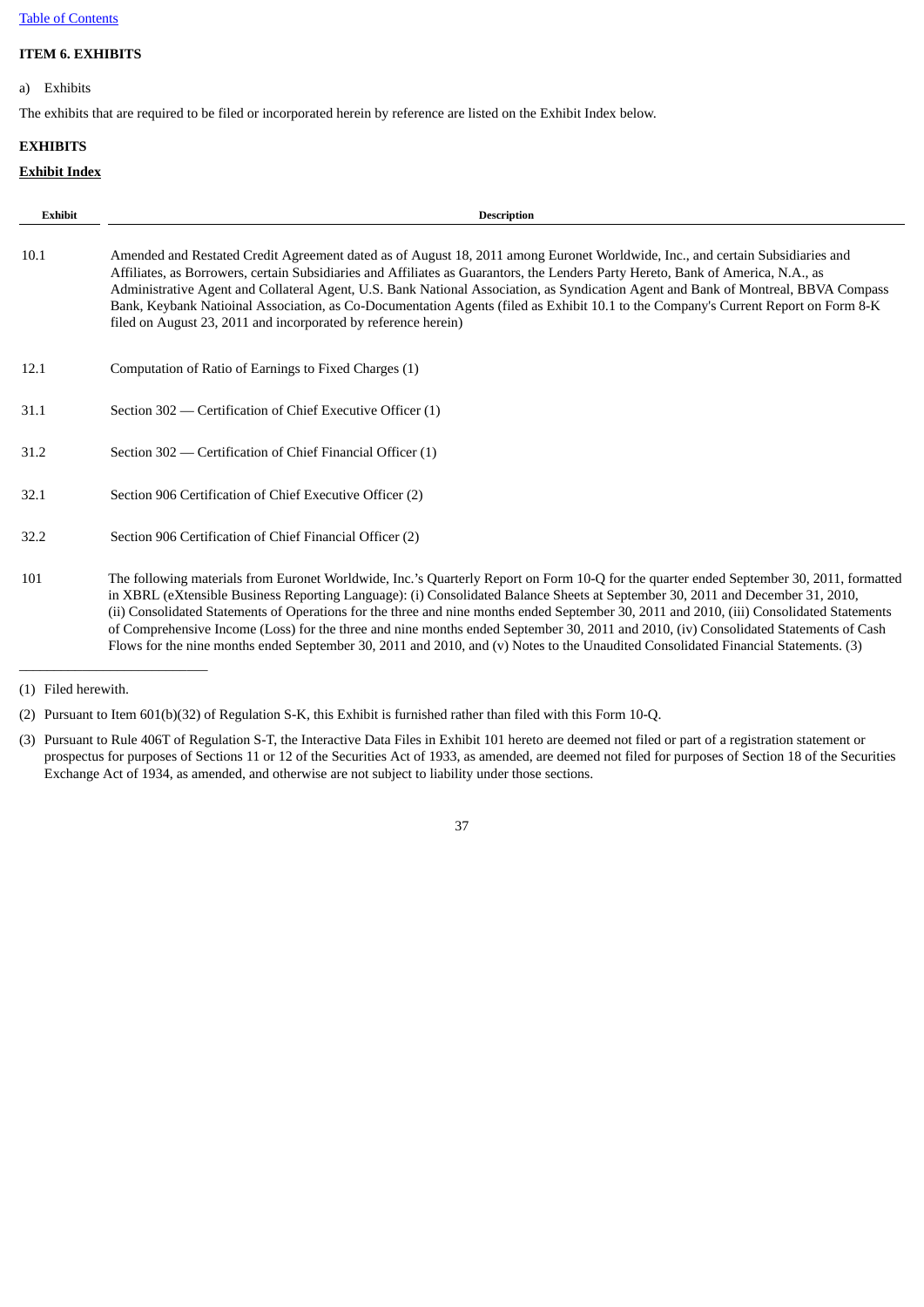## **SIGNATURES**

Pursuant to the requirements of the Securities Exchange Act of 1934, the registrant has duly caused this report to be signed on its behalf by the undersigned, thereunto duly authorized.

November 4, 2011

Euronet Worldwide, Inc.

By: /s/ MICHAEL J. BROWN Michael J. Brown Chief Executive Officer

By: /s/ RICK L. WELLER

Rick L. Weller Chief Financial Officer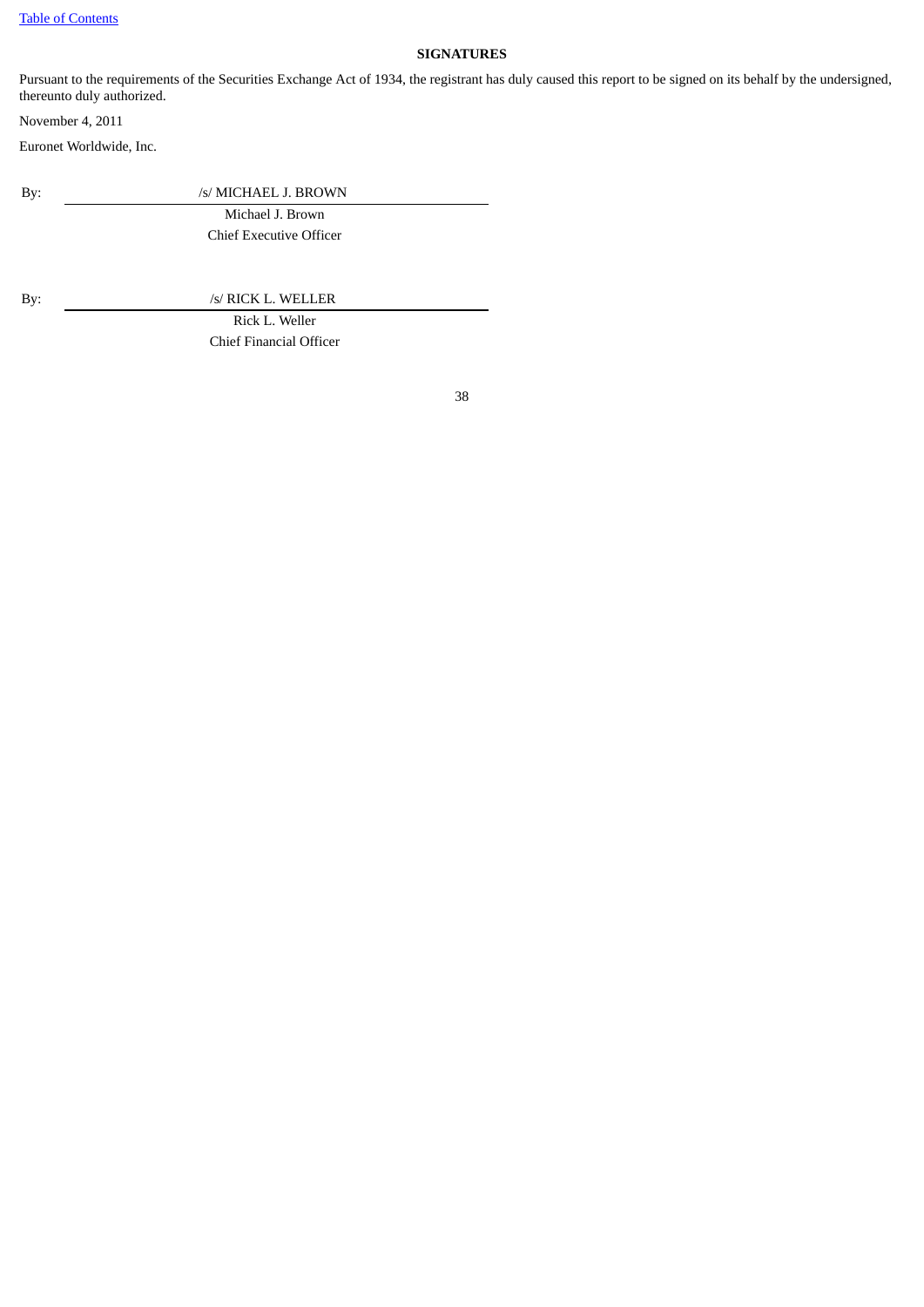#### **EURONET WORLDWIDE, INC. COMPUTATION OF RATIO OF EARNINGS TO FIXED CHARGES (Unaudited)**

|                                                                                |               | <b>Three Months Ended</b> |    |               | <b>Nine Months Ended</b> |        |    |        |  |
|--------------------------------------------------------------------------------|---------------|---------------------------|----|---------------|--------------------------|--------|----|--------|--|
|                                                                                | September 30, |                           |    | September 30, |                          |        |    |        |  |
| (dollar amounts in thousands)                                                  |               | 2011                      |    | 2010          |                          | 2011   |    | 2010   |  |
| Pretax income before adjustment for income from unconsolidated<br>subsidiaries | \$            | 2,934                     | S. | 28,085        | \$                       | 44,969 | S. | 39,575 |  |
| Add:                                                                           |               |                           |    |               |                          |        |    |        |  |
| Fixed charges                                                                  |               | 6,588                     |    | 6.278         |                          | 19.677 |    | 18,495 |  |
| Dividends received                                                             |               |                           |    |               |                          | 118    |    |        |  |
| Adjusted pretax income                                                         | \$.           | 9,522                     | \$ | 34,363        | S.                       | 64,764 | \$ | 58,070 |  |
| Fixed charges:                                                                 |               |                           |    |               |                          |        |    |        |  |
| Interest expense                                                               | \$            | 5,180                     | \$ | 5.074         | \$                       | 15,686 | \$ | 15,059 |  |
| Estimate of interest within rental expense                                     |               | 1,408                     |    | 1,204         |                          | 3,991  |    | 3,436  |  |
| Total fixed charges                                                            | \$            | 6,588                     | \$ | 6,278         | \$                       | 19,677 | \$ | 18,495 |  |
| Ratio of earnings to fixed charges                                             |               | 1.4                       |    | 5.5           |                          | 3.3    |    | 3.1    |  |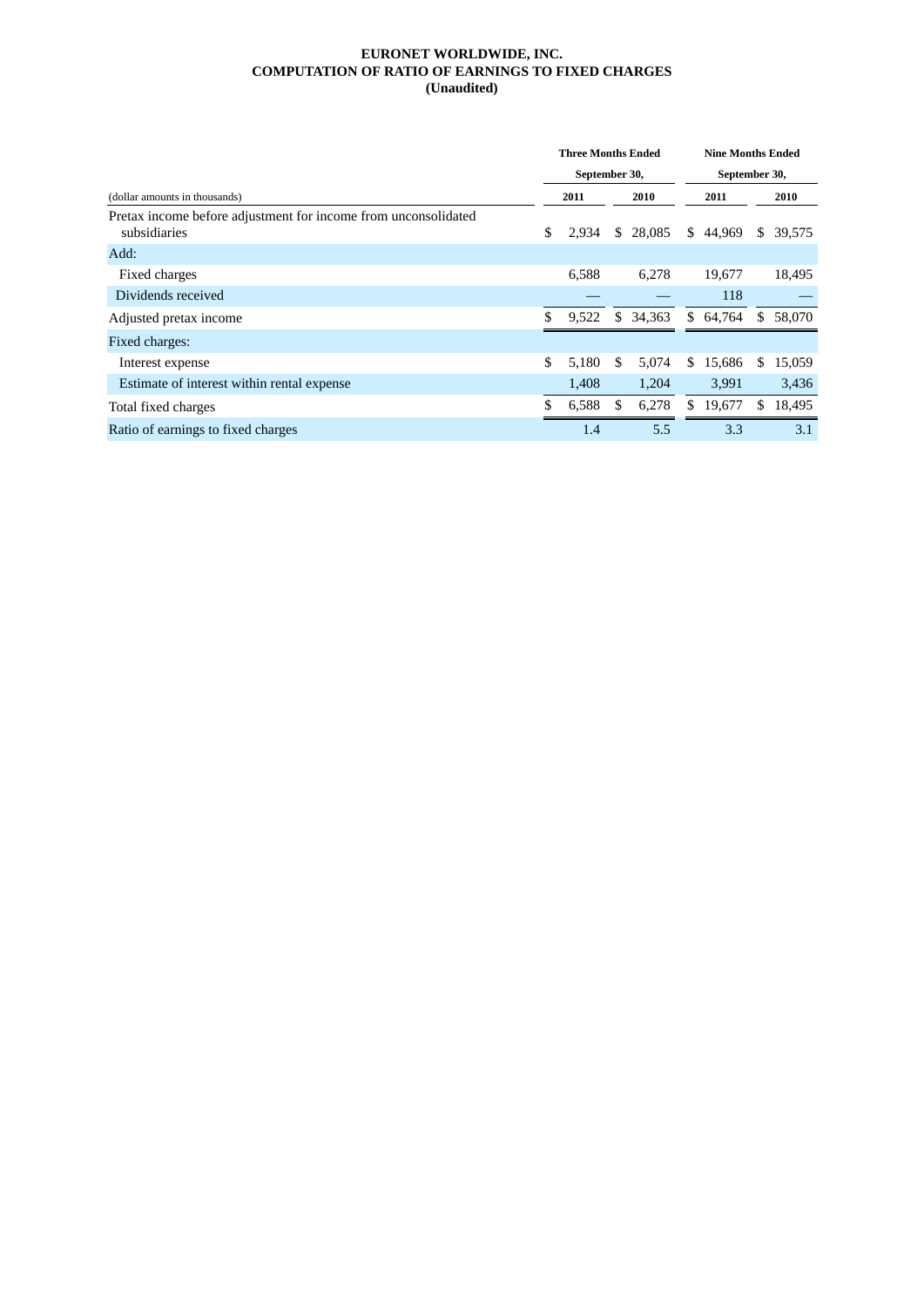#### **CERTIFICATIONS OF CHIEF EXECUTIVE OFFICER**

I, Michael J. Brown, certify that:

- 1) I have reviewed this Quarterly Report on Form 10-Q of Euronet Worldwide, Inc.;
- 2) Based on my knowledge, this report does not contain any untrue statement of a material fact or omit to state a material fact necessary to make the statements made, in light of the circumstances under which such statements were made, not misleading with respect to the period covered by this report;
- 3) Based on my knowledge, the financial statements, and other financial information included in this report, fairly present in all material respects the financial condition, results of operations and cash flows of the registrant as of, and for, the periods presented in this report;
- 4) The registrant's other certifying officer and I are responsible for establishing and maintaining disclosure controls and procedures (as defined in Exchange Act Rules 13a-15(e) and 15d-15(e)) and internal control over financial reporting (as defined in Exchange Act Rules 13a-15(f) and 15d-15(f)) for the registrant and have:
	- a) designed such disclosure controls and procedures, or caused such disclosure controls and procedures to be designed under our supervision, to ensure that material information relating to the registrant, including its consolidated subsidiaries, is made known to us by others within those entities, particularly during the period in which this report is being prepared;
	- b) designed such internal control over financial reporting, or caused such internal control over financial reporting to be designed under our supervision, to provide reasonable assurance regarding the reliability of financial reporting and the preparation of financial statements for external purposes in accordance with generally accepted accounting principles;
	- c) evaluated the effectiveness of the registrant's disclosure controls and procedures and presented in this report our conclusions about the effectiveness of the disclosure controls and procedures, as of the end of the period covered by this report based on such evaluation; and
	- d) disclosed in this report any change in the registrant's internal control over financial reporting that occurred during the registrant's most recent fiscal quarter (the registrant's fourth fiscal quarter in the case of an annual report) that has materially affected, or is reasonably likely to materially affect, the registrant's internal control over financial reporting; and
- 5) The registrant's other certifying officer and I have disclosed, based on our most recent evaluation of internal control over financial reporting, to the registrant's auditors and the audit committee of registrant's Board of Directors (or persons performing the equivalent functions):
	- a) all significant deficiencies and material weaknesses in the design or operation of internal control over financial reporting which are reasonably likely to adversely affect the registrant's ability to record, process, summarize and report financial information; and
	- b) any fraud, whether or not material, that involves management or other employees who have a significant role in the registrant's internal control over financial reporting.

Date: November 4, 2011

/s/ Michael J. Brown

**Michael J. Brown Chief Executive Officer**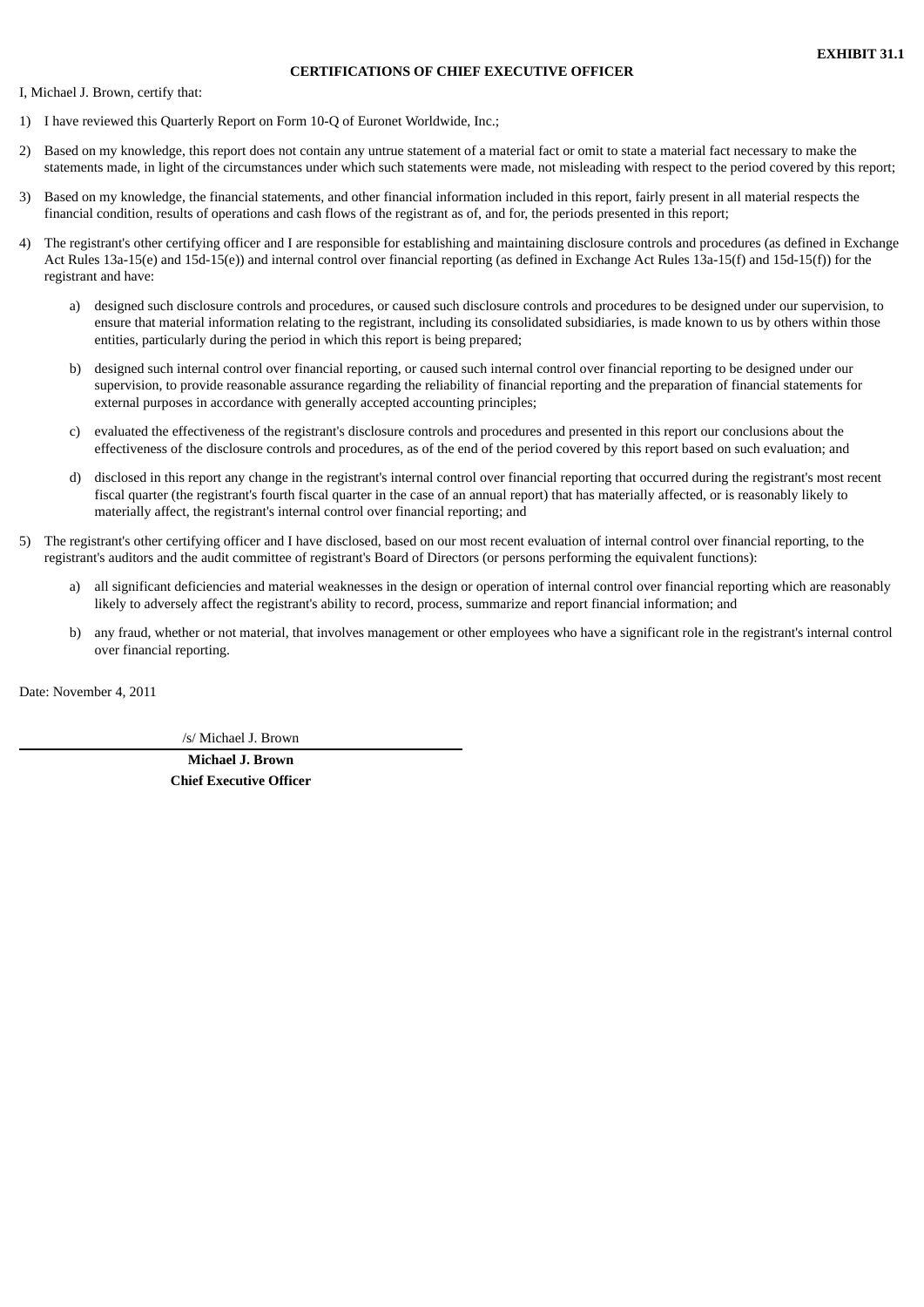#### **CERTIFICATIONS OF CHIEF FINANCIAL OFFICER**

I, Rick L. Weller, certify that:

- 1) I have reviewed this Quarterly Report on Form 10-Q of Euronet Worldwide, Inc.;
- 2) Based on my knowledge, this report does not contain any untrue statement of a material fact or omit to state a material fact necessary to make the statements made, in light of the circumstances under which such statements were made, not misleading with respect to the period covered by this report;
- 3) Based on my knowledge, the financial statements, and other financial information included in this report, fairly present in all material respects the financial condition, results of operations and cash flows of the registrant as of, and for, the periods presented in this report;
- 4) The registrant's other certifying officer and I are responsible for establishing and maintaining disclosure controls and procedures (as defined in Exchange Act Rules 13a-15(e) and 15d-15(e)) and internal control over financial reporting (as defined in Exchange Act Rules 13a-15(f) and 15d-15(f)) for the registrant and have:
	- a) designed such disclosure controls and procedures, or caused such disclosure controls and procedures to be designed under our supervision, to ensure that material information relating to the registrant, including its consolidated subsidiaries, is made known to us by others within those entities, particularly during the period in which this report is being prepared;
	- b) designed such internal control over financial reporting, or caused such internal control over financial reporting to be designed under our supervision, to provide reasonable assurance regarding the reliability of financial reporting and the preparation of financial statements for external purposes in accordance with generally accepted accounting principles;
	- c) evaluated the effectiveness of the registrant's disclosure controls and procedures and presented in this report our conclusions about the effectiveness of the disclosure controls and procedures, as of the end of the period covered by this report based on such evaluation; and
	- d) disclosed in this report any change in the registrant's internal control over financial reporting that occurred during the registrant's most recent fiscal quarter (the registrant's fourth fiscal quarter in the case of an annual report) that has materially affected, or is reasonably likely to materially affect, the registrant's internal control over financial reporting; and
- 5) The registrant's other certifying officer and I have disclosed, based on our most recent evaluation of internal control over financial reporting, to the registrant's auditors and the audit committee of registrant's Board of Directors (or persons performing the equivalent functions):
	- a) all significant deficiencies and material weaknesses in the design or operation of internal control over financial reporting which are reasonably likely to adversely affect the registrant's ability to record, process, summarize and report financial information; and
	- b) any fraud, whether or not material, that involves management or other employees who have a significant role in the registrant's internal control over financial reporting.

Date: November 4, 2011

/s/ Rick L. Weller

**Rick L. Weller Chief Financial Officer**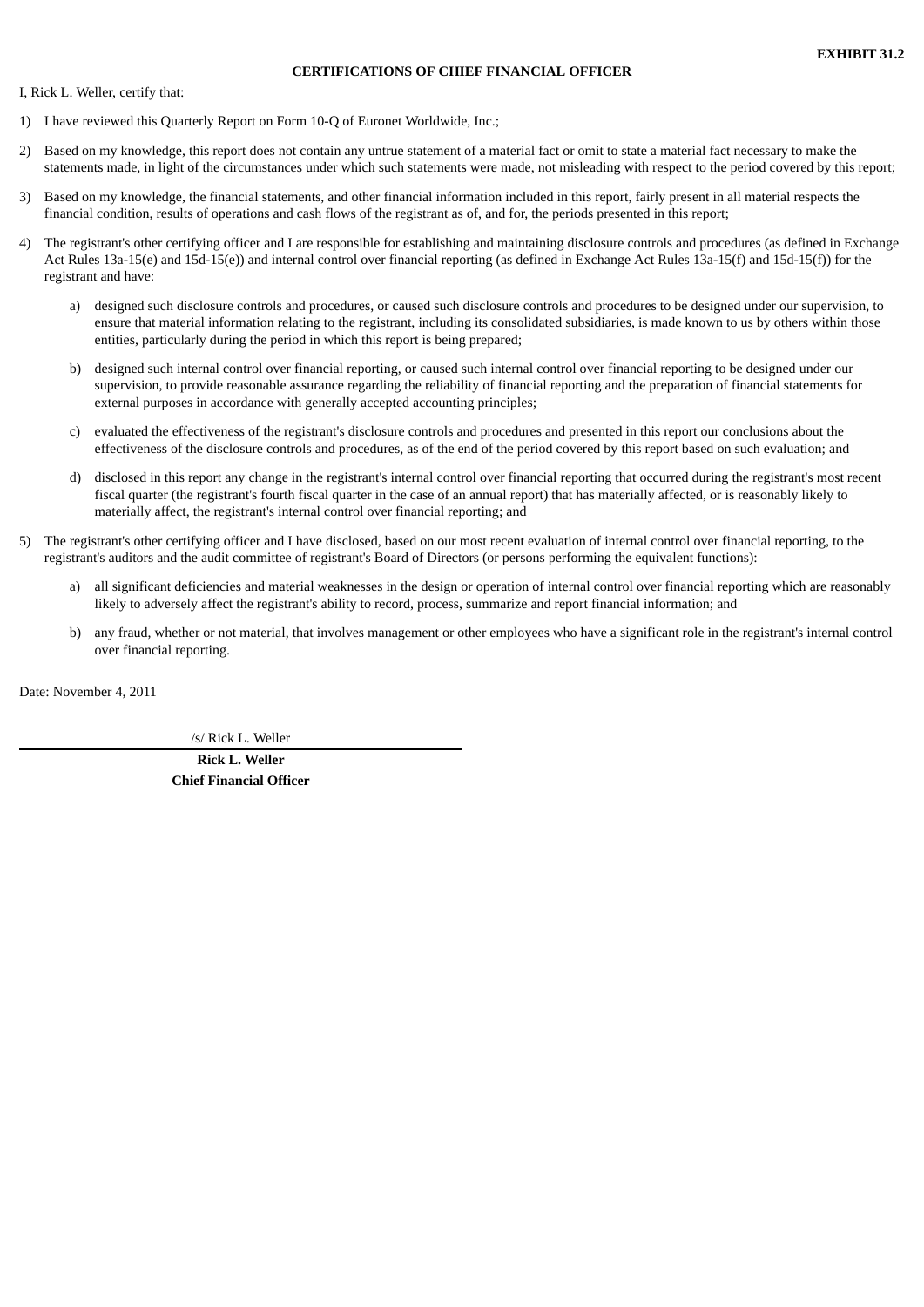#### **CERTIFICATION PURSUANT TO 18 U.S.C. SECTION 1350, AS ADOPTED PURSUANT TO SECTION 906 OF THE SARBANES-OXLEY ACT OF 2002**

In connection with the Quarterly Report on Form 10-Q of Euronet Worldwide, Inc. (the "Company") for the period ended September 30, 2011 as filed with the Securities and Exchange Commission on the date hereof (the "Report"), the undersigned hereby certifies, pursuant to 18 U.S.C. Section 1350, as adopted pursuant to Section 906 of the Sarbanes-Oxley Act of 2002, that:

- (1) the Report fully complies with the requirements of Section 13(a) or 15(d) of the Securities Exchange Act of 1934, as amended; and
- (2) the information contained in the Report fairly presents, in all material respects, the financial condition and results of operations of the Company.

/s/ Michael J. Brown

**Michael J. Brown Chief Executive Officer**

November 4, 2011